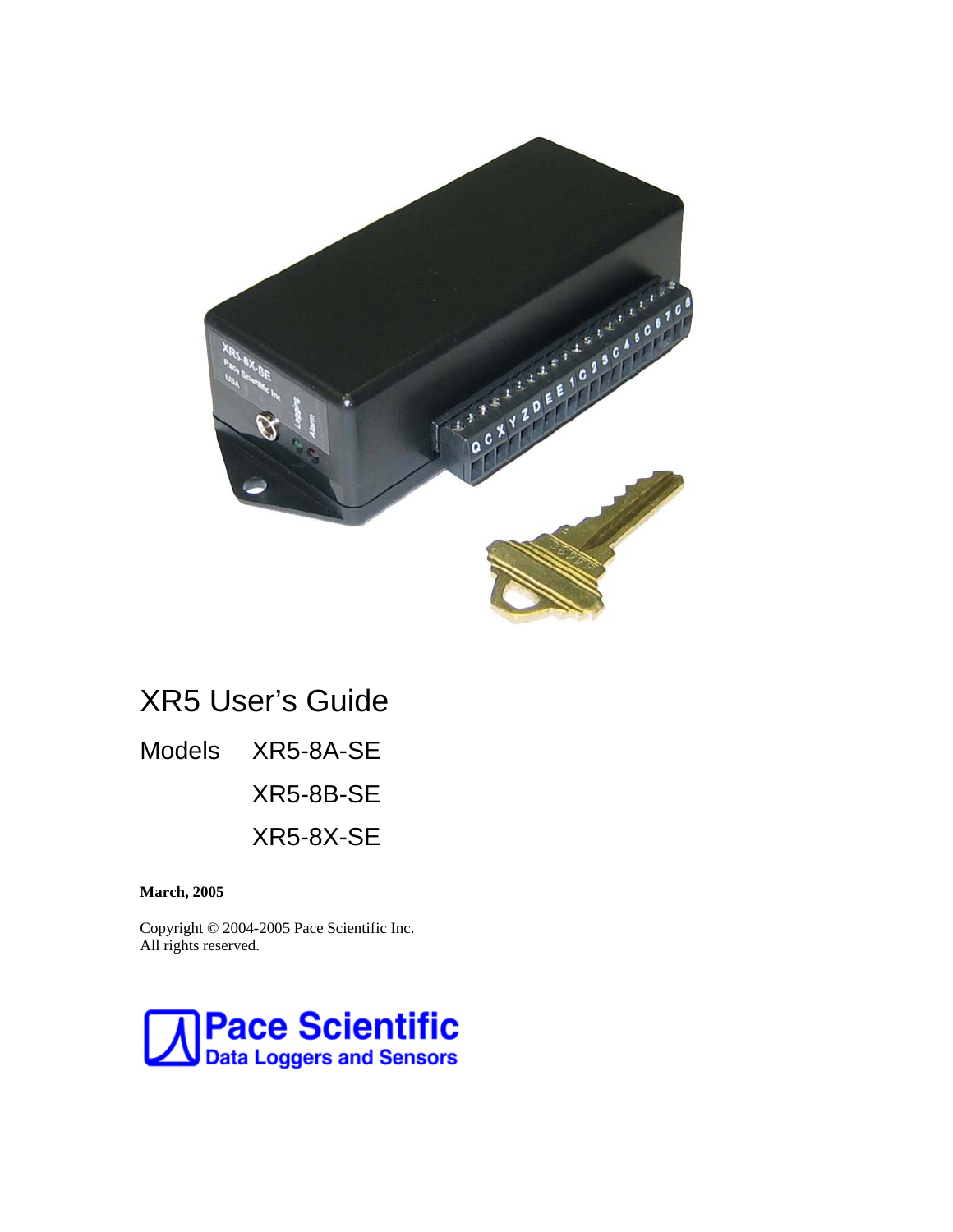### **Disclaimer**

The following warranty and liability disclaimer apply to this product.

PACE SCIENTIFIC INC ("PACE") MAKES NO WARRANTIES, EXPRESSED OR IMPLIED, INCLUDING WITHOUT LIMITATION THE IMPLIED WARRANTIES OF MERCHANTABILITY AND FITNESS FOR A PARTICULAR PURPOSE REGARDING ITS HARDWARE AND SOFTWARE PRODUCTS. PACE DOES NOT WARRANT, GUARANTEE OR MAKE ANY REPRESENTATIONS REGARDING THE USE OR THE RESULTS OF THE USE OF ITS HARDWARE AND SOFTWARE PRODUCTS IN TERMS OF THEIR CORRECTNESS OR OTHERWISE. THE ENTIRE RISK AS TO THE RESULTS AND PERFORMANCE OF ITS HARDWARE AND SOFTWARE PRODUCTS IS ASSUMED BY YOU. THE EXCLUSION OF IMPLIED WARRANTIES IS NOT PERMITTED BY SOME STATES. THE EXCLUSION MAY NOT APPLY TO YOU"

"IN NO EVENT WILL PACE, ITS OFFICERS, EMPLOYEES OR AGENTS BE LIABLE TO YOU FOR ANY CONSEQUENTIAL, INCIDENTAL OR SPECIAL DAMAGES (INCLUDING DAMAGES FOR LOSS OF BUSINESS PROFITS, BUSINESS INTERRUPTION, LOSS OF BUSINESS INFORMATION AND THE LIKE) ARISING OUT OF THE USE OR THE INABILITY TO USE ITS HARDWARE AND SOFTWARE PRODUCTS EVEN IF PACE HAS BEEN ADVISED OF THE POSSIBILITY OF SUCH DAMAGES. BECAUSE SOME STATES DO NOT ALLOW THE EXCLUSION OR LIMITATION OF LIABILITY FOR CONSEQUENTIAL DAMAGES, THE ABOVE LIMITATIONS MAY NOT APPLY TO YOU.

PACE PROVIDES THIS DOCUMENTATION "AS IS" WITHOUT WARRANTY OF ANY KIND, EITHER EXPRESS OR IMPLIED, INCLUDING, BUT NOT LIMITED TO, THE IMPLIED WARRANTIES OF MERCHANTABILITY OR FITNESS FOR A PARTICULAR PURPOSE. Some states do not allow disclaimer of express or implied warranties in certain transactions, therefore, this statement may not apply to you.

This documentation could include technical inaccuracies or typographical errors. Changes are periodically made to the information herein; these changes will be incorporated in later editions. Pace Scientific Inc. may make improvements and/or changes in the product(s) and/or program(s) described in this documentation at any time without notice.

Pocket Logger is a registered trademark of Pace Scientific Inc. Excel is a registered trademark of Microsoft Corp. Online is a trademark of Mark/Space Softworks

Printed in the United States of America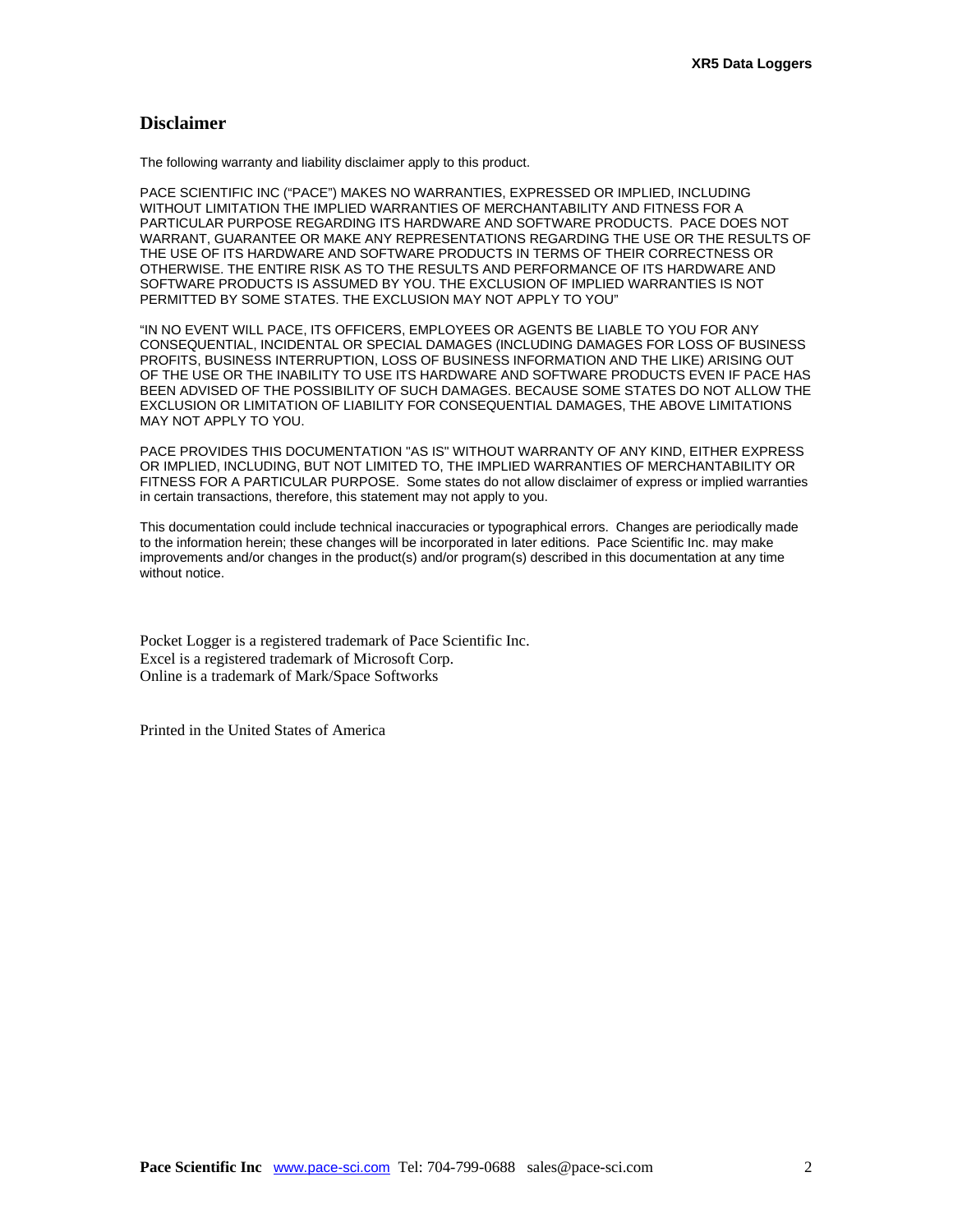### **This manual is updated to the following versions:**

#### **LogXR Software 1.01.00**

For customers with older software, please download and install the latest version; instructions on page 7. (click Help | About to view current LogXR version).

#### **XR5 Firmware 1.00.86**

For customers with older firmware, please update your XR5's firmware (instructions on page 34).

# **Contents**

| <b>INTRODUCTION</b>                 | 5  |  |
|-------------------------------------|----|--|
| <b>LogXR</b> Software Installation  |    |  |
| Hardware Setup                      | 8  |  |
| Sensor and Signal Connections       | 9  |  |
| Overview: Using the XR5 Data Logger | 10 |  |
| <b>LogXR Menu Selections</b>        | 11 |  |
| File menu                           | 11 |  |
| Status menu                         | 12 |  |
| Setup menu                          | 14 |  |
| Setup, Main tab                     | 15 |  |
| Setup, Log modes                    | 17 |  |
| Setup, Other tab                    | 21 |  |
| Setup, Ch1-Ch8 tabs                 | 23 |  |
| Setup, Pulse Channels tab           | 26 |  |
| Sending a Setup to the XR5          | 27 |  |
| Transfer   All Data                 | 28 |  |
| Transfer   Data Options             | 29 |  |
| Real Time   Standard                | 30 |  |
| Real Time   Stream to File          | 31 |  |
| Logging   Start                     | 31 |  |
| Logging   Stop                      | 31 |  |
| Port   Select                       | 32 |  |
| Port   Ethernet                     | 32 |  |
| Port   Options                      | 32 |  |
| Networking                          | 32 |  |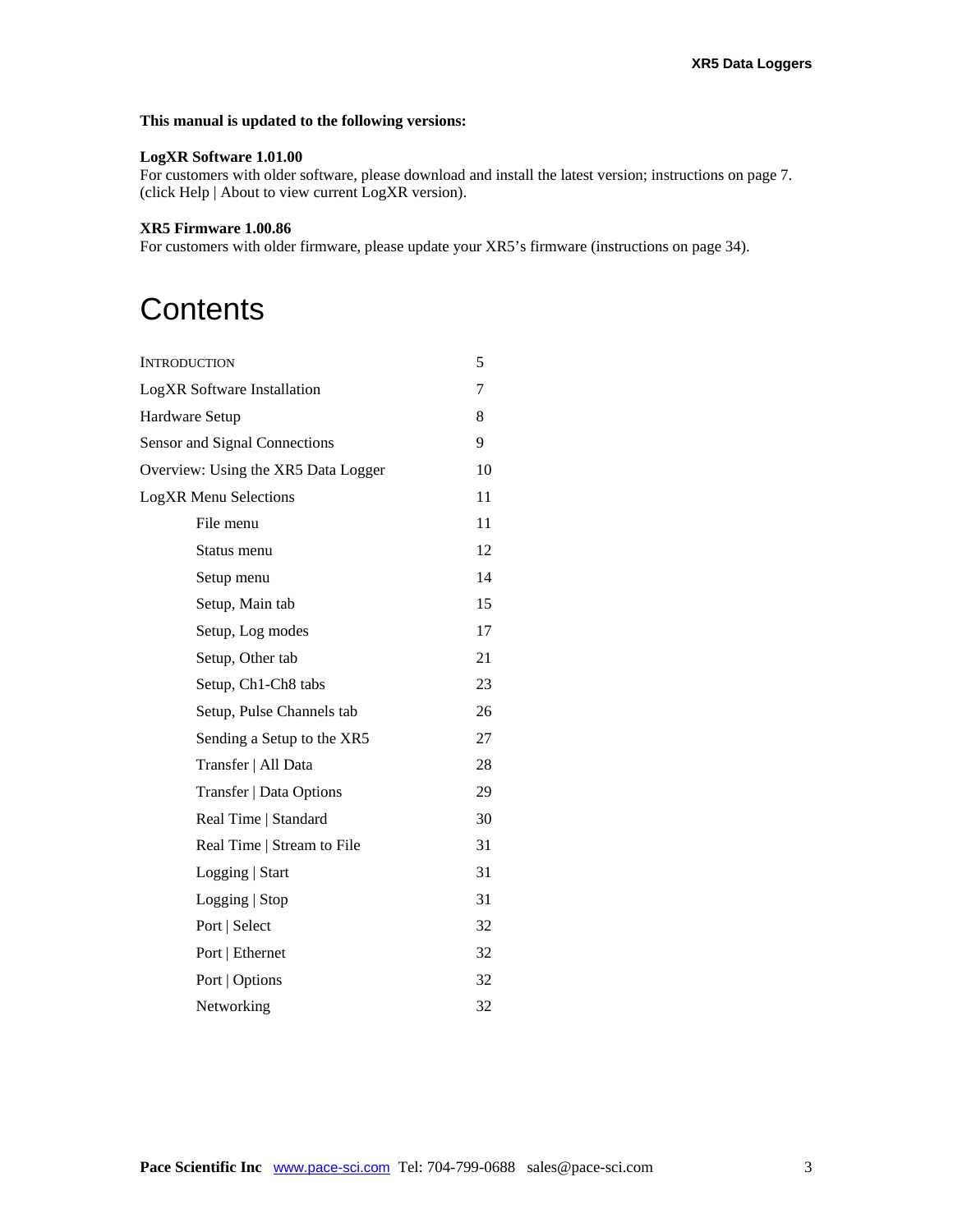| Utilities   Verify Data         | 33 |
|---------------------------------|----|
| Utilities   Change Unit ID      | 33 |
| Utilities   Change XR5 Password | 33 |
| Utilities   Convert Binary File | 33 |

### APPENDIX

| Updating your XR5's Firmware              | 34 |
|-------------------------------------------|----|
| <b>Screw Terminal Assignments</b>         | 35 |
| <b>LED Functions</b>                      | 35 |
| <b>Available Models</b>                   | 36 |
| <b>Model Selection Guide</b>              | 37 |
| Specifications                            | 38 |
| <b>Battery Replacement</b>                | 41 |
| <b>External Power Supply</b>              | 41 |
| <b>PACE SENSORS</b>                       |    |
| <b>Temperature Probes</b>                 | 42 |
| Temperature / Humidity Probe              | 43 |
| <b>Pressure Sensors</b>                   | 44 |
| <b>AC Current Sensors</b>                 | 46 |
| <b>AC Voltage Sensors</b>                 | 47 |
| <b>Additional Voltage Ranges</b>          | 48 |
| Fixed 0-15v and 0-30v Inputs              | 49 |
| Potentiometer Applications                | 50 |
| <b>Non-PACE Sensor Requirements</b>       | 51 |
| Pulse output sensors                      | 52 |
| <b>Current Loop Applications</b>          | 53 |
| <b>ES-1 External Switch</b>               | 54 |
| Using Pressure Sensors with 0-2.5v Inputs | 55 |
| Data Encryption                           | 56 |
| <b>Limited Warranty</b>                   | 57 |
| Service                                   | 58 |
| Price List                                | 59 |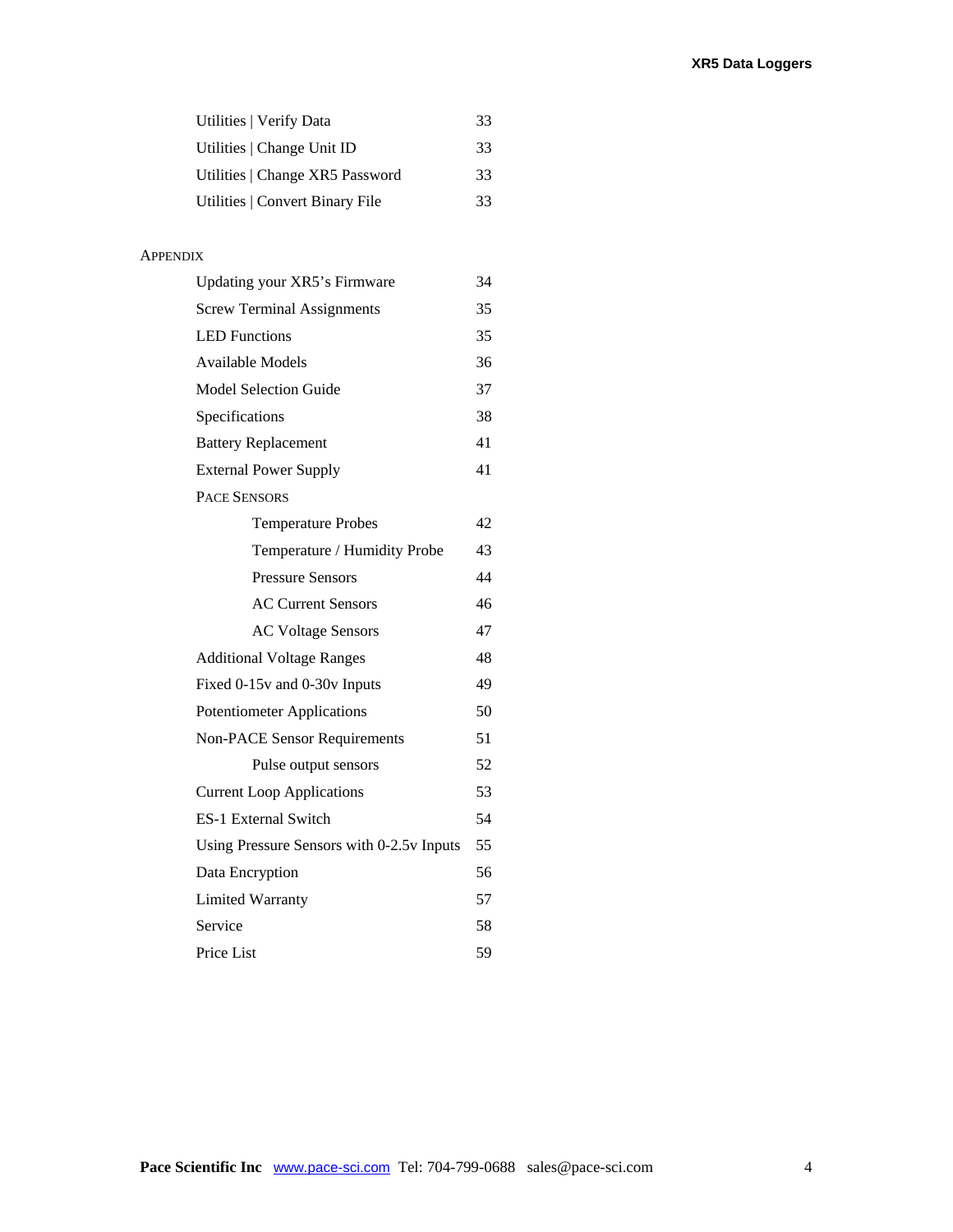## **Introduction**

### **XR5 Data Logger**

Pace XR5 Data Loggers have 8 analog inputs with 12 bit resolution. Compatible direct-connect sensors include Temperature, Pressure, Relative Humidity, AC Current, and AC Voltage, *with no external power required.* Directly log contact closures, resistance, 4-20ma, 0-2.5v and 0-5v signals. Three 24 bit pulse / frequency inputs are available for logging parameters such as wind speed, KWH, rainfall, water flow and gas consumption. Battery life exceeds 2 years for typical applications.

### **Free Software**

Pace LogXR Software is a free download from Pace Scientific's website [www.pace-sci.com/data-loggers](http://www.pace-sci.com/data-loggers-xr5.htm)[xr5.htm](http://www.pace-sci.com/data-loggers-xr5.htm). LogXR is currently available for Windows 98/ME/NT/2000/XP and Linux based computers.

### **Palm / Pocket PC Software**

XR5 Data Loggers can also display text-based menu screens for setup and data transfer. Any computer or PDA equipped with a serial port and "off-the-shelf" communication software can be used with the XR5. See the [XR5 Terminal Mode User's Guide](http://www.pace-sci.com/XR5-SE-Terminal-Mode.pdf) for details.

### **High Accuracy / Large Memory**

Using Pace's precision PT900 series thermistor probes, temperature data is accurate to +/-0.15°C at 25°C with no calibration. Voltage inputs are accurate to  $+/-0.25\%$  of full scale. The XR5's non-volatile memory can store up to 63,642 time-stamped twelve bit readings (standard models) or up to 260,250 readings for models with extended memory.

### **Free Lifetime Firmware and Software Updates**

Pace is committed to free lifetime firmware and software updates for the XR5. The latest versions will always be a free download from the Pace website. Pace customers who bought our first data logger, the XR220 Pocket Logger®, in 1992 can still get the latest Pocket Logger Software (greatly enhanced since the original release) as a free download from our website.

### **Fast or Slow Logging**

Any log interval between 1 second and 12 hours may be selected, or fast log rates from 2Hz to 1000Hz.

### **Individual Alarms**

All analog inputs have individual high and low alarm limits. Alarm activity can trigger a variety of responses, including logging data, sending a detailed SMS message to a cell phone (GSM modem required), setting an external alarm output, blinking the XR5's Alarm LED, and/or dialing out to a computer (modem required).

### **Powerful Recording Modes**

Logging may be triggered (and stopped and re-triggered) by alarm conditions, an external trigger, or by the Logging | Start and Logging | Stop menu selections. Readings are stored at the selected log interval. Using the Average or Peak mode, readings are sampled every second and the Average or Peak value stored at the selected log interval. Channel pairs may be logged as differential readings (Channel A – Channel B) and differential readings may be used to generate alarms. Logging can stop when the memory is full, or continue in a wrap-around mode (overwriting oldest readings). In all but the "Fast Logging" modes, data may be transferred while logging is active, or real time readings may be simultaneously displayed.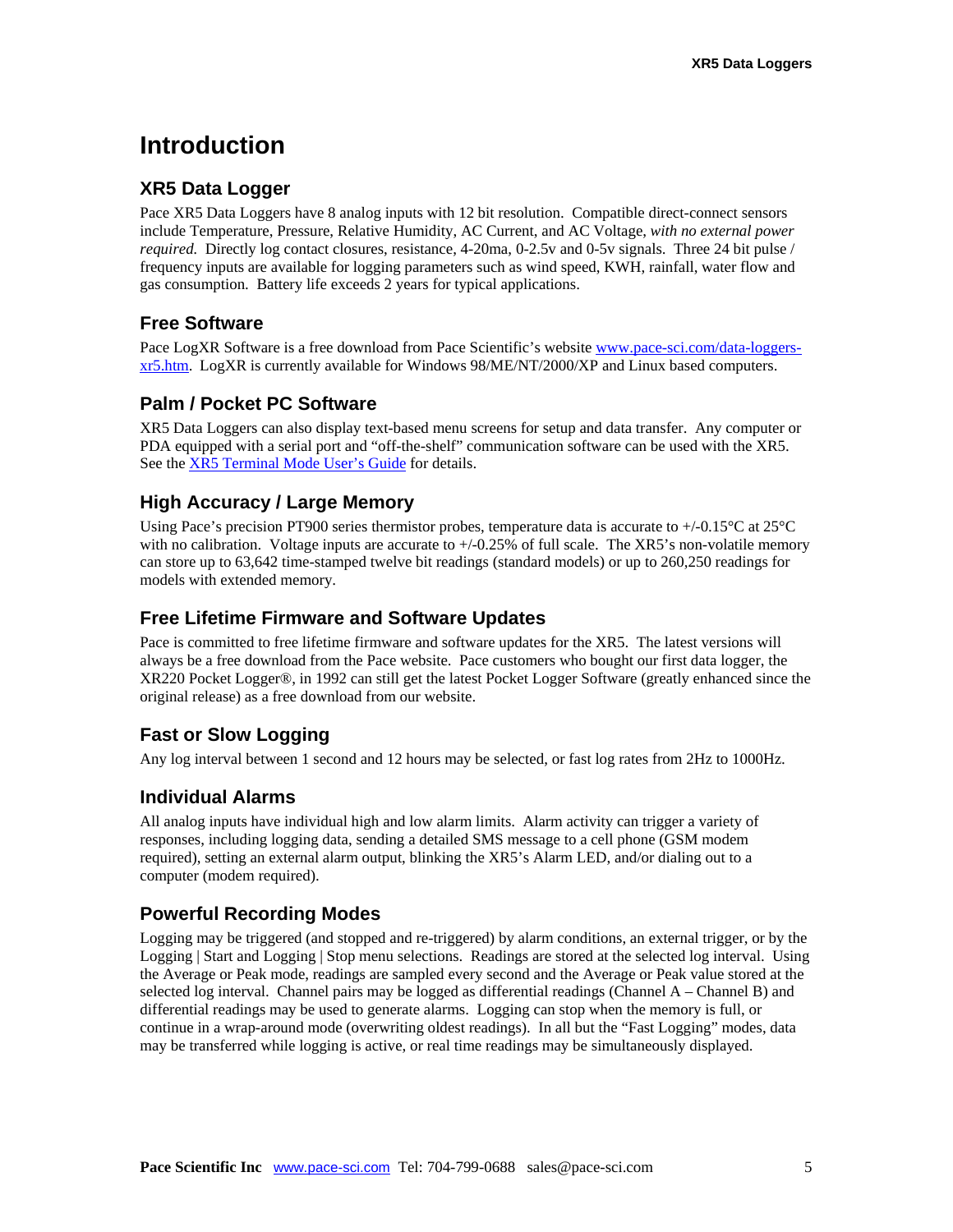## **Cycle Logging**

Custom logging "cycles" may be selected. For example: Log for 10 seconds at 100Hz, then pause for 59 minutes and 50 seconds, and then repeat. Another example: Log every minute from 8AM until 5PM, pause 16 hours, and then repeat (until a pre-set time is reached or the memory is full).

## **Excel Compatible**

Transferred data is formatted as a readable, Excel compatible text file. Data is securely transferred via the Xmodem CRC protocol. Data transferred from an XR5 conforms to US FDA 21 CFR Part 11; users can confirm that the original data has not been tampered or altered in any way.

### **Secure Data**

The XR5 Data Logger's rugged EEprom memory retains data for over 100 years in the unlikely event of complete battery discharge. Data may be transferred securely using the industry-standard Xmodem communication protocol. A two-level password system may be utilized to prevent unauthorized data transfers or setup modifications.

### **Remote Communication Features**

An XR5 Data Logger may connect to an optional land-line or cellular modem, allowing the user to collect data from remote sites. Using a land-line modem, the XR5 Data Logger can non-intrusively share an existing phone line, and periodically transfer data to a central computer.

### **Alarm messages on your cell phone**

With an optional GSM modem and a GSM cell phone, the XR5's SMS text message capability may be utilized. The phone number of a GSM cell phone and an alarm text message are entered into the XR5 (see SMS Setup on page 25 for details). Then, when an alarm condition occurs, an SMS message consisting of the alarm message, the current reading and a time stamp, is sent to your GSM cell phone.

## **Real Time Display**

When an XR5 Data Logger is connected to a computer or PDA, a Real Time Display is available. When selected, current XR5 readings are updated every 2 seconds. The Real Time Display can function while simultaneously logging data in all logging modes except the "Fast Logging" modes.

## **Long battery life**

XR5 Data Loggers are powered by a pair of user-replaceable lithium batteries. Battery life is greater than 2 years under typical usage. The battery voltage is displayed on the XR5's Status Screen. An external power input is provided. If external power is used, the batteries will power the unit during power outages (battery shelf life is over 10 years).

## **Switch Closures**

The states of up to 8 unpowered switches or contact closures can be directly logged by an XR5 Data Logger. If desired, the switches can be logged as % ON Time. For example, if Channel 1 is set to Type: Switch and Mode: Average, then Channel 1 data will display the % ON Time of the switch. If the Log Interval is set to 100 seconds, and during the first 100 second period the switch was closed for only 1 second, the Channel 1 data for this period will be 1.00 (1% ON time). If the switch is closed during the entire next 100 second period, the Channel 1 data for this next period will be 100.00 (100% ON Time).

### **Direct-Connect Sensors**

PACE offers over 30 precision sensors optimized for XR5 Data Loggers, including Temperature, Humidity, Pressure, Light, AC Current and AC Voltage. All PACE sensors require no external power, simplifying field installations. Sensors from other manufacturers are compatible with XR5 Data Loggers; see page 51 for requirements.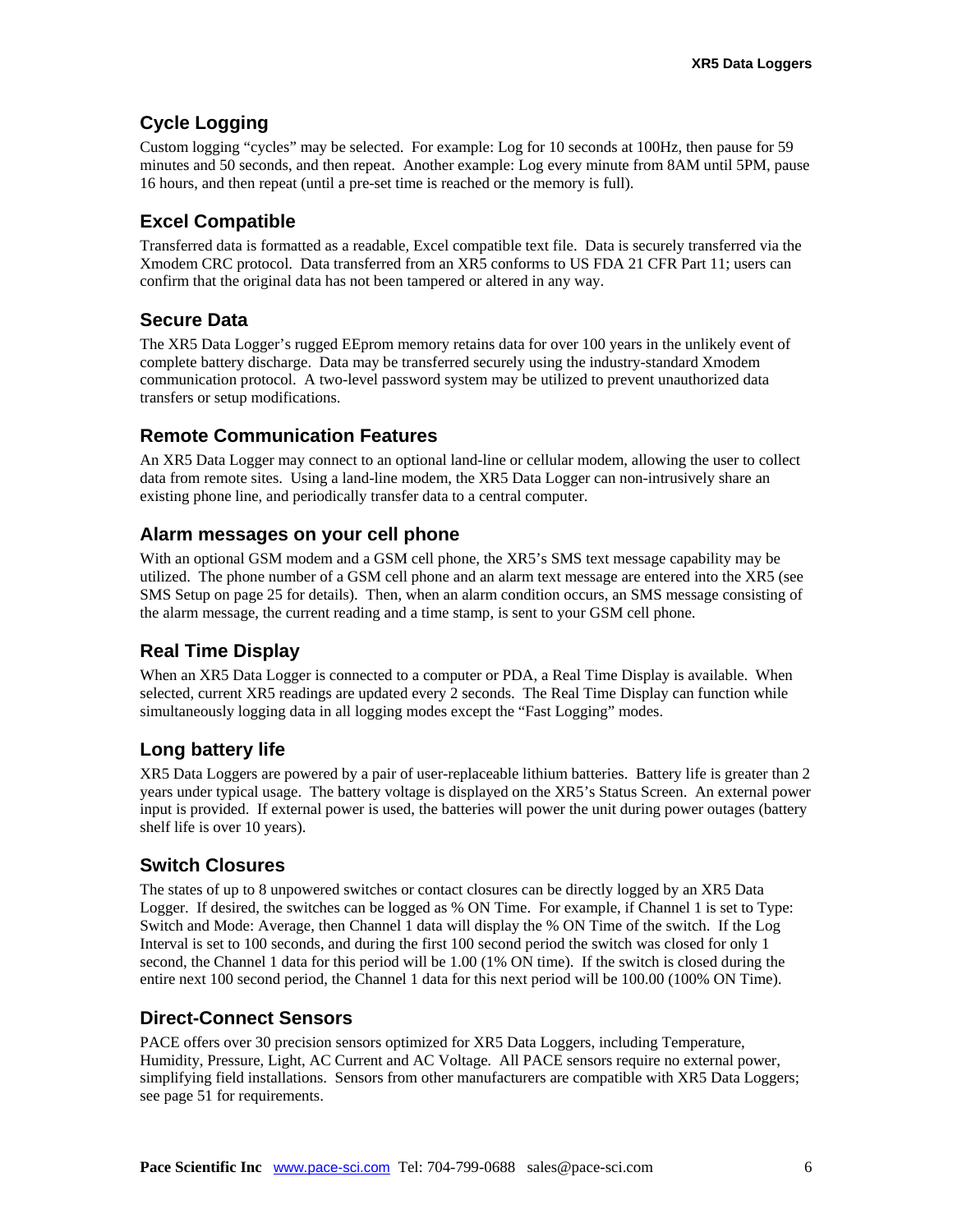### **LogXR Software**

### **Installation**

#### WINDOWS VERSION

LogXR for Windows is distributed as a single executable file; two versions are available:

| LogXR-Install.exe<br>Environment. | Installs LogXR application files and the Java Runtime                                                                                                                            |
|-----------------------------------|----------------------------------------------------------------------------------------------------------------------------------------------------------------------------------|
| LogXR-Install-without-JRE.exe     | Installs LogXR application files only (a much smaller file).<br>Use only if you have JRE 1.4.2 or higher installed on your<br>computer (available from the <b>Sun website</b> ). |

To install:

Once the LogXR exe file is saved to your computer, double click the file to install it. Then launch LogXR by clicking Start | Programs | LogXR

#### LINUX VERSION

LogXR for Linux is distributed as a single RPM file; two versions are available:

| LogXR-Linux.rpm<br>Environment. | Installs LogXR application files and the Java Runtime                                                                                                                           |
|---------------------------------|---------------------------------------------------------------------------------------------------------------------------------------------------------------------------------|
| $LogXR$ -Linux-no-JRE.rpm       | Installs LogXR application files only (a much smaller file).<br>Use only if you have JRE 1.4.2 or higher installed on your<br>computer (available from the <b>Sun</b> website). |

#### To install:

1. Log in as user (not root).

- 2. Download the above file into your user home directory.
- 3. Double-click the LogXR rpm file to launch the RPM Installer.
- After the installation is complete:

4. Log in as root.

5. Change permissions associated with /dev/ttyS0 and any other serial port to "execute".

When launching LogXR, you must be logged in as user (not root).

#### Serial Ports:

After installation, LogXR is initially set to use serial port /dev/ttyS0. In order to choose a different serial port, you must first modify the text file "cplist.xsf" located in the Pace/Systems folder. Add a new line to "cplist.xsf" for each serial port that exists on your computer. Then launch LogXR. Any serial port can now be selected by clicking Port | Select.

Note: A Macintosh version of LogXR is in development, please contact Pace for details.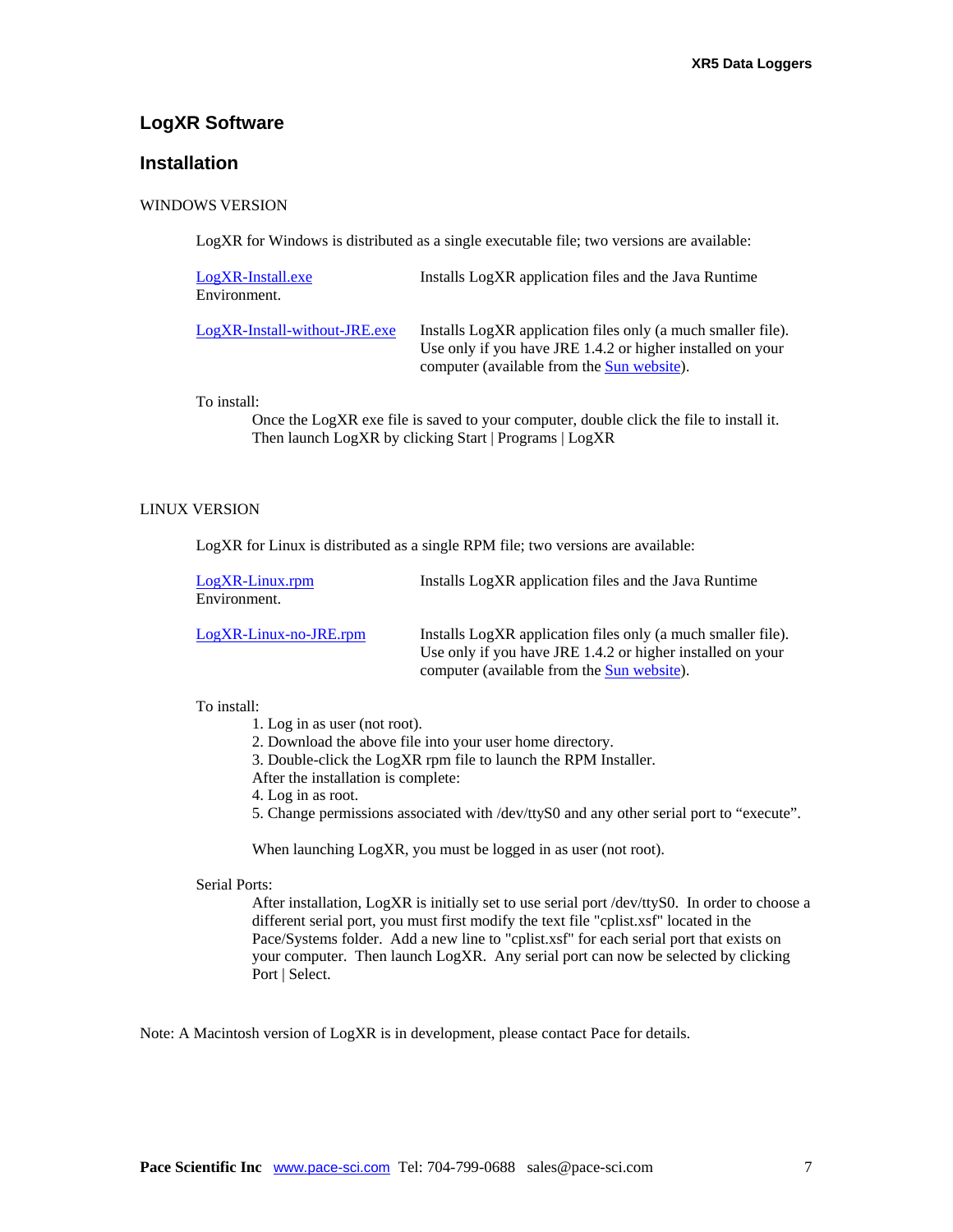### **XR5 Hardware Setup**

A computer running LogXR Software is used to set up the XR5. Once set up, the XR5 can log data without being connected to a computer. While the XR5 is connected to a computer, you may send a setup, transfer logged data, view current status conditions, display readings in real time, and perform other functions.

#### **Required Hardware**

Pace XR5 Data Logger (any model) IC209 Interface Cable Win98/ME/2000/XP or Linux computer running LogXR Software

#### **IC209 Interface Cable**

Connect the 9 pin end to an unused Com Port on your computer (ie: Com1; Com2). Plug the other end of the interface cable into the XR5.

#### **USB Port**

Some newer computers do not have a serial (com) port. In this case a USB/Serial Port Adapter is required. USB/Serial Port Adapters are available at computer and office supply stores for under \$40. We recommend the following USB/Serial Adapters:

For Windows computers

- IOGear USB Serial Adapter #GUC232A
- Belkin USB PDA Adapter #F5U109
- KeySpan USB Serial Adapter #USA-19HS <http://www.keyspan.com/products/usb/usa19hs/>.

For Linux computers

• KeySpan USB Serial Adapter #USA-19HS <http://www.keyspan.com/products/usb/usa19hs/>

Other USB/Serial Port Adapters that have a 9 pin male connector (to accept the IC209 Cable) and are compatible with your computer's operating system should also work fine.

#### NOTE:

If desired, it is OK to maintain a permanent connection (via the IC209 Interface Cable) to a powered or unpowered computer. Doing this does not reduce the XR5's battery life.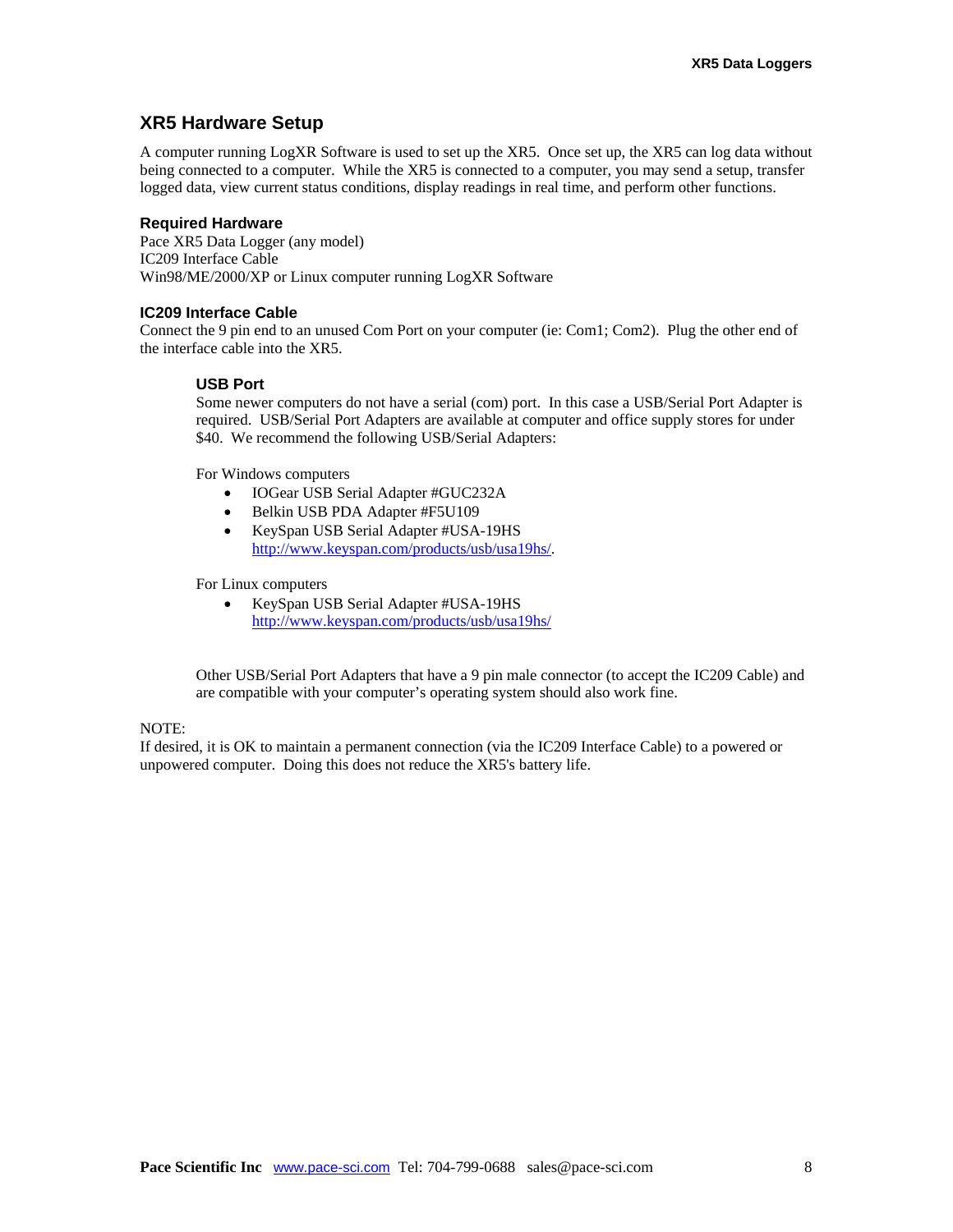### **Sensor and Signal Connections**

The XR5 has a removable screw-type terminal block for connecting sensors and signals. Wiring connections and software setup for all Pace sensors are listed in the Appendix of this User's Guide.

| Terminal:       | Function                                                |
|-----------------|---------------------------------------------------------|
| 1,2,3,4,5,6,7,8 | Input terminals for analog channels 1-8.                |
| C               | XR5 Common (shared ground for all signals and sensors)  |
| D               | Precision 2.5y sensor excitation, 5ma maximum current.  |
| E               | Precision 5.0y sensor excitation, 29ma maximum current. |
| X               | External Trigger input or Pulse/Frequency input         |
| Y               | Pulse/Frequency input                                   |
| Z               | Pulse/Frequency input or alarm output (voltage signal)  |
| Q               | External dc power input                                 |

If necessary, multiple leads may be connected to each terminal. We recommend using stranded type wires if multiple wires must be connected to a single screw terminal. Multiple solid core wires, especially of different gage sizes, may result in a faulty connection. Maximum recommended wire size is 16 gage (AWG) stranded or solid.

#### **Strain relief**

If leads at the terminal block are flexed repeatedly, lead breakage is possible. If repeated lead flexure is possible, we suggest bundling all screw terminal leads with a plastic cable tie about 1" from the terminal block to provide some strain relief. Or mount the XR5 in an enclosure equipped with strain relief fittings for all cables, such as the Pace EC45 Compact Weatherproof Enclosure.

#### **Extension Cable**

To reduce signal noise, shielded cable is recommended for cable lengths longer than twenty feet (6 meters). We recommend using 20-24 AWG shielded copper cable with stranded conductors. 24 AWG cable is acceptable for runs of up to 100 feet (30 meters). Sensor leads can be spliced to extension cable using wire nuts, crimp connectors or solder.

#### **Outdoor Use**

The XR5 is not waterproof. Use outdoors requires housing the XR5 in a suitable weatherproof enclosure such as the Pace EC45 Compact Weatherproof Enclosure.

#### **Grounding**

If the XR5's sensor cables are longer than thirty feet (9 meters), we recommend grounding the XR5 for maximum noise immunity. Connect a short stranded copper wire from the "C" screw terminal to a good earth ground.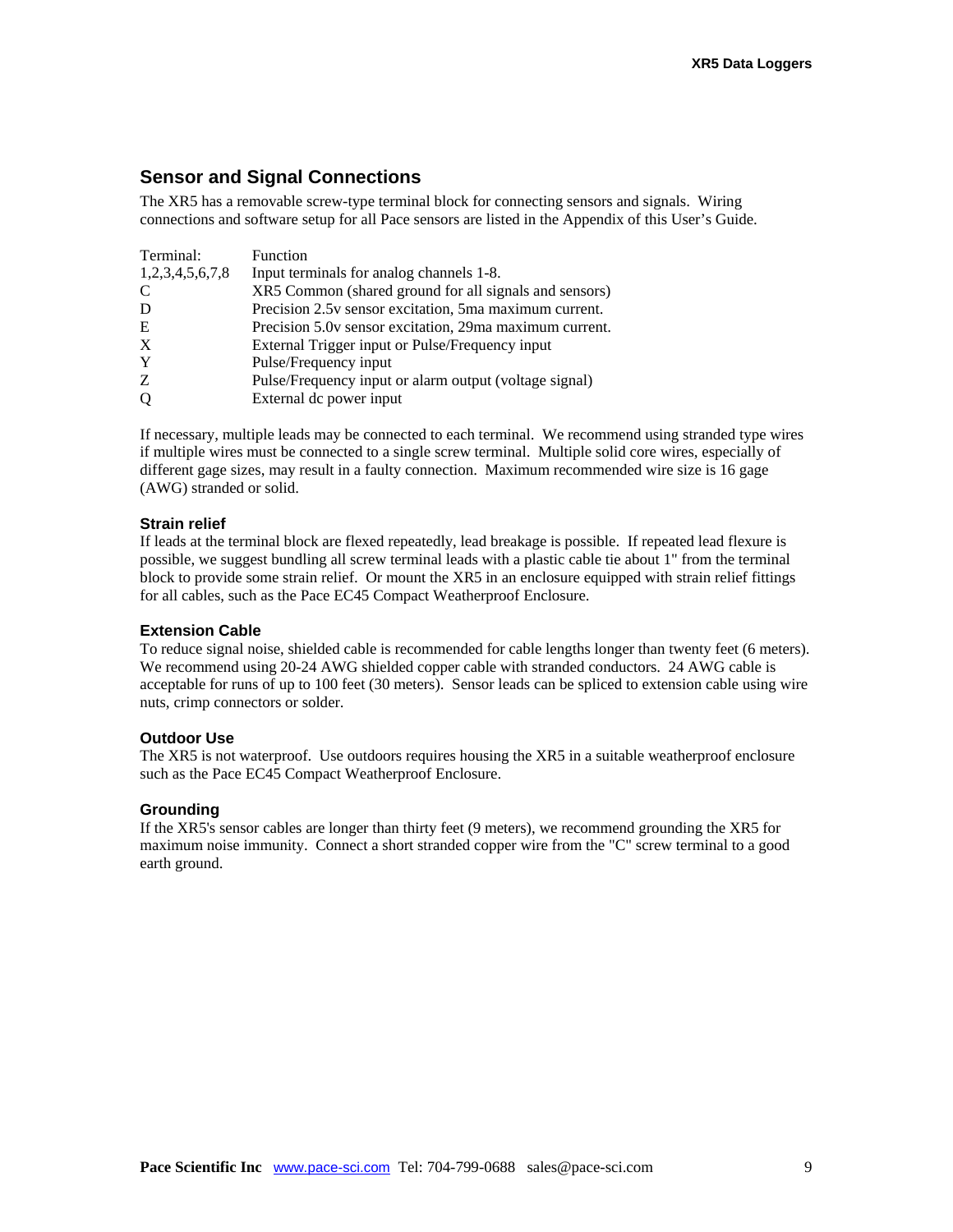### **Overview: Using the XR5 Data Logger**

First time or typical user

- 1. Launch LogXR Software (click Start | Programs | LogXR).
- 2. Connect the XR5 to a com port on your computer using the IC209 Interface Cable.

From the Main Menu:

- 3. Click on Port | Select and select the com port that is connected to the IC209 Cable.
- 4. Click Setup | Extract and then edit the Setup for your logging session.
- 5. Send the Setup to the XR5 (Click Send | Send Setup from the Setup menu).
- 6. Click on Status | Receive to confirm that the XR5 is operating as intended.

While the XR5 is connected to a computer running LogXR Software, you can initiate the following actions from the Main Menu:

| Setup   Extract            | Create a new Setup for a new logging session.                                                            |
|----------------------------|----------------------------------------------------------------------------------------------------------|
| Real Time   Standard       | Display sensor readings and alarm conditions every two<br>seconds.                                       |
| Real Time   Stream to File | Similar to Real Time   Standard, but also writes real time<br>readings to a text file every two seconds. |
| Status   Receive           | The XR5's time clock, setup and current conditions are<br>displayed.                                     |
| Transfer   All Data        | All logged data is transferred to a text file.                                                           |

Your XR5 data files (from Transfer | All Data) are always available for viewing in the LogXR Viewer (select File | View) and may be opened in a text editor (like Notepad) or spreadsheet program (like Excel).

\_\_\_\_\_\_\_\_\_\_\_\_\_\_\_

The next section of this manual explains the Main Menu selections available in LogXR.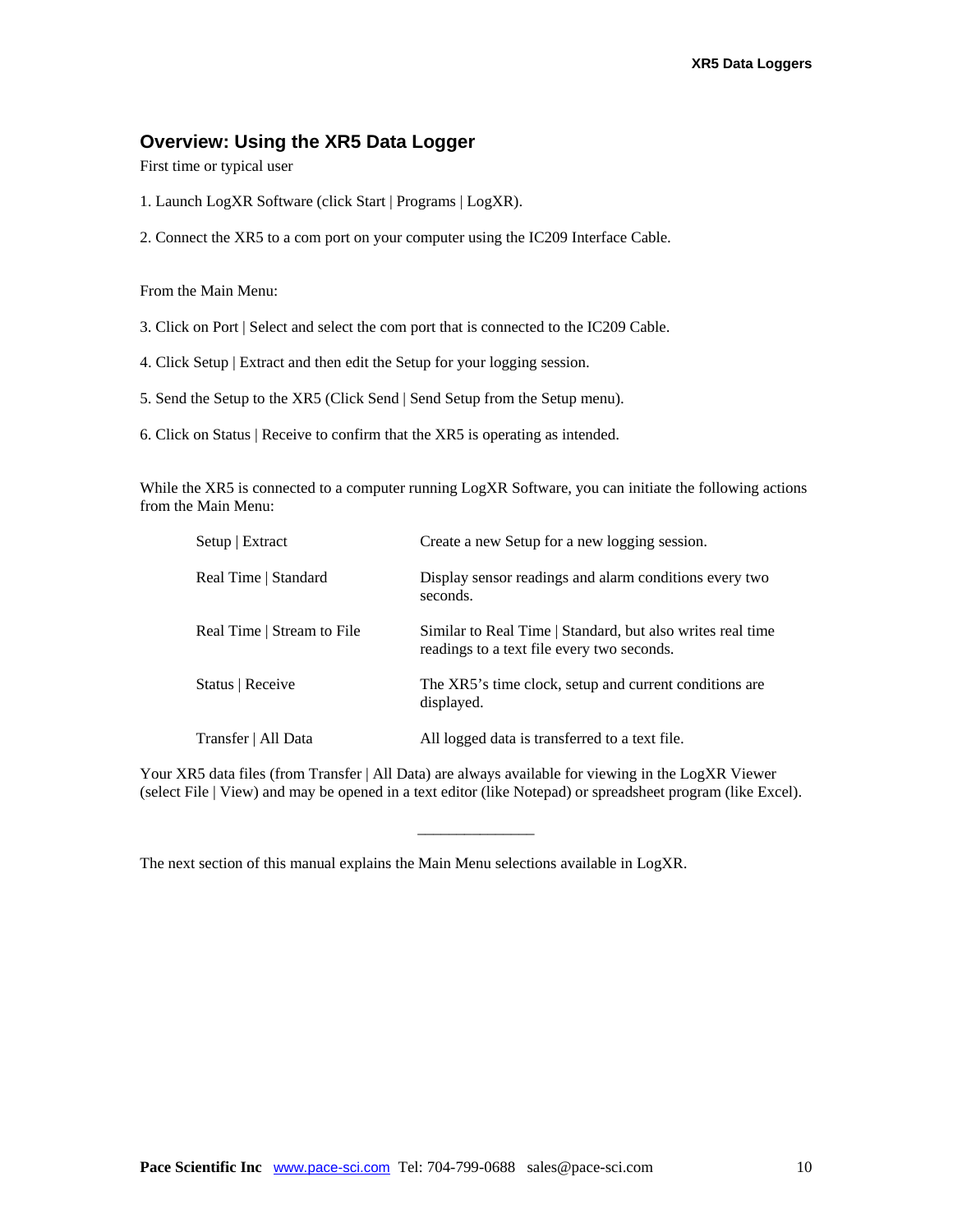## **LogXR Menu Selections**

The following topics describe the Main Menu selections (from left to right).

### **File menu**

| <b>A</b> LogXR |      |  |                                              |  |
|----------------|------|--|----------------------------------------------|--|
| File           |      |  | Status Setup Transfer Real Time Logging Port |  |
|                | View |  |                                              |  |
| Exit           |      |  |                                              |  |
|                |      |  |                                              |  |
|                |      |  |                                              |  |
|                |      |  |                                              |  |

#### **View**

View an existing XR5 data file. XR5 data is in a readable, tabular format.

#### **Notes**

Very large data files (from XR5 –M models) may be too large to load into the LogXR Viewer. The LogXR Viewer's maximum file size is a function of available RAM in your computer and the memory allocated to Java programs.

You may also view XR5 data files by opening them in a program such as Notepad or Excel.

To open XR5 data files in Excel:

In Excel, select File | Open, change Files of Type: to "Text Files" and then navigate (using "Look in:") to your XR5 Data File. Select the desired XR5 file and click Open. In the Text Import Wizard check "Delimited" (step 1) and then check "comma" (step 2).

### **Exit**

Terminates LogXR.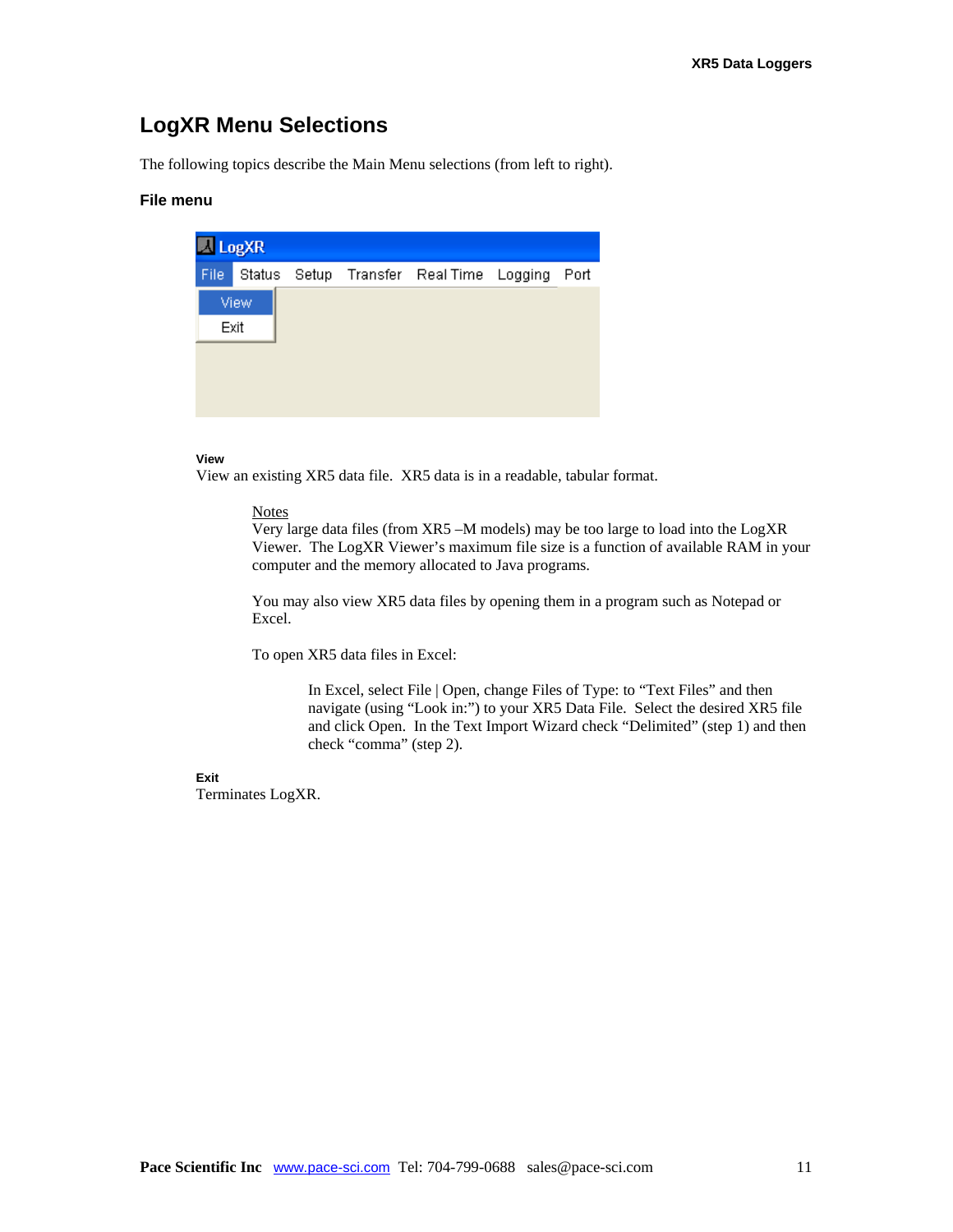### **Status menu**

| $\lambda$ LogXR |         |  |                                      |  |
|-----------------|---------|--|--------------------------------------|--|
| File            |         |  | Status Setup Transfer Real Time Logg |  |
|                 | Receive |  |                                      |  |
|                 | Last    |  |                                      |  |
|                 |         |  |                                      |  |

#### **Receive**

Receive and view current XR5 Status. The XR5 must be connected to the selected port (click **Port | Select** to view the selected port).

#### **Last**

View the last received Status.

#### **Status screen**

The Status screen is a read-only screen that displays current operating conditions of the connected XR5. It is similar to the Setup screen, but also has a Summary tab (details on next page). Please see the Setup section (page 15) for descriptions of the other Status tabs.

| XR5 Status: C: Documents and Settings\Owner\Pace\Status\information                                                             |
|---------------------------------------------------------------------------------------------------------------------------------|
| File                                                                                                                            |
| Main Other Summary Ch1 Ch2 Ch3 Ch4 Ch5 Ch6 Ch7 Ch8 Pulse<br>General<br>Model: XR5-SE  FwRev: 1.00.80  HwRev: 2.00  Unit ID: 012 |
| Label:                                                                                                                          |
| Log Mode-                                                                                                                       |
| Manual (Slow) $\blacktriangleright$<br>Log Mode:                                                                                |
| Log Interval-                                                                                                                   |
| $10 \vee$ sec<br>Slow Logging: $0 \vee \mathbf{hr}$ o $\vee$<br>min                                                             |
| <b>Sensor Excitation:</b>                                                                                                       |
| Excitation Time:<br>30 ms $\sim$                                                                                                |
| Serial $\#$ : $\Box$ $\Box$ $\Box$ $\Box$ $\Box$ $\Box$ $\Box$                                                                  |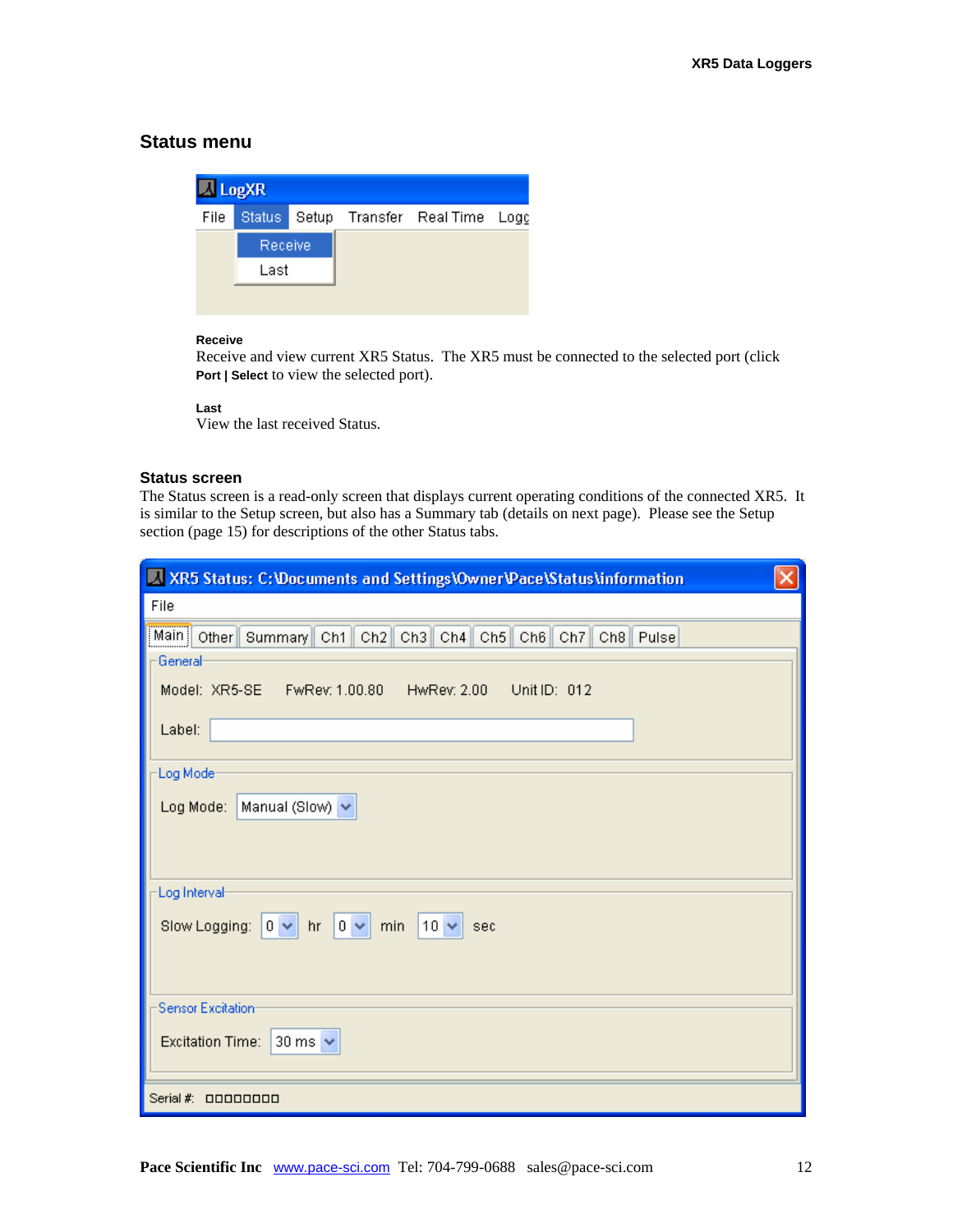# **Status, "Summary" tab**

| XR5 Status: C: Documents and Settings\Owner\Pace\Status\information |                                                                                            |                                                                              |                                                                                               |  |
|---------------------------------------------------------------------|--------------------------------------------------------------------------------------------|------------------------------------------------------------------------------|-----------------------------------------------------------------------------------------------|--|
| File                                                                |                                                                                            |                                                                              |                                                                                               |  |
| Other Summary Ch1 Ch2 Ch3 Ch4 Ch5 Ch6 Ch7 Ch8 Pulse<br>Main         |                                                                                            |                                                                              |                                                                                               |  |
| Information Summary-                                                |                                                                                            |                                                                              |                                                                                               |  |
| Clock: 2005/01/12 11:00:24                                          |                                                                                            | Total Readings: 771                                                          |                                                                                               |  |
| Total Log Time: 2m, 27d, 8hr, 18min.                                |                                                                                            |                                                                              | Remaining Log Time: 2m, 26d, 6hr, 36min                                                       |  |
| <b>Current State: Logging</b>                                       |                                                                                            | Battery Voltage: 7.05V                                                       |                                                                                               |  |
| Start Log: 2005/01/11 9:19:06                                       |                                                                                            | End Log: 2005/04/09 17:37:06                                                 |                                                                                               |  |
| Alarm Summary-                                                      |                                                                                            |                                                                              |                                                                                               |  |
| Channel                                                             | High Limit                                                                                 | Low Limit                                                                    | <b>Tripped</b>                                                                                |  |
| 1:ON<br>Disabled                                                    |                                                                                            | Disabled                                                                     | No                                                                                            |  |
| $2:$ off<br>Disabled                                                |                                                                                            | Disabled                                                                     | No                                                                                            |  |
| $3:$ off<br>Disabled                                                |                                                                                            | Disabled                                                                     | No                                                                                            |  |
| $4:$ off<br>Disabled                                                |                                                                                            | Disabled                                                                     | No                                                                                            |  |
| $5:$ off<br>Disabled                                                |                                                                                            | Disabled                                                                     | No                                                                                            |  |
| $6:$ off<br>Disabled                                                |                                                                                            | Disabled                                                                     | No                                                                                            |  |
| $7:$ off<br>Disabled                                                |                                                                                            | Disabled                                                                     | No                                                                                            |  |
| Disabled<br>$8:$ off                                                |                                                                                            | Disabled                                                                     | No                                                                                            |  |
| Serial #: 00000000                                                  |                                                                                            |                                                                              |                                                                                               |  |
| Clock:                                                              |                                                                                            |                                                                              | The XR5's Time Clock (at the time Receive   Status was selected).                             |  |
|                                                                     |                                                                                            |                                                                              |                                                                                               |  |
| Total samples:                                                      |                                                                                            | The total readings (from all active channels) currently logged in<br>memory. |                                                                                               |  |
| Total Log Time:                                                     |                                                                                            | The maximum time span of the logged data (when the memory is full).          |                                                                                               |  |
| <b>Remaining Log Time:</b>                                          | stops).                                                                                    | The logging time remaining until the memory is full (and logging             |                                                                                               |  |
| <b>Current State:</b>                                               |                                                                                            |                                                                              |                                                                                               |  |
| Not Logging:                                                        | Logging is stopped indefinitely $-$ user action is required to start<br>logging.           |                                                                              |                                                                                               |  |
| Logging:                                                            | Data is being logged at the selected Log Interval.                                         |                                                                              |                                                                                               |  |
|                                                                     | Waiting on Preset Time:<br>Logging will start upon reaching the user selected Preset Time. |                                                                              |                                                                                               |  |
|                                                                     |                                                                                            |                                                                              |                                                                                               |  |
|                                                                     |                                                                                            |                                                                              | Logging if Trigger active: Data is being logged only if a valid trigger condition is present. |  |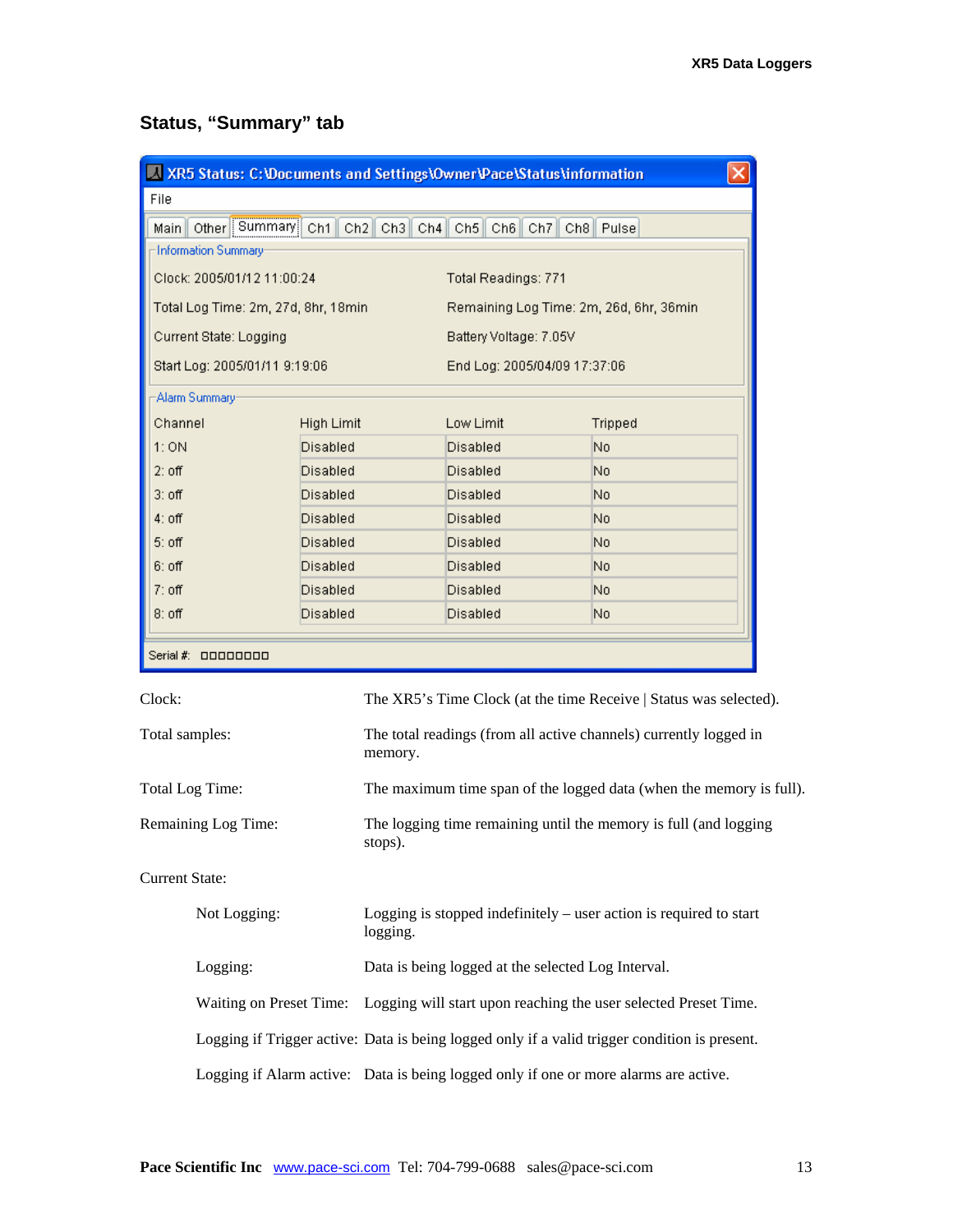| <b>Battery Voltage:</b> | The total voltage of the two internal batteries. The batteries should be replaced<br>when the Battery Voltage reads below 5.8v. See page 41 for details. The<br>battery voltage is also written to the header section of all XR5 data files.                                                                                                      |
|-------------------------|---------------------------------------------------------------------------------------------------------------------------------------------------------------------------------------------------------------------------------------------------------------------------------------------------------------------------------------------------|
| Start Log:              | The time the first data value was logged (or will be logged, if the Log mode has<br>a Preset Start Time which has not yet been reached).                                                                                                                                                                                                          |
| End Log:                | The calculated time that logging will end (when the memory becomes full). End<br>Log time cannot be calculated if Log Mode is 'Log on Ext. Trigger' or 'Log on<br>Alarms'.                                                                                                                                                                        |
| Alarm Summary:          | Displays user selected alarm limits. The 'Enabled' column displays 'Yes' if<br>alarm monitoring for the channel has been enabled in the Setup. The 'Tripped'<br>column displays 'Yes' if an alarm condition has occurred anytime since the start<br>of the logging session.                                                                       |
| Serial #:               | Displays the unit's serial number. The serial number is factory set and cannot<br>be changed. Older XR5 units do not have their serial number embedded in the<br>XR5's firmware, in which case the serial number field is blank (the serial<br>number is also written on a label applied to the side of the battery holder inside<br>the $XR5$ ). |

### **Setup menu**

| <b>ALogXR</b> |        |         |  |                        |  |
|---------------|--------|---------|--|------------------------|--|
| File          | Status | Setup   |  | Transfer Real Time Log |  |
|               |        | New     |  |                        |  |
|               |        | Open    |  |                        |  |
|               |        | Last    |  |                        |  |
|               |        | Extract |  |                        |  |
|               |        |         |  |                        |  |

#### **New**

Create a new Setup (starting with the "factory default" settings).

#### **Open**

Open a previously saved Setup file.

#### **Last**

Open the last Setup used.

#### **Extract**

Extract Setup from the currently connected XR5. This is typically the most used Setup menu selection. It is an easy way to modify the existing setup in an XR5.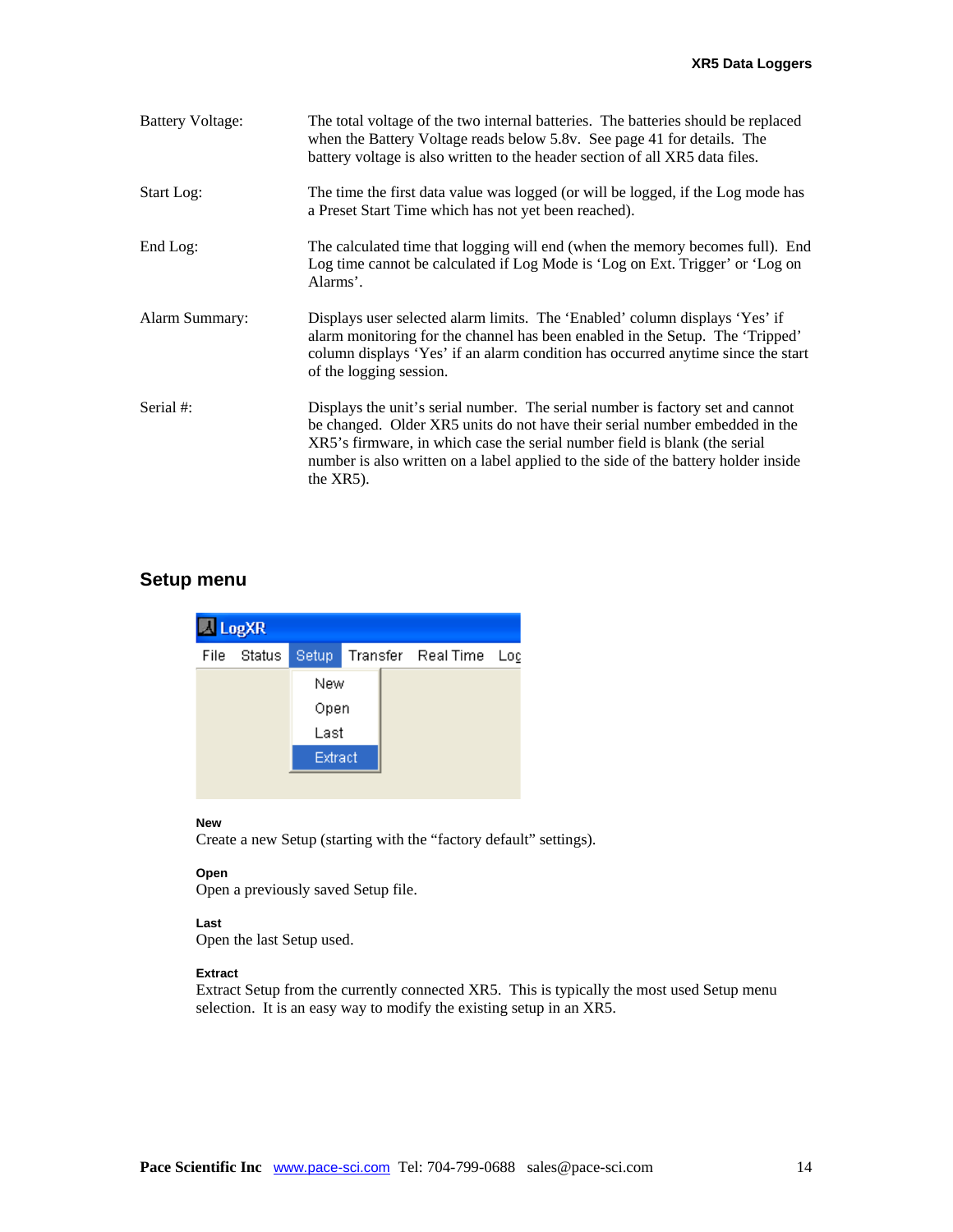## **Setup, "Main" tab**

| XR5 Setup: C:\Documents and Settings\Owner\Pace\Setup\information                        |  |  |
|------------------------------------------------------------------------------------------|--|--|
| File<br>Send                                                                             |  |  |
| Main   Other   Ch1   Ch2   Ch3   Ch4   Ch5   Ch6   Ch7   Ch8   Pulse                     |  |  |
| General                                                                                  |  |  |
| Model: XR5-SE<br>FwRev: 1.00.80<br>HwRev: 2.00<br>Unit ID: 012                           |  |  |
| Label:                                                                                   |  |  |
| Log Mode                                                                                 |  |  |
| Manual (Slow)<br>Log Mode:<br>v                                                          |  |  |
| 2005/1/10 19:38:00<br>0h, 1m, 0s<br>Start:<br>Active:                                    |  |  |
| 2005/1/10 19:38:00<br>Pause: 0h, 1m, 0s<br>Stop:                                         |  |  |
| Log Interval                                                                             |  |  |
| Slow Logging:<br>0<br>min<br>$10 \vee$<br>hr<br>0<br>$\checkmark$<br>$\checkmark$<br>sec |  |  |
| $\overline{2}$<br>Fast Logging:<br>hertz<br>$\vee$                                       |  |  |
| XR5-SE<br>Model:<br>Total Log Time: 7d, 8hr, 41min, 30sec<br>v                           |  |  |
| -Sensor Excitation:                                                                      |  |  |
| Excitation Time:<br>30 ms<br>v                                                           |  |  |
| Serial $\#$ : 00000000                                                                   |  |  |

The Setup screen consists of multiple pages. If a page tab has focus (is clicked on), the arrow keys or Tab key may be used to select other pages. Click **Send | Send Setup** to send the Setup file to the XR5. Click **File | Save As** to save a Setup file for future use.

#### **Model** (read only)

Saved XR5 Setup files are model specific. If you attempt to send a setup file to a different model type, LogXR will display a warning screen and the operation will be halted.

If **Setup | Extract** (or **Receive | Status**) is selected, the XR5's current Firmware Revision, Hardware Revision and Unit ID are displayed.

#### **FwRev** (read only)

The XR5's current Firmware Revision. XR5 Firmware is periodically updated and posted on Pace Scientific's web site. The XR5's firmware may be updated using the **Utilities | Firmware** selection. See page 34 for details.

**HwRev** (read only) The XR5's Hardware Revision (factory build revision number).

**Unit ID** (read only)

The Unit ID is a unique, user assigned serial number or label. It may be changed using **Utilities | Change Unit ID**. See page 33 for details.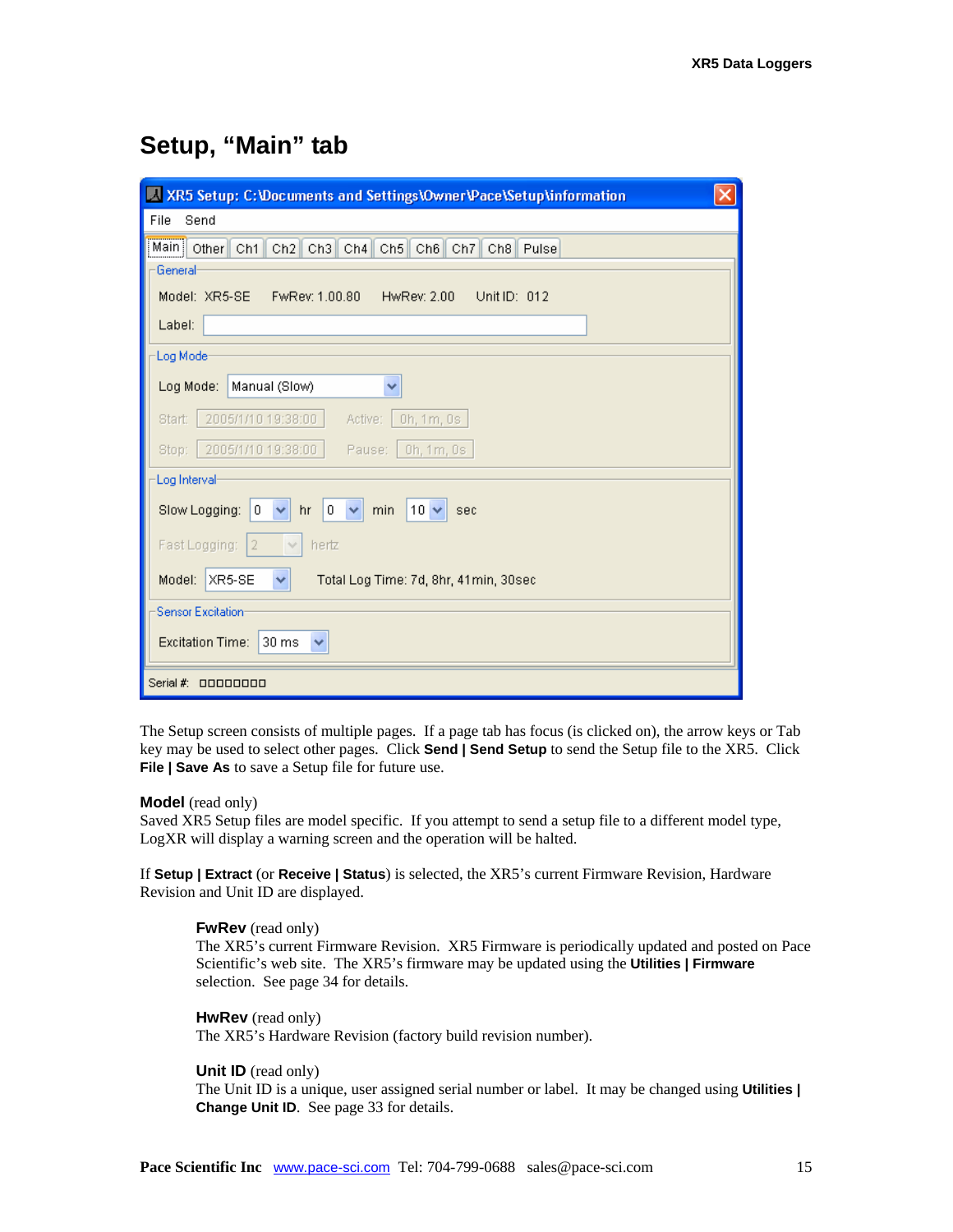### **Label**

You may enter an optional label describing the logging session.

### **Log Interval**

Channels set to ON will log data at the interval selected. Depending on the current Log Mode selected, either the Fast Log Interval or Slow Log Interval will be grayed out. The Fast Log Interval is specified in Hertz, and selects the number of times *per second* that data is logged for each ON channel.

#### **Total Log Time** (read only)

The total log time, based on the number of channels set to ON and the selected Log Interval.

#### **Sensor Excitation**

Time period just prior to logging data that power is pulsed to the XR5's excitation terminals.

Unless a longer excitation time is required, set Excitation Time to 30ms for best battery life.

Pace Sensors (listed according to excitation time required):

| Sensor                              | <b>Excitation Time</b> |
|-------------------------------------|------------------------|
| <b>All Temperature Sensors</b>      | none required          |
| All AC Current Sensors              | none required          |
| All AC Voltage Sensors              | none required          |
| LS100 Light Sensor                  | none required          |
| P300 Series Pressure Sensors        | 30 <sub>ms</sub>       |
| P1000 Series Pressure Sensors       | 30 <sub>ms</sub>       |
| TRH-160 Temperature / Humdity Probe | 150ms                  |
| P1500 Series Pressure Sensors       | 150 <sub>ms</sub>      |

Select the longest excitation time required among all the sensors connected to the XR5. For example, if a TRH-160 Probe and a P300 Sensor are connected to an XR5, the excitation should be set to 150ms.

Excitation Current Limits:

| D terminal (2.50 volts): 5ma maximum, current limited.                                              |
|-----------------------------------------------------------------------------------------------------|
| E terminals $(5.00 \text{ volts})$ : 29ma combined maximum (D and E terminals), current limited.    |
| Excitation Time choices: 30 milliseconds, 150 milliseconds, 1 second, 5 seconds, and<br>10 seconds. |

#### NOTES:

1. If the selected Excitation Time is greater than or equal to the selected Log Interval, Sensor Excitation will be ON continuously, which will reduce battery life.

2. If a Fast Logging mode is active, Sensor Excitation will be ON continuously (while logging is active) and the selected Excitation Time is ignored.

#### **Serial #:**

Displays if **Setup | Extract** was selected. The serial number is factory set and cannot be changed. Older units do not have a firmware embedded serial number, in which case the serial # field is blank. The serial number is also written on a label inside the XR5.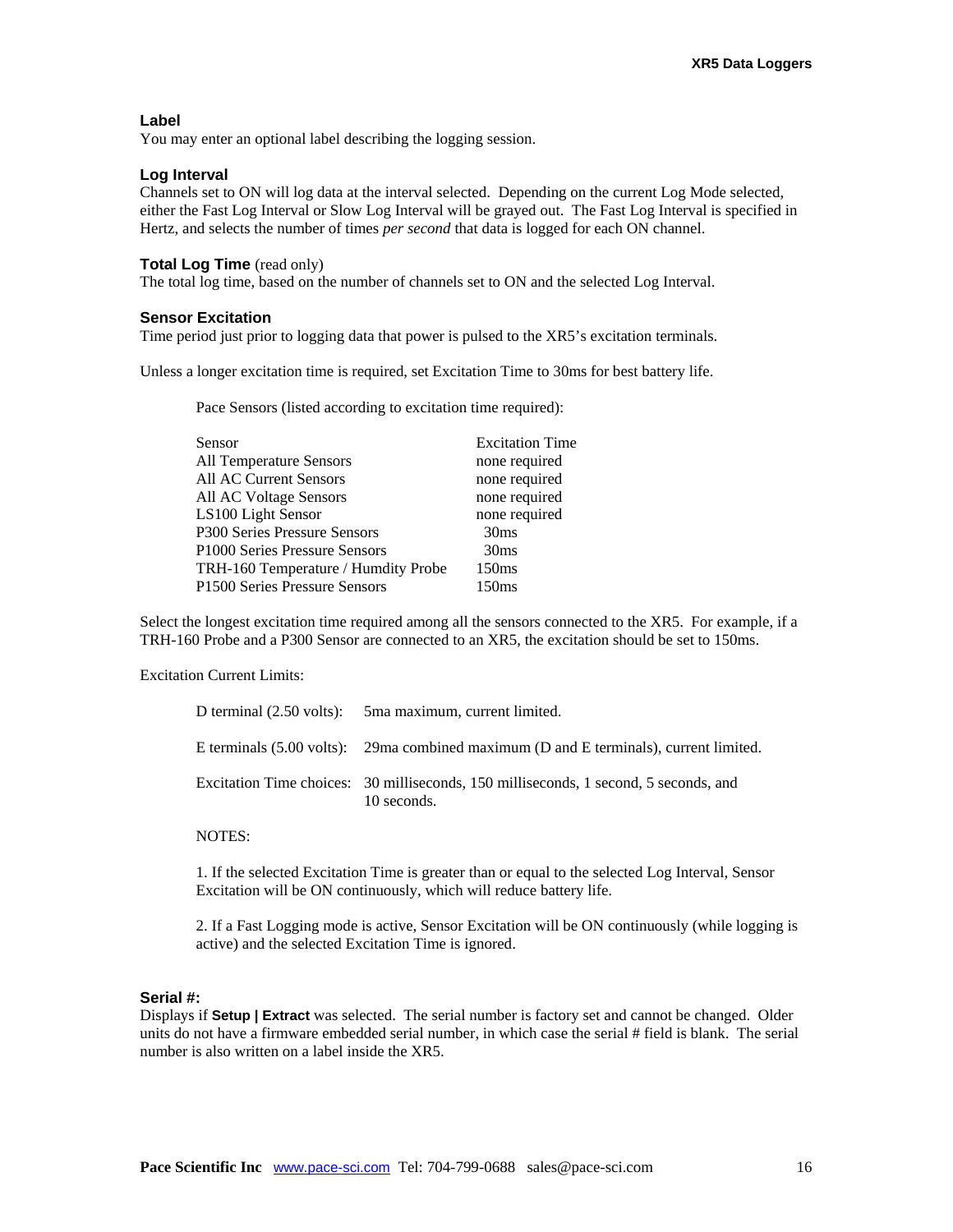### **Log Mode**

| XR5 Setup: C:\Documents and Settings\Owner\Pace\Setup\information                                                     |  |  |  |
|-----------------------------------------------------------------------------------------------------------------------|--|--|--|
| File<br>Send                                                                                                          |  |  |  |
| Main<br>Other Ch1 Ch2 Ch3 Ch4 Ch5 Ch6 Ch7 Ch8 Pulse                                                                   |  |  |  |
| General                                                                                                               |  |  |  |
| Model: XR5-SE<br>FwRev: 1.00.80<br>HwRev: 2.00<br>Unit ID: 012                                                        |  |  |  |
| Label:                                                                                                                |  |  |  |
| Log Mode                                                                                                              |  |  |  |
| Log Mode:<br>Manual (Slow)<br>v                                                                                       |  |  |  |
| Manual (Slow)<br>200<br>0h, 1 m, 0s.<br>Start:<br>Manual /Wrap (Slow)<br>Preset (Slow)<br>200<br>Stop:<br>0h, 1m, 0s. |  |  |  |
| Preset /Wrap (Slow)<br>Log Interval Cycle (Slow)<br>Log on Alarm (Slow)                                               |  |  |  |
| $10 \vee$<br>Slow Loggin Log on Ext. Trigger (Slow)<br>sec<br>Manual (Fast)<br>Fast Loggin Preset (Fast)              |  |  |  |
| Cycle (Fast)<br>Model: XR<br>: 7d, 8hr, 41min, 30sec<br>Log on Alarm (Fast)                                           |  |  |  |
| Sensor ExcitatLog on Ext. Trigger (Fast)                                                                              |  |  |  |
| 30 ms<br>Excitation Time:<br>v                                                                                        |  |  |  |
| Serial $\#$ :<br>00000000                                                                                             |  |  |  |

Logging modes are available for Slow  $(1 \sec - 12 \text{ hr})$  or Fast  $(2Hz - 1000Hz)$  Logging. While a Slow Log mode is active, all communication functions are available. You can display Status or Real Time data or transfer logged data anytime without affecting the logging session. With Fast Log modes, once logging has started, most communication selections (**Status | Receive**, **Setup | Extract**, **Real Time**, **Transfer**) are disabled. **Logging | Stop** does function while Fast Logging is active.

To start a logging session, a Setup must first be sent to the XR5 by clicking **Send | Send Setup** from the Setup window.

#### **SLOW LOGGING MODES (1 SEC – 12 HR LOGGING INTERVAL)**

#### **Manual (Slow)**

Logging will continue until the memory is full, or may be stopped using the **Logging | Stop** selection. Logging may be re-started (**Logging | Start**) and stopped (**Logging | Stop**) any number of times, until the memory is full. Multiple, non-contiguous data sets may be logged to memory using this mode.

 Status LEDs Green: Blinks continuously while logging. Red: Blinks continuously once an alarm condition has occurred during the logging session.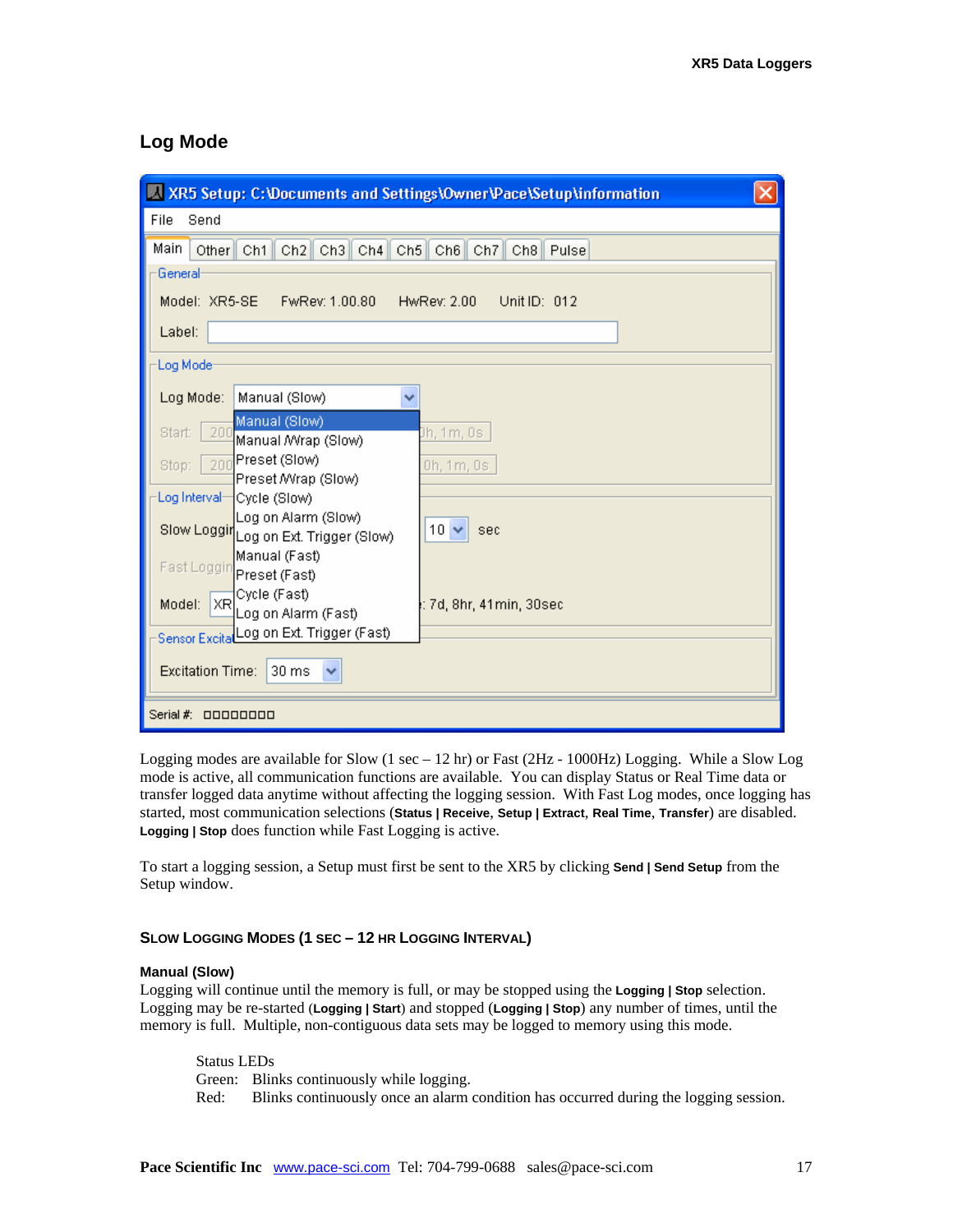#### **Manual /Wrap (Slow)**

Logging will continue indefinitely in this mode. Once memory is full, oldest readings will be overwritten by new readings. Logging is stopped using the **Logging | Stop** selection.

Status LEDs

Green: Blinks continuously while logging.

Red: Blinks continuously once an alarm condition has occurred during the logging session.

#### **Preset (Slow)**

A future Start Time and optional Stop Time is entered. If the Stop Time is already past, it is ignored. Logging will continue until the memory is full or the Stop Time is reached. Logging may be manually stopped by selecting **Logging | Stop**.

Status LEDs

Green: Blinks continuously while logging. Red: Blinks continuously once an alarm condition has occurred during the logging session.

#### **Preset Start /Wrap (Slow)**

Logging begins at a selected future Start time. If the Stop Time is already past, it is ignored. Logging will continue indefinitely in a wrap-around mode unless a future Stop Time was selected, in which case logging will stop when the Stop Time is reached. Once memory is full, oldest readings will be overwritten by new readings. Logging may also be stopped using the **Logging | Stop** selection.

Status LEDs

Green: Blinks continuously while logging. Red: Blinks continuously once an alarm condition has occurred during the logging session.

#### **Cycle (Slow)**

Select a future "Start" time, "Active" logging time, "Pause" time and "Stop" time. If the "Stop" time is past, Cycle logging continues until the memory is full. Cycle logging can be manually stopped by selecting **Logging | Stop**. The Active time and then the Pause time continuously repeat until the Stop time is reached or the memory becomes full.

Status LEDs

Green: Blinks during "Active" Logging interval, OFF during "Pause" interval. Red: Blinks continuously once an alarm condition has occurred during the logging session.

#### **Log On Alarm (Slow)**

Data is logged (on all active channels) only while one or more alarms are active. Alarm limits are checked at the selected Log Interval, so an alarm level must be maintained for one Log Interval to insure that it will be logged. Any number of independent "data sets" may be logged until the memory is full (logging only while alarm conditions exist). The logging session continues until the memory is full or logging is stopped by selecting **Logging | Stop**.

Status LEDs

Green: Blinks continuously once setup is sent, even if alarm condition is not present. Red: Blinks continuously once an alarm condition has occurred during the logging session.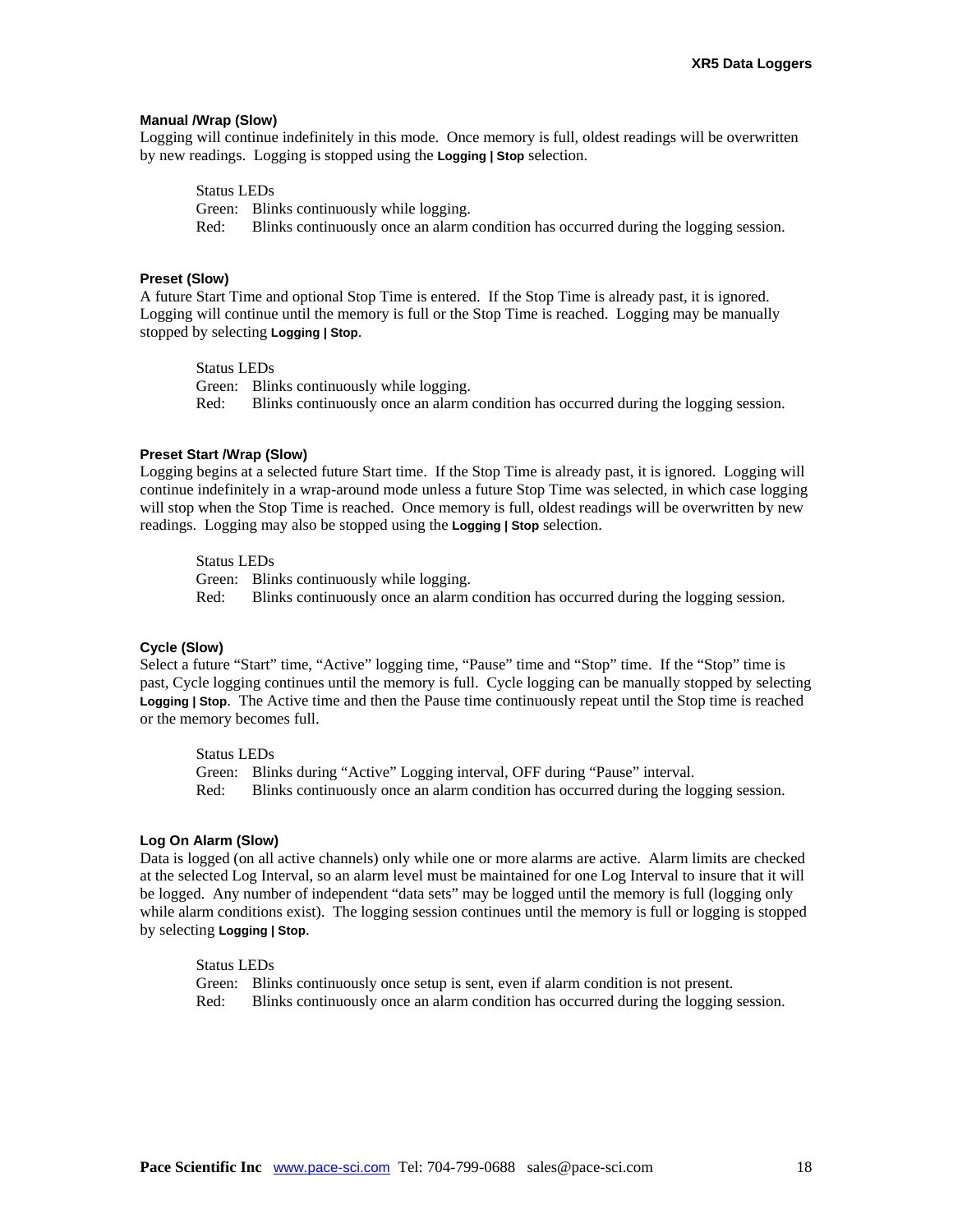#### **Log on Ext. Trigger (Slow)**

Data is logged only while the external trigger (screw terminal  $X$ ) is in the selected state. The trigger state is selected using the "Type" selection for Channel X in the "Pulse" tab. When the trigger state is selected on Channel X, a Stop Delay may be selected, which causes logging to continue after the selected trigger condition is no longer present for the duration of the Stop Delay time.

The trigger input is polled at the selected Log Interval, so data logging will begin within one Log Interval after the trigger becomes active. Controlled by the trigger input, any number of independent "data sets" may be logged in this mode until the memory is full. The logging session continues until the memory is full or **Logging | Stop** is selected.

 Status LEDs Green: Blinks continuously once setup is sent, even if the trigger condition is not present. Red: Blinks continuously once an alarm condition has occurred during the logging session.

#### **FAST LOGGING MODES (2 HERTZ – 1000 HERTZ)**

While Fast Logging is active, the Pulse inputs<sup>1</sup>, Real Time Mode and Data Transfers are disabled. Alarm generation is disabled unless the "Log on Alarm (Fast)" mode is selected. A Fast Logging session is terminated in one of three ways: the XR5's memory becomes full, the Stop Time has been reached (Preset and Cycle logging modes), or by selecting **Logging | Stop.** 

 $<sup>1</sup>$  In the future, pulse inputs may function when logging at some fast logging rates. Contact Pace</sup> for details.

The 3 fastest logging rates only work with a limited number of ON channels:

| <b>Fast Logging Rate</b> | Maximum ON Channels |
|--------------------------|---------------------|
| $1000$ Hz                |                     |
| 500 Hz                   |                     |
| $250$ Hz                 |                     |
| $2$ Hz - $200$ Hz        |                     |

#### **Manual (Fast)**

Logging stops when the memory becomes full or by selecting **Logging | Stop**.

#### Status LEDs

Green: Blinks continuously once Logging is manually started. Off when Logging is manually stopped or memory becomes full.

Red: Off (alarm generation is disabled).

#### **Preset (Fast)**

Logging begins at a future selected Start Time. If the selected Stop Time is already past, it is ignored. Logging stops when the memory becomes full, or the selected Stop Time is reached, or by selecting **Logging | Stop**.

Status LEDs

- Green: Blinks continuously once Preset time is reached. Off when Logging is manually stopped or the memory becomes full, or the Stop Time is reached.
- Red: Off (alarm generation is disabled).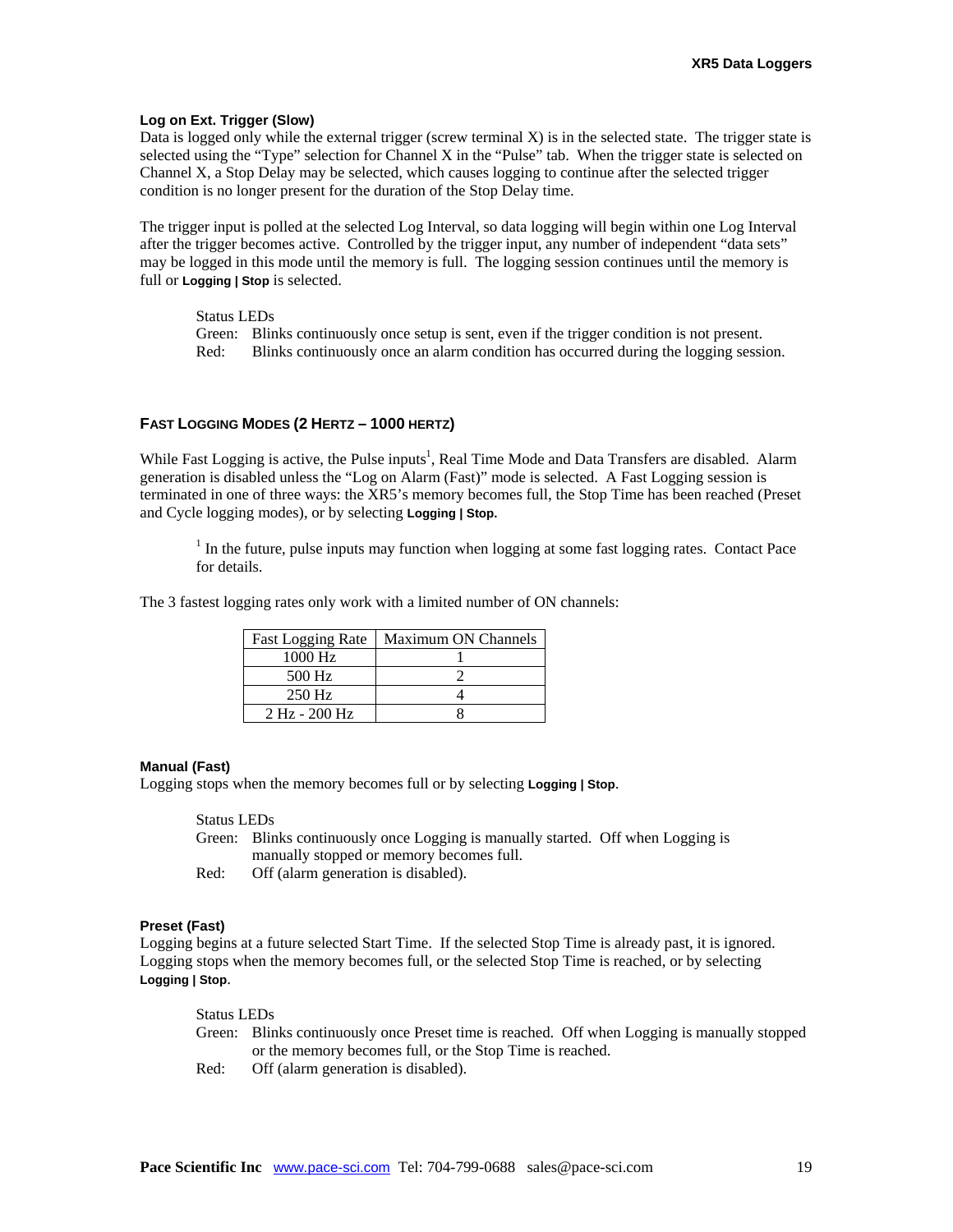#### **Cycle (Fast)**

Enter a future "Start" time, "Active" logging time duration, "Pause" time duration and "Stop" time. If the "Stop" time is already past, it is ignored. Cycle logging continues until the memory is full, or the Stop Time is reached, or by selecting **Logging | Stop**.

#### Status LEDs

- Green: Blinks continuously once Preset time is reached. Continues to blink during Pause time. Off when Logging is manually stopped, memory becomes full, or Stop Time is reached.
- Red: Off (alarm generation is disabled).

#### **Log On Alarm (Fast)**

Fast Log (on all active channels) only while one or more alarms are active. Alarm conditions are checked at the selected fast log interval (2Hz – 1000Hz). Logging stops when the memory becomes full or by selecting **Logging | Stop**.

#### Status LEDs

Green: Blinks continuously once setup is sent, even if alarm condition is not present. Red: Off (not used).

#### **Log on Ext. Trigger (Fast)**

Data is logged only while the external trigger (Screw terminal X) is in the selected active state. The trigger active state is selected using the "Type" selection for Channel X in the "Pulse Channels" tab. The trigger input is polled at the selected Log Interval, so data logging will begin within one Log Interval after the trigger becomes active. For example, if 100Hz is the selected Hz interval, logging will begin within 10 milliseconds after the trigger becomes active. Controlled by the trigger input, any number of independent "data sets" may be logged in this mode until the memory is full. The logging session continues until the memory is full or **Logging | Stop** is selected.

#### Status LEDs

Green: Blinks continuously once setup is sent, even if valid trigger condition is not present. Red: Off (alarm generation is disabled).

Note:

The Stop Delay available in Log on Ext. Trigger (Slow) is not available for Log on Ext. Trigger (Fast).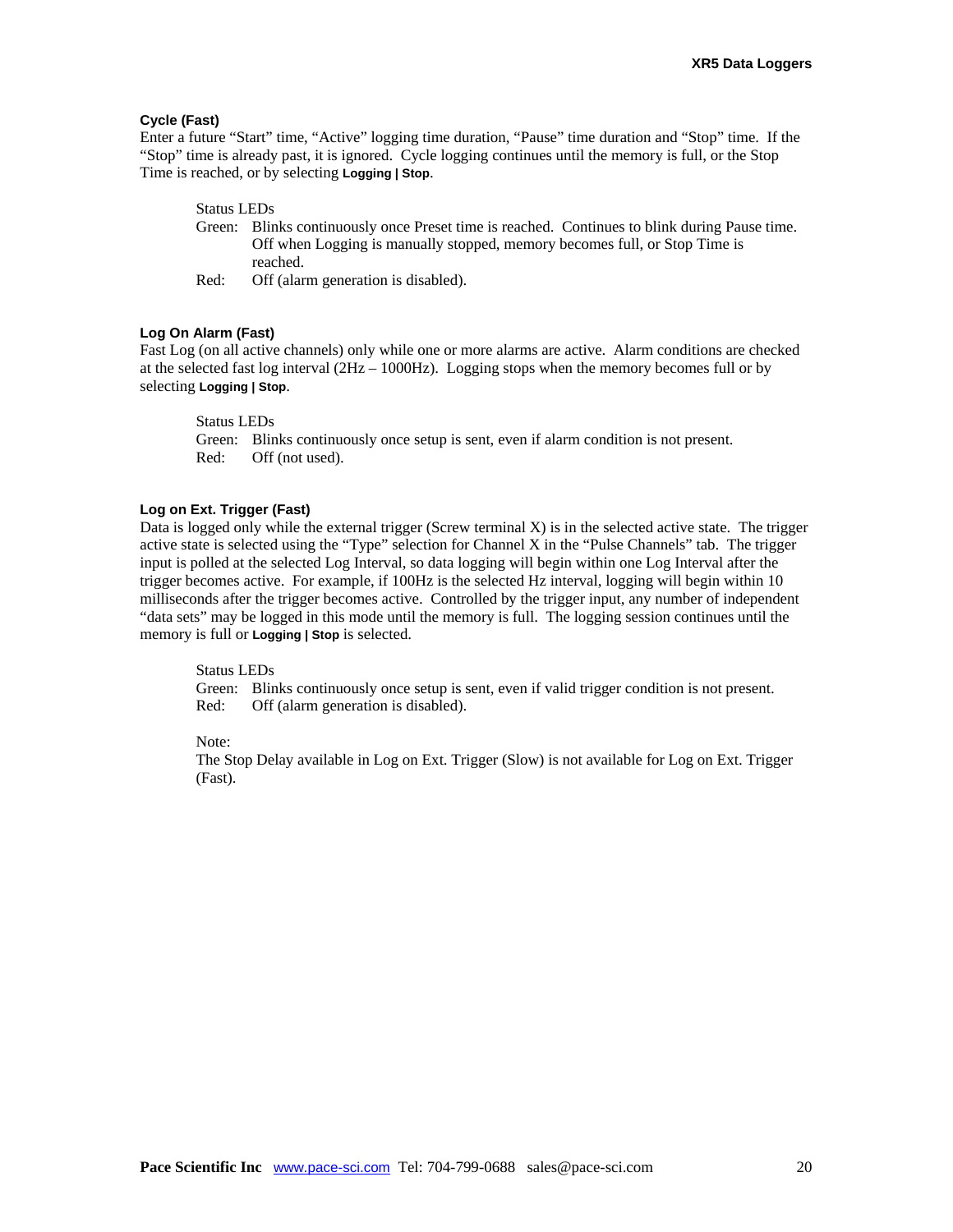## **Setup, "Other" tab**

| XR5 Setup: C:\Documents and Settings\Owner\Pace\Setup\information                                |  |  |
|--------------------------------------------------------------------------------------------------|--|--|
| File<br>Send                                                                                     |  |  |
| Ch1 Ch2 Ch3 Ch4 Ch5 Ch6 Ch7 Ch8 Pulse<br>Other<br>Main                                           |  |  |
| Real Time Settings:                                                                              |  |  |
| Real Time Interval: 2 seconds<br>Auto Stop:<br>1 hr<br>×<br>v                                    |  |  |
|                                                                                                  |  |  |
| Dial Out Settings:                                                                               |  |  |
| AT command:                                                                                      |  |  |
|                                                                                                  |  |  |
| Dial Out Condition:<br>Repeat Rate:<br>$0 \sqrt{\frac{m}{2}}$ hr   1<br>Disable<br>v<br>min<br>× |  |  |
|                                                                                                  |  |  |
| <b>SMS</b> Settings:                                                                             |  |  |
| SMS Control:<br>Disable $\vee$<br>$\,0\,$<br>SMS Repeat Time:<br>$\checkmark$<br>$hr$   1<br>min |  |  |
|                                                                                                  |  |  |
| Password Settings:                                                                               |  |  |
| Security Level: No Password Protect<br>v                                                         |  |  |
|                                                                                                  |  |  |
|                                                                                                  |  |  |
| Serial #: 00000000                                                                               |  |  |

### **Real Time Settings**

| Update mode<br>2 seconds | Real Time Mode update interval is 2 seconds.                                                                                                                                                                                                            |
|--------------------------|---------------------------------------------------------------------------------------------------------------------------------------------------------------------------------------------------------------------------------------------------------|
| When Logging             | Real Time display updates whenever readings are logged to XR5's memory.<br>For example, if the XR5 is set to Log on Alarms, the Real Time Display updates<br>only when Alarms are active, and the update rate is the selected Slow Logging<br>Interval. |
| Log Stream               | Special Real Time Mode for use only with <b>Networking   Single Host - Ethernet.</b><br>See XR5 Networking User's Guide for details.                                                                                                                    |

### **Auto Stop**

Prevents battery loss due to XR5 being left inadvertently in Real Time Mode. Real Time mode automatically terminates after Auto Stop hours has elapsed. Select Disable for no Auto Stop.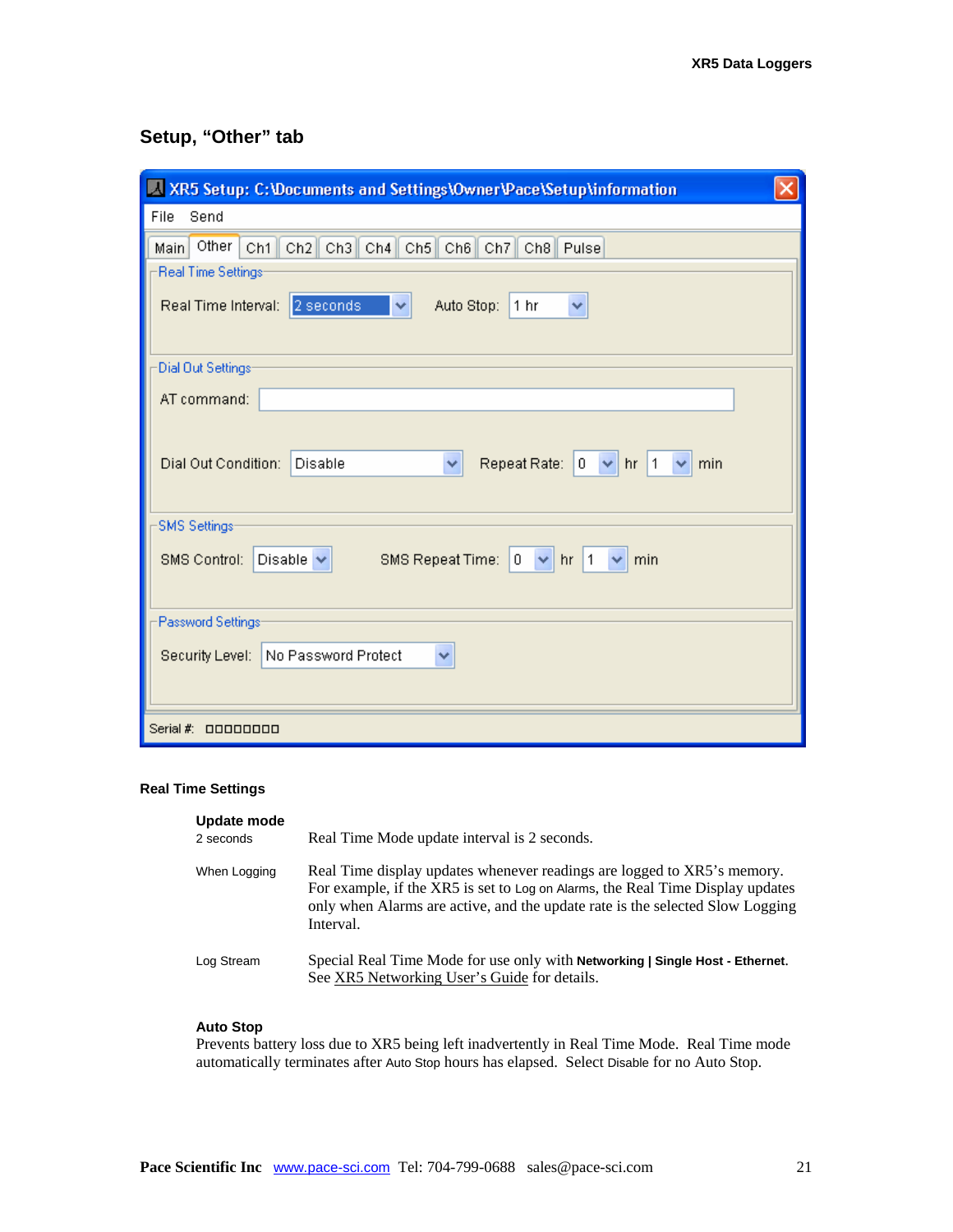#### **Dial Out Settings**

Enables an XR5 connected to a modem to dial out to a central "host" computer running LogXR Software (**Networking | Single Host – Modem**). The Dial-Out Condition may be either a pre-selected time and interval (daily, weekly, monthly, or every x number of days), or when an alarm condition occurs, or both. Another selection: "Upon Memory 75% Full" causes the XR5 to dial out to the host computer if its memory is 75% full. If LogXR is running Single Host – Modem mode, whenever an XR5 calls in, its data will be automatically transferred to the host and (optionally) a new setup sent, clearing the XR5's memory.

#### **AT Command**

Enter the AT command string to dial the phone number of Host computer. This string begins with "ATDT" and is followed by the phone number of the host computer's modem. For example, if the remote site needs to dial 111-222-3333 to reach the Host computer, the AT command string would be "ATDT-111-222-3333" (Dash characters are ignored).

#### **Dial Out Condition**

| <b>Disable</b>       | Disables all dial out functions.                                           |
|----------------------|----------------------------------------------------------------------------|
| <b>Upon Alarm</b>    | Enables Alarm dial out.                                                    |
| Upon Time*           | Enables Timed dial out and specifies a Timed dial out Interval.            |
| Upon Time and Alarm* | Enables both Timed dial out and Alarm dial out.                            |
|                      | <b>Upon Memory 75% Full</b> Dial out occurs when XR5's memory is 75% full. |
| Dial Out Time*       |                                                                            |

| PIGI VUL TIIIIG |                                                            |
|-----------------|------------------------------------------------------------|
| <b>Interval</b> | Specify the time and the number of days between dial outs  |
| Daily           | Specify the daily dial out time.                           |
| <b>Monthly</b>  | Specify the day of the month and the time of the dial out. |
|                 |                                                            |

#### **Repeat Rate**

Specifies the retry time delay if a Timed dial out is unsuccessful.

#### **SMS Settings**

#### **SMS Control**

**Enable** Allow SMS Alarm generation as defined in the individual Channel tabs. **Disable** Disable all SMS Alarm generation.

#### **Repeat Rate**

Specifies the SMS message repeat interval if an alarm condition is maintained.

#### **Password Settings**

#### **Security Level**

 **No Password Protect** Password not required.

**Password Protect Setup** Password is required to send new XR5 Setup. **Password Protect System** Password is required for all XR5 communication.

The XR5's password is set from the main menu by clicking **Utilities | Change XR5 Password.** In order to change the XR5's password, you must know its current password. The XR5 ships from the factory with a password of "password".

If a Setup with the Security Level set for **Password Protect System** is sent to an XR5, then the XR5's password will have to be entered for any additional communications.

If a Setup with the Security Level set for **Password Protect Setup** is sent to an XR5, then the XR5's password will have to be entered in order to send a new Setup.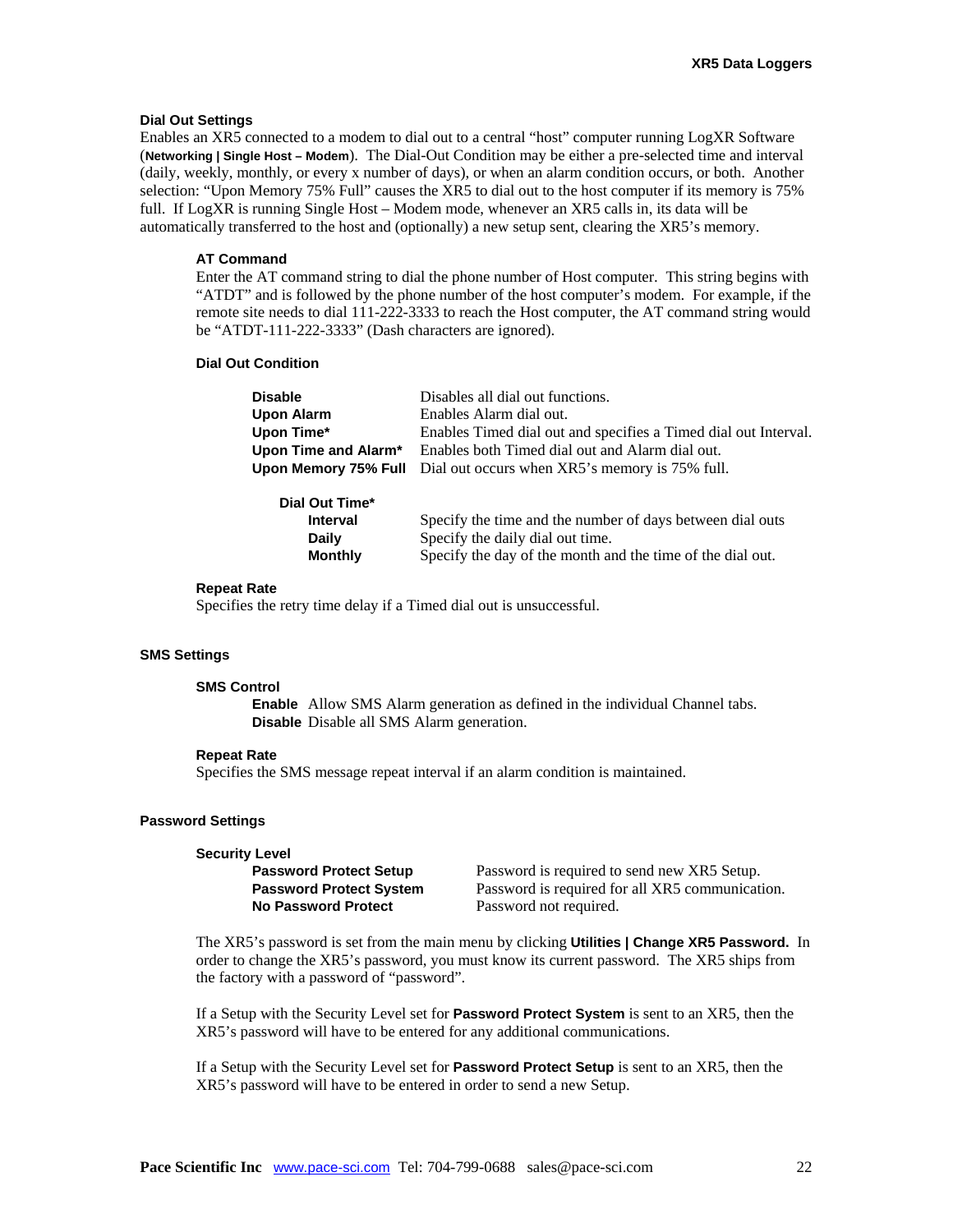## **Setup, Ch1-Ch8 Tabs**

| $\times$<br>XR5 Setup: C:\Documents and Settings\Owner\Pace\Setup\information  |
|--------------------------------------------------------------------------------|
| File<br>Send                                                                   |
| Ch1<br>Ch2 Ch3 Ch4 Ch5 Ch6 Ch7 Ch8 Pulse<br>Main Other                         |
| Ch1:<br>ON<br>Description:                                                     |
| Temperature PT9xx (C.rvt)<br>Mode:<br>Standard $\vee$<br>Type:<br>$\checkmark$ |
| $\,0\,$<br>Calculate Slope/Offset<br>Slope: $ 1$<br>Offset:                    |
| 250.01<br>250.01<br>Disable<br>Alarm High:<br>Disable<br>Alarm Low:            |
| SMS Phone Number:                                                              |
| SMS Message:                                                                   |
| Serial $\#$ : 00000000                                                         |

#### **Channel ON/OFF button**

Click to set channel ON or OFF. ON channels will log readings to memory when logging is active. OFF channels will not log readings to memory.

#### **Description**

Channel description (up to 24 characters).

#### **Type**

Channel Type selections vary based on the channel number and XR5 model number.

| Temperature (A.rvt)                                        | YSI 10k Thermistor (H mix)                              |
|------------------------------------------------------------|---------------------------------------------------------|
| Temperature (B.rvt)                                        | YSI 10k Thermistor (B mix)                              |
| Temperature PT9xx (C.rvt)                                  | Pace PT900 Series Temperature Probe.                    |
| Temperature PT510 (P.rvt)                                  | Pace PT510 Platinum 10k RTD                             |
| Light Sensor LS100 (L.rvt)                                 | Pace LS100 Light Sensor                                 |
| <b>Switch</b>                                              | <b>Unpowered Switch Closure</b>                         |
| <b>Resistance</b>                                          | Two-wire resistance (range midpoint is 30k ohm)         |
| $0 - 2.5V$                                                 | $0-2.5v$ input (impedance 10M ohm)                      |
| Above selections are available on: XR5-8A-SE, Channels 1-8 |                                                         |
|                                                            | $XR5-8X-SE$ , Channels 1-4                              |
| <b>Pace Humidity Probe</b>                                 | Available on certain channels, see page 43 for details. |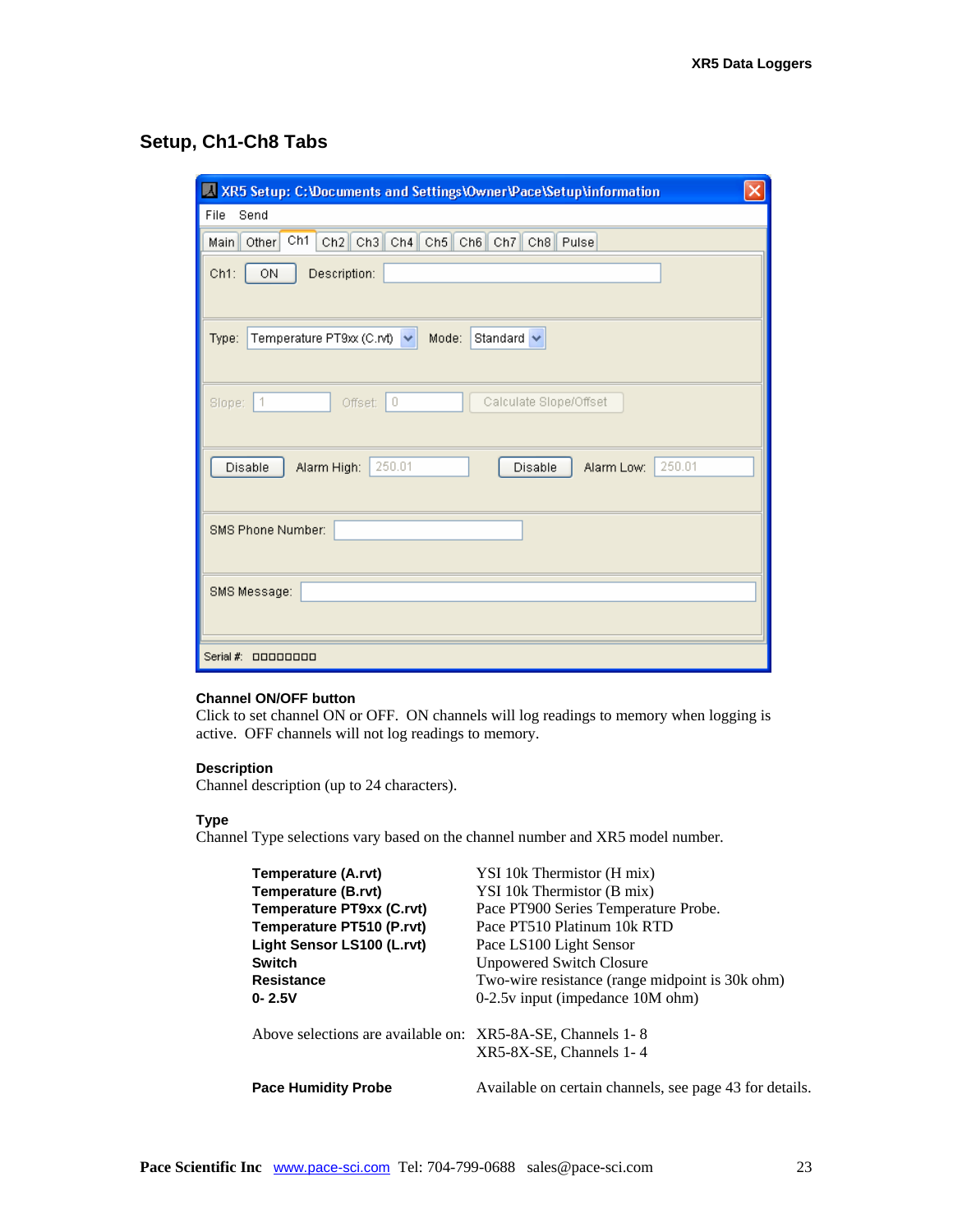| $0 - 5V$                      | 0-5y input (impedance 100k ohm)                       |
|-------------------------------|-------------------------------------------------------|
| A fixed 0-5y input exists on: | $XR5-8X-SE$ , Channels 5-8<br>XR5-8B-SE, Channels 1-8 |

#### **Mode**

Channel mode selections are common to all models.

#### **Standard**

Store reading at selected Logging Interval.

#### **Average\***

Accumulate readings every second, store Average value at selected Logging Interval.

#### **Peak\***

Acquire readings every second, store Peak reading at selected Logging Interval.

#### **Differential**

Subtract reading of immediately lower channel number from reading of selected channel, and store this differential value at the selected Logging Interval.

The Differential selection is available on even numbered channels Channel Reading is 2 Channel 1 - Channel 2<br>4 Channel 3 - Channel 4 4 Channel 3 - Channel 4 6 Channel 5 - Channel 6 8 Channel 7 - Channel 8

*\* Average and Peak channel modes only function in the following Slow Logging modes: Manual, Manual/Wrap, Preset, Preset/Wrap and Cycle.* 

#### **Slope / Offset**

Editable only if channel Type is 0-2.5v or 0-5v.

Slope and Offset values for all PACE Sensors are listed in the Appendix. For 4-20ma applications, see pages 53 and 54.

To scale data in actual volts (0-2.5v or 0-5v range), use

 $Slope = 1$ Offset =  $0$ 

For "raw" unscaled 12 bit data (displayed as values from 0 to 4095) enter the following:

| Range    | Slope | Offset |
|----------|-------|--------|
| $0-2.5v$ | 1638  |        |
| $0-5v$   | 819   |        |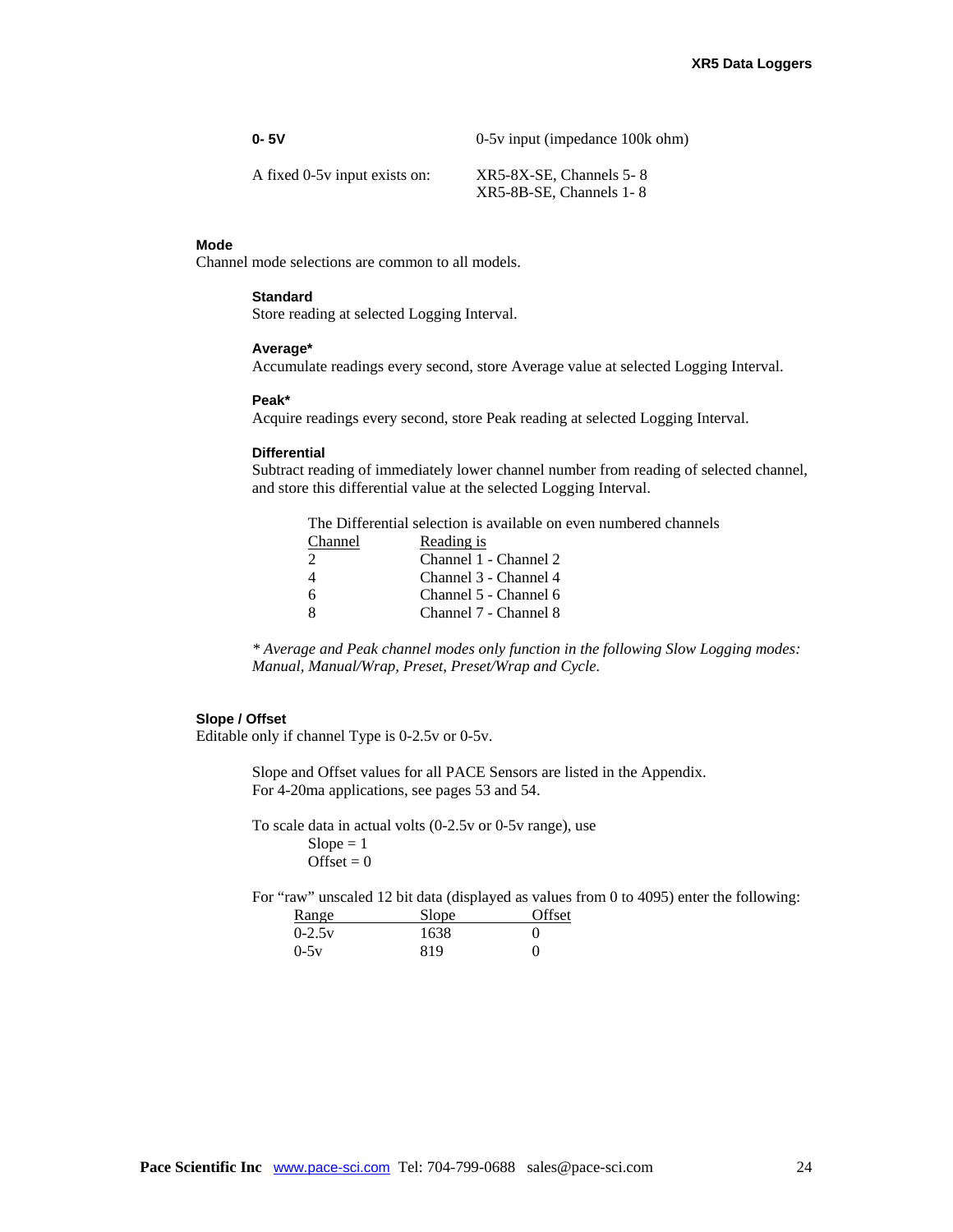#### **Alarm High / Alarm Low**

High and Low alarms may be enabled for each channel. If an Alarm for a channel is Enabled, and an alarm condition occurs after a Logging session has begun, the Red LED will blink every 5 seconds. The Red LED will continue to blink until a new logging session is started (a new Setup is sent to the XR5).

Notes:

- 1. A Channel Alarm may be enabled even if the channel itself is set to OFF. In this case, an Alarm will be generated if the channel input exceeds its Alarm limits even though no data is being logged for the OFF channel.
- 2. Channels are checked for alarms only at the selected Log Interval. If a channel exceeds its alarm limit between log intervals, and at log time the channel no longer exceeds its alarm limit, then no alarm will be generated.

Alarm Limitations:

- 1. Differential Temperature Alarm: Only PACE PT900 series precision 30K thermistor probes (or equivalent) may be used to generate XR5 differential temperature alarms. Type: "Temperature PT9xx (C.rvt)" must be selected for both differential channels.
- 2. Channel alarms are disabled for all Fast Logging modes except "Log on Alarms".

#### **Alarm Limits**

Enter High and/or Low alarm limits for the selected channel. The Allowable Range is based on the selected channel Type or the current Slope and Offset values. The "Actual value" is calculated from your entered value based on the 12 bit resolution of the XR5.

For Temperatures, the Allowable range is based on the selected temperature scale (selected in the Setup screen's "Other" tab).

Please note:

If you change the temperature scale (in the Setup screen's "Other" tab), any alarm limits previously entered will not automatically convert to the new scale. Instead, you have to manually enter new temperature limits based on the selected temperature scale.

#### **SMS Alarm Messages**

The following two fields configure an XR5 to send SMS messages to a GSM cell phone when an alarm condition occurs. A GSM modem must be connected to the XR5 in order to send SMS messages.

#### **SMS Phone Number**

Enter the cell phone number of the GSM cell phone. Enter the same number you would use to call the cell phone.

#### **SMS Message**

Enter a descriptive alarm message, including a site description, for the selected channel. Up to 59 characters may be entered. For example: "Temperature Alarm, ABC Cold Storage, 121 Central St, Unit 4". The channel's current reading and time stamp are appended to this message when it is sent to the cell phone.

*To generate an SMS Alarm message, the channel's Alarm must be set to ON and the channel's desired High and Low alarm limits entered.* 

*Note: Please contact Pace Scientific for our recommended GSM cellular modem and modem setup instructions.*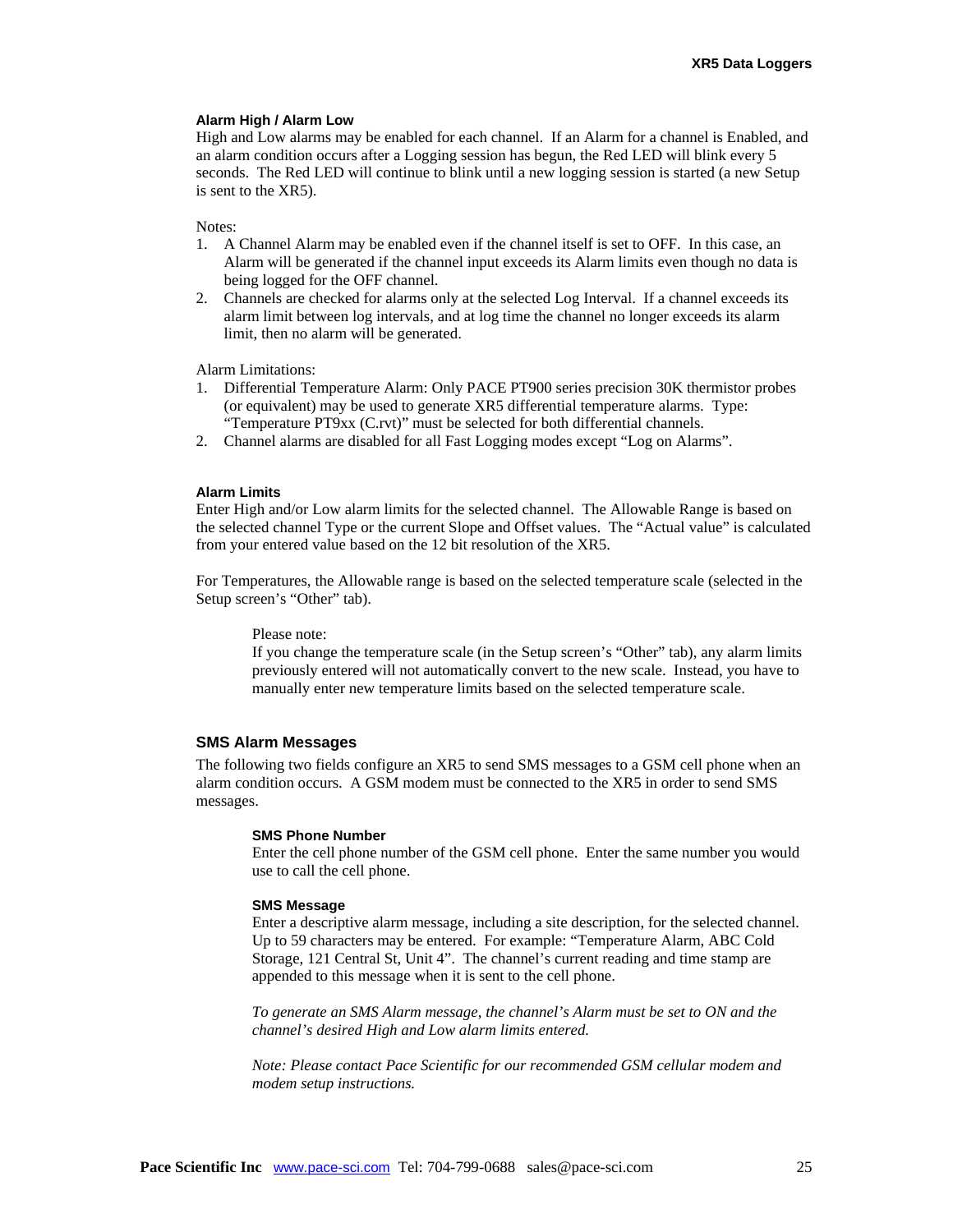### **Setup, Pulse Channels tab**

| $\vert \times$<br>X XR5 Setup: C:\Documents and Settings\Owner\Pace\Setup\information |
|---------------------------------------------------------------------------------------|
| File<br>Send                                                                          |
| Other   Ch1   Ch2   Ch3   Ch4   Ch5   Ch6   Ch7   Ch8   Pulse<br>Main                 |
| ChX                                                                                   |
| OFF<br>Description:                                                                   |
| Mechanical Switch<br>Type:<br>v                                                       |
| 0.0<br>1.0<br>Offset:<br>Slope:                                                       |
| ChY                                                                                   |
| OFF<br>Description:                                                                   |
| Mechanical Switch V<br>Type:                                                          |
| 0.0<br>Slope:<br>1.0<br>Offset:                                                       |
| ChZ                                                                                   |
| OFF<br>Description:                                                                   |
| Mechanical Switch V<br>Type:                                                          |
| Slope:   1.0<br>Offset:<br>0.0                                                        |
| Serial $#$ :<br>00000000                                                              |

#### **Ch ON/OFF**

Sets the individual Pulse channel [X,Y or Z] to ON (enabled) or OFF (disabled).

#### **Description**

Enter a channel description of up to 24 characters.

#### **Type**

Select a Pulse type:

#### **Mechanical Switch Solid State Switch**

Count pulses and store the pulse count at the selected Logging Interval. Reset the pulse count to 0 at start of each log interval. All pulse counting channels are disabled if Fast Logging is active. Select **Mechanical Switch** for pulse signals from 0 to 15 Hz. Select **Solid State Switch** for pulse signals having a maximum rate of 900 Hz.

#### **Trigger: Log if ChX High (Switch Open) Trigger: Log if ChX Low (Switch Closed)**

Available on ChX only. Use with Log mode **Log on Ext. Trigger** (Slow or Fast). Specifies the active trigger state:

Log if ChX High (Switch Open): Voltage (2.1v to 3.6v) or unpowered switch. **Log if ChX Low (Switch Closed):** Voltage (0v to 0.5v) or unpowered switch.

#### **Stop Delay**

(Appears if **Log on Ext. Trigger (Slow)** has been selected in the Main Setup tab and a Trigger mode is selected for ChX). After a 'stop logging' trigger occurs, logging will continue for the duration of the Stop Delay time. The Stop Delay can be set for any time between 1 second and 18 hours. A Stop Delay of all zeros disables the Stop Delay.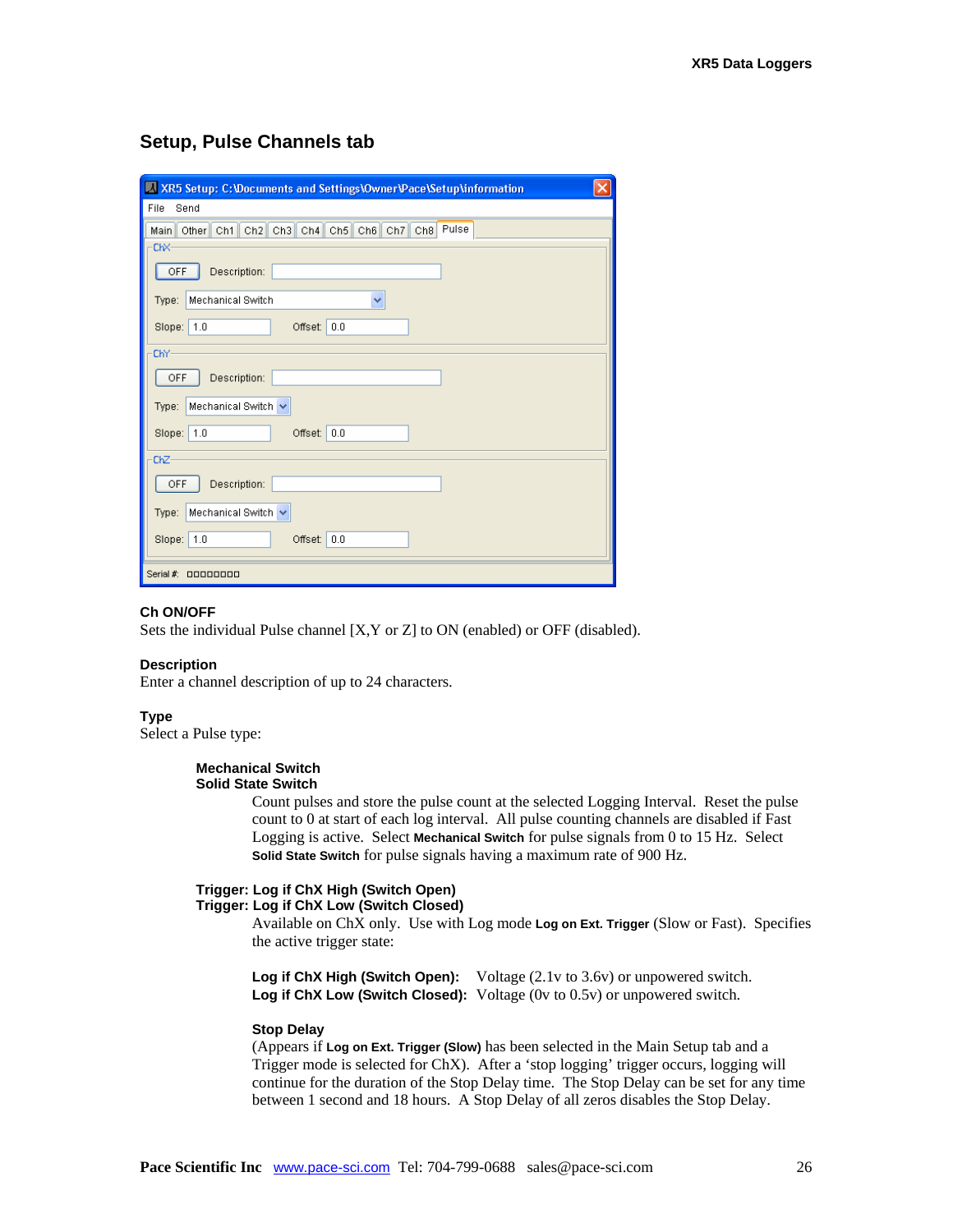A 'start logging' trigger which occurs and is maintained for at least 1 log interval while the Stop Delay is active will clear the Stop Delay timer and cause logging to resume. The Stop Delay only applies to **Log on Ext. Trigger (Slow)**.

#### **Alarm Output**

Available on Channel Z only; Connect a 100k resistor from the Z terminal to ground (C terminal) when using the Alarm output function. With a 100k resistor connected from Z to ground, the Z terminal will read approx. 0.25 volts if no alarm, and about 1.8v if one or more alarms are active. An optional external alarm module (future product) will connect to the Z terminal and contain a high voltage relay.

#### NOTES:

- 1. Selecting a trigger mode on ChX automatically disables Channel X for pulse counting.
- 2. Selecting Alarm Output on Channel Z automatically disables Channel Z for pulse counting.

#### **Slope and Offset**

Slope and Offset edit boxes allow the pulse channel's count to be scaled to display the desired unit of measure. The raw pulse count is multiplied by the current slope and the result is added to the offset value. The slope can be used either as a multiplier or a divider. For example, if the slope is set to 0.001, the raw pulse count would be divided by 1000. Setting the Slope to 1 and the Offset to 0 results in the actual "raw" pulse count with no scaling applied.

#### **Frequency check box**

Checking "Frequency" will cause the accumulated pulse count for each log interval to be converted to frequency readings in Hertz. The XR5's upper frequency limit is about 900Hz. Frequencies significantly above 900Hz will display incorrectly as a value closer to 900Hz.

#### NOTES:

- 1. Pulse channel Slope and Offset terms are applied to the all transferred XR5 data files ( **Transfer | All Data** ).
- 2. The Real Time main menu selections ( **Real Time | Standard** and **Real Time | Stream to File** ) display the "raw" pulse count accumulated from the beginning of the current log interval, regardless of the Slope and Offset scaling values and the state of the Frequency check box.

### **Sending a Setup to the XR5**

Once you have configured a Setup for your intended logging session, the Setup must be sent to the XR5 to take effect. From the Setup menu, select **Send | Send Setup**. If your setup has invalid selections a warning screen will appear. Unless your selected logging mode has a Preset Start Time, you will be asked if you want to start logging immediately. You can choose to start logging immediately, or you can start logging sometime later (by selecting **Logging | Start** from the Main Menu).

### **Saving a Setup for future use**

You may save any Setup as a named file by selecting **File | Save As…** from the Setup menu. All Setup files are saved with a model specific file extension.

### **Loading a saved Setup file**

From the Main Menu, select **Setup | Open**. In the Open Setup File dialog, click on the 'Files of Type' drop down box and select your XR5 model. All previously saved files for your model will be listed. Selecting a Setup file loads the file's parameters into the Setup screen. The Setup can then be Sent to the XR5 by selecting **Send | Send Setup** from the Setup menu.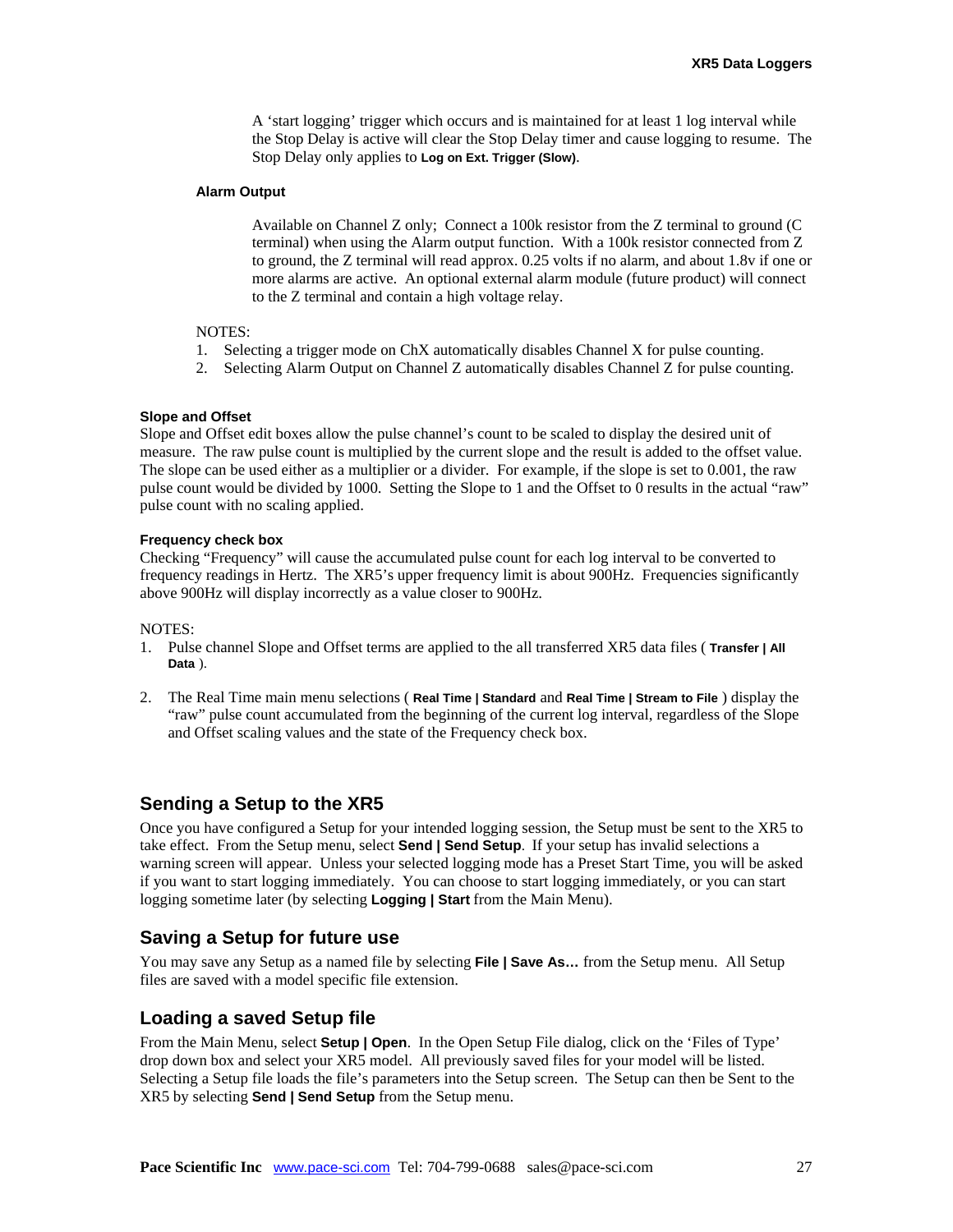### **Transfer | All Data**

Enter a data file name for the transferred data. Data is transferred in a binary format. After the transfer is complete, a readable text file of the binary data is created by LogXR, compatible with Excel and other programs. The created text file has a ".txt" file name extension. XR5 data can be viewed immediately after a data transfer or, at a later date by selecting **File | View** from the main menu. XR5 data may also be viewed by opening the data file in another program such as Notepad or Excel.

#### Progress Bar accuracy

For most logging modes, the Progress bar displays an accurate "transfer complete" percentage. If your log mode is Manual (Slow), Cycle, Log on Alarms, or Log on External Trigger, hundreds or thousands of separate data sets could exist in the logger's data, in which case the Progress Bar's % complete value can be inaccurate, and may display decreasing % complete values after reaching almost 100%.

#### Message: "File Too Large for Viewer"

Some very large data files (files from XR5 models with extended memory) are too large to be loaded into the current LogXR file viewer. The maximum file size for the Viewer is a function of the Java Runtime Environment memory allocation, which varies based on the available free memory in your computer. This limitation will be corrected in a future version of LogXR.

Files that are too large to be displayed in the LogXR File Viewer can be opened in a text editor like Notepad or in a spreadsheet program like Excel.

#### Data Integrity

To verify that a LogXR Data File has not been modified or manually altered, select **Utilities | Verify Data**. After selecting the data file you wish to check, LogXR will display the status of the file. Manually adding (or editing) text at the very end of a LogXR data file (after the data portion) does not alter the file's data integrity. Manually altering any other part of the file (data or header) will cause **Utilities | Verify Data** to display a "Modified" status.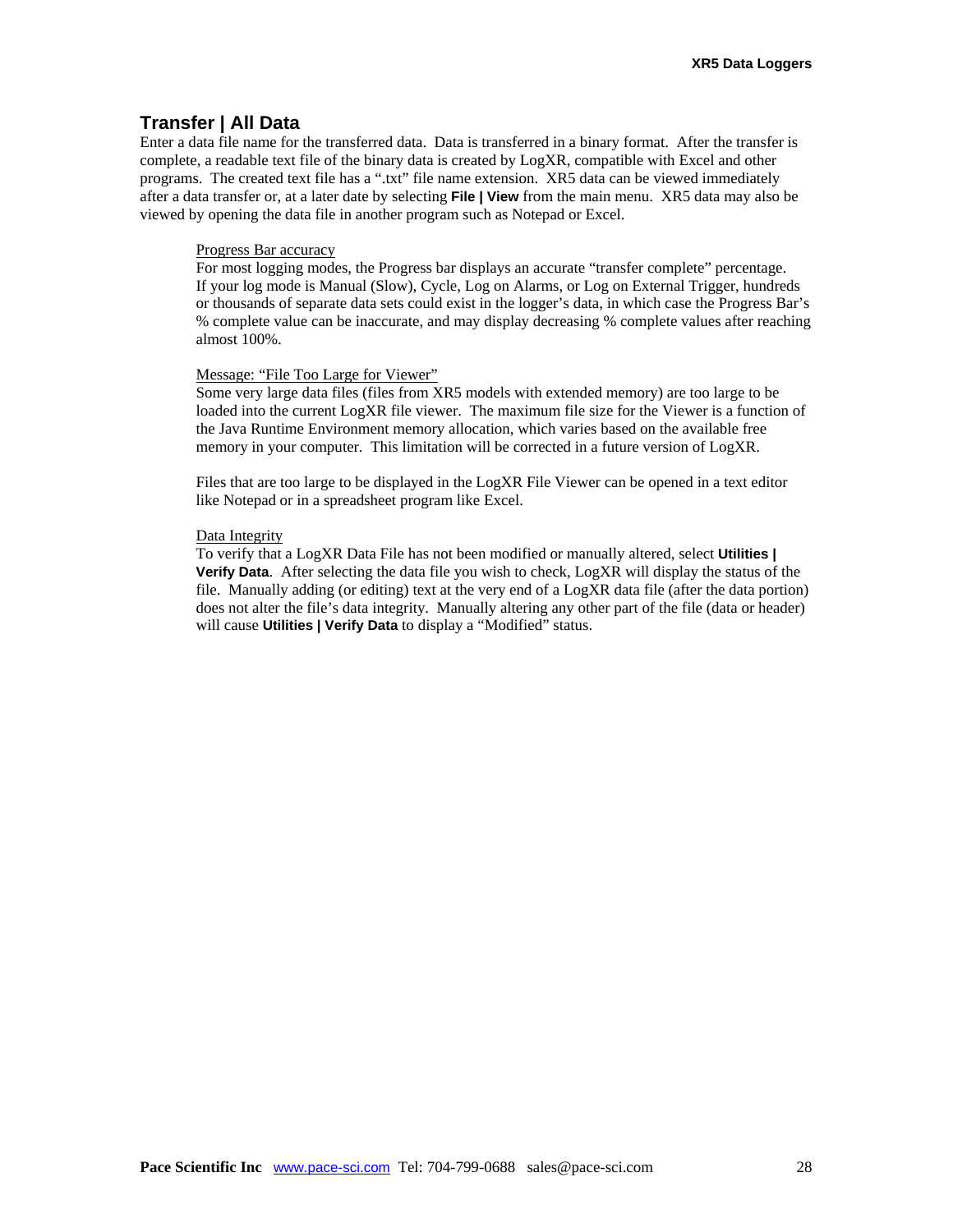### **Transfer | Data Options**

| <b>Data Options</b>                                                                                                        |  |
|----------------------------------------------------------------------------------------------------------------------------|--|
| Data File Features<br><b>Blank row between Data Sets</b><br>"Data Set" as Data Set delimiter<br> √  Channel Number Heading |  |
| <b>Channel Description Heading</b>                                                                                         |  |
| Temperature Scale                                                                                                          |  |
| ⊙ Celsius<br>$\bigcirc$ Fahrenheit                                                                                         |  |
| ∩ĸ                                                                                                                         |  |

#### **Data File Features**

Four check boxes customize the format of XR5 Data Files. These selections apply to all XR5 data files created when **Transfer | All Data** is selected. Any combination can be checked.

#### **Blank row between Data Sets**

If checked, a blank row is inserted between multiple data sets in the same data file, to delimit the data sets.

#### **"Data Set" as Data Set delimiter**

If checked, a row is inserted at the start of each data set labeled "Data Set" followed by the data set number (1, 2, 3, etc.).

Note: The above two selections especially apply to data files that have multiple data sets. For example, Log on Ext. Trigger, Cycle Logging, and Alarm Logging are Logging modes which can have many data sets.

#### **Channel Number Heading**

If checked, a header row of channel numbers is inserted immediately above the first row of readings to label each column of data.

#### **Channel Description Heading**

If checked, a header row of channel descriptions is inserted immediately above the first row of readings to label each column of data.

#### **Temperature Scale**

Select the temperature scale (Celsius or Fahrenheit) for all temperature readings.

Warning! If you have XR5 Setup files that include temperature alarm limits, the temperature limits will not be automatically converted to the new temperature scale if Temperature Scale is changed.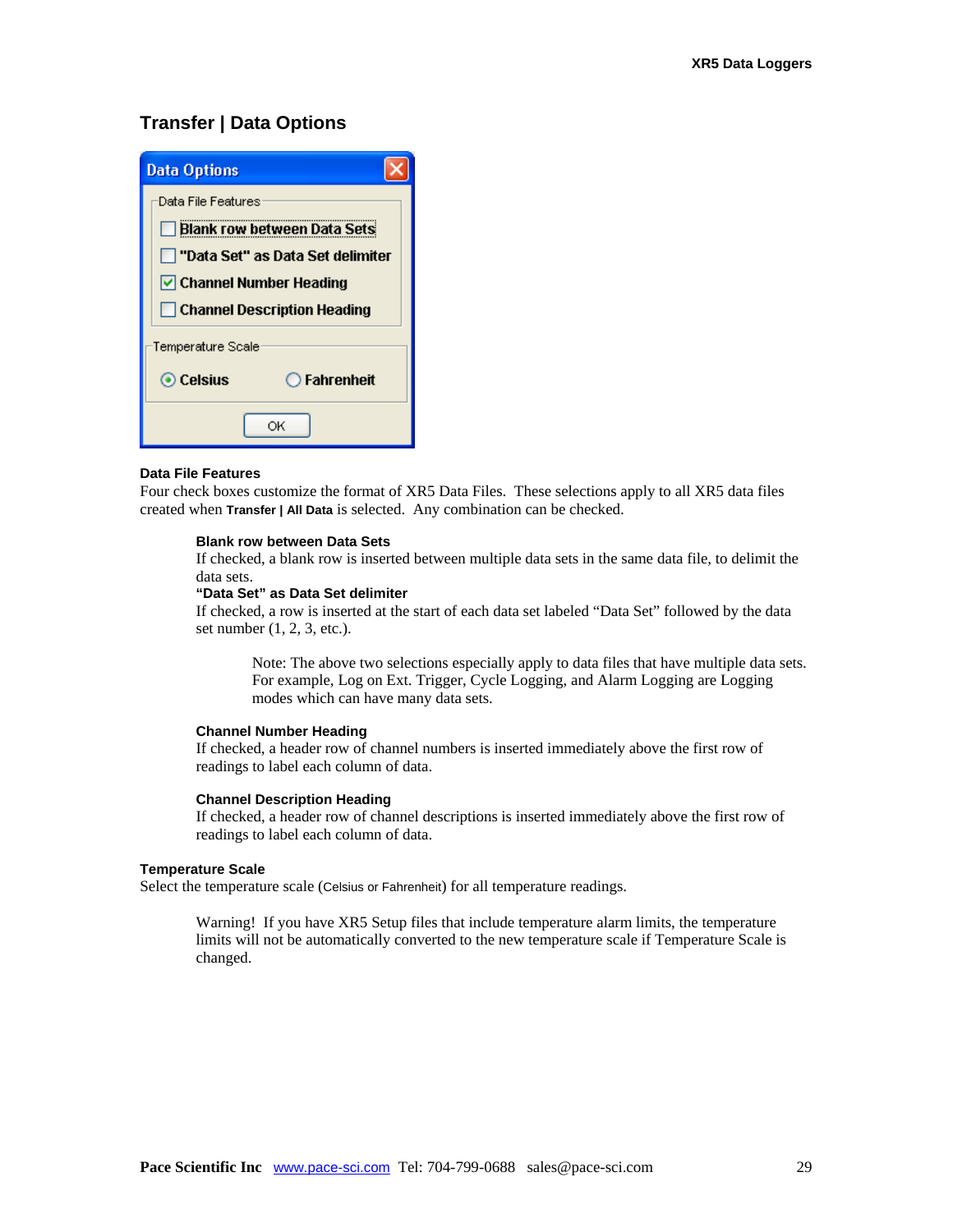### **Real Time | Standard**

Real time data is displayed in a readable format in the Real Time display. The Real Time update rate is selected in the Setup, Other tab, and is either every 2 seconds, or whenever the XR5 logs data [when logging].

Real Time Data displays in RED if its value exceeds the displayed Alarm limit and has a gray background if its channel is set to OFF.

Only Alarm limits that have been enabled (via the Setup | Channel tab) display in the Alarm High / Alarm Low columns.

| $\vert \mathsf{x} \vert$<br><b>Real Time Display</b> |                                        |                                              |                |                               |                  |
|------------------------------------------------------|----------------------------------------|----------------------------------------------|----------------|-------------------------------|------------------|
| -General-                                            |                                        |                                              |                |                               |                  |
|                                                      | Model: XR5-8A-SE                       | <b>FwRev:</b> 1.00.52<br><b>Unit ID: 001</b> |                | Log Mode: Manual (Slow)       |                  |
|                                                      | Real Time Interval: 0 hr, 0 min, 2 sec | Log Interval: 0 hr, 0 min, 10 sec            |                | Time since last update: 0 sec |                  |
| Values <sup>.</sup>                                  |                                        |                                              |                |                               |                  |
| <b>Channel</b>                                       |                                        | <b>Description</b>                           | Type / Mode    | Slope / Offset                | Alarm High / Low |
| 1:ON                                                 | 76.95                                  | Channel 1                                    | Temp "C" / Std | [1.0, 0.0]                    | 89.98, 39.97     |
| 2:ON                                                 | $-58.00$                               | Channel 2                                    | Temp "C" / Std | [1.0, 0.0]                    | 89.98, 39.97     |
| 3:ON                                                 | 75.24                                  | Channel 3                                    | Temp "C" / Std | [1.0, 0.0]                    | 89.98, 39.97     |
| 4: ON                                                | 75.27                                  | Channel 4                                    | Temp "C" / Std | [1.0, 0.0]                    | 89.98, 39.97     |
| 5: ON                                                | 76.87                                  | Channel 5                                    | Temp "C" / Std | [1.0, 0.0]                    | 89.98, 39.97     |
| 6: ON                                                | 330.80                                 | Channel 6                                    | Temp "P" / Std | [1.0, 0.0]                    | 500.00, 110.12   |
| 7:ON                                                 | 75.24                                  | Channel 7                                    | Temp "C" / Std | [1.0, 0.0]                    | 89.98, 39.97     |
| 8: OFF 75.24                                         |                                        | Channel 8                                    | Temp "C" / Std | [1.0, 0.0]                    | 89.98, 39.97     |
| $X: OFF$ <sup>0</sup>                                |                                        |                                              | Pulse          |                               |                  |
| $Y: OF \boxed{0}$                                    |                                        |                                              | Pulse          |                               |                  |
| Z: OFF $\vert 0 \vert$                               |                                        |                                              | Pulse          |                               |                  |
| <b>STOP</b>                                          |                                        |                                              |                |                               |                  |

*The Real Time Display is not available when Fast Logging (2Hz – 1000Hz) is active.*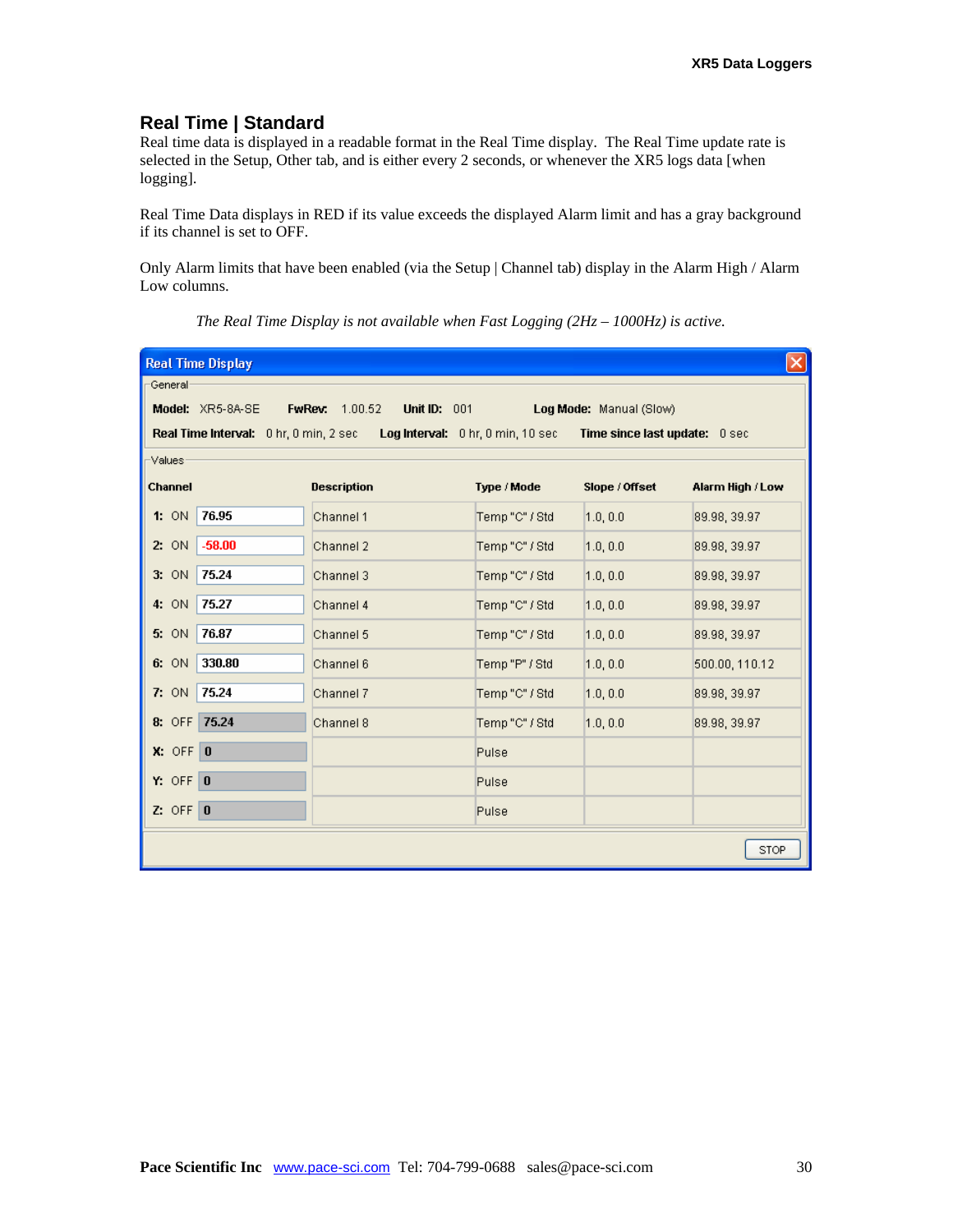### **Real Time | Stream to File**

This selection generates the same display screen as Real Time | Standard, but real time data is simultaneously written to a text file. You are prompted to enter a file name for this data file. A new line of data will be written to the text file whenever the Real Time Display is updated.

*Real Time data is not available when Fast Logging (2Hz – 1000Hz) is active.* 

| Real_time_test.txt - Notepad                                                                                                                        |  |
|-----------------------------------------------------------------------------------------------------------------------------------------------------|--|
| File Edit Format View Help                                                                                                                          |  |
| 2004/04/27, 18:46:28, 76.95, -58.00, 76.68, 76.71, 76.87, 330.80, 76.71                                                                             |  |
| 2004/04/27, 18:46:30, 76.91, -58.00, 76.71, 76.71, 76.87, 330.80, 76.68                                                                             |  |
| 12004/04/27, 18:46:32, 76.95, -58.00, 76.71, 76.71, 76.87, 330.80, 76.71<br>2004/04/27, 18:46:34, 76.95, -58.00, 76.71, 76.71, 76.87, 330.80, 76.71 |  |
| 2004/04/27, 18:46:36, 76.95, -58.00, 76.68, 76.71, 76.87, 330.80, 76.71                                                                             |  |
| 12004/04/27, 18:46:38, 76.95, -58.00, 76.71, 76.71, 76.87, 330.80, 76.71                                                                            |  |
| 2004/04/27, 18:46:40, 76.95, -58.00, 76.68, 76.71, 76.82, 330.80, 76.71 "                                                                           |  |
| 2004/04/27, 18:46:42, 76.95, -58.00, 76.68, 76.71, 76.87, 330.80, 76.71                                                                             |  |
| 2004/04/27, 18:46:44, 76.95, -58.00, 76.71, 76.71, 76.87, 330.80, 76.71                                                                             |  |
| 2004/04/27, 18:46:46, 76.95, -58.00, 76.71, 76.71, 76.87, 330.80, 76.71, "                                                                          |  |
| 12004/04/27. 18:46:48. 76.95. -58.00. 76.71. 76.71. 76.87. 330.80. 76.71<br>2004/04/27, 18:46:50, 76.95, -58.00, 76.71, 76.71, 76.82, 330.80, 76.71 |  |
| 2004/04/27, 18:46:52, 76.91, -58.00, 76.71, 76.71, 76.87, 330.80, 76.71                                                                             |  |
| 2004/04/27, 18:46:54, 76.95, -58.00, 76.71, 76.71, 76.87, 330.80, 76.71                                                                             |  |
| 2004/04/27, 18:46:56, 76.91, -58.00, 76.71, 76.71, 76.87, 330.80, 76.71                                                                             |  |
| .2004/04/27, 18:46:58, 76.95, -58.00, 76.71, 76.71, 76.87, 331.70, 76.71                                                                            |  |
| 2004/04/27, 18:47:00, 76.91, -58.00, 76.71, 76.71, 76.87, 330.80, 76.71, "                                                                          |  |
| 2004/04/27, 18:47:02, 76.95, -58.00, 76.71, 76.71, 76.87, 330.80, 76.71                                                                             |  |
| 2004/04/27, 18:47:04, 76.95, -58.00, 76.71, 76.71, 76.87, 330.80, 76.71                                                                             |  |

### **Logging | Start**

Commands the XR5 to start Logging. This menu selection is not valid (and is ignored) if the XR5 is set to a Preset or Cycle Logging mode. Alternately, you can start logging immediately upon sending a setup (a prompt appears). If you elect to not start logging when the setup is sent, use this selection to start logging at a later time.

### **Logging | Stop**

Commands the XR5 to stop Logging. This is the only menu selection that the XR5 responds to if it is in a Fast Logging mode (2Hz – 1000Hz). In all logging modes except Manual (Slow), this selection ends the logging session. In Manual (Slow), the logging session may be started and stopped any number of times as desired (subject to available memory), in which case the data file will contain multiple data sets.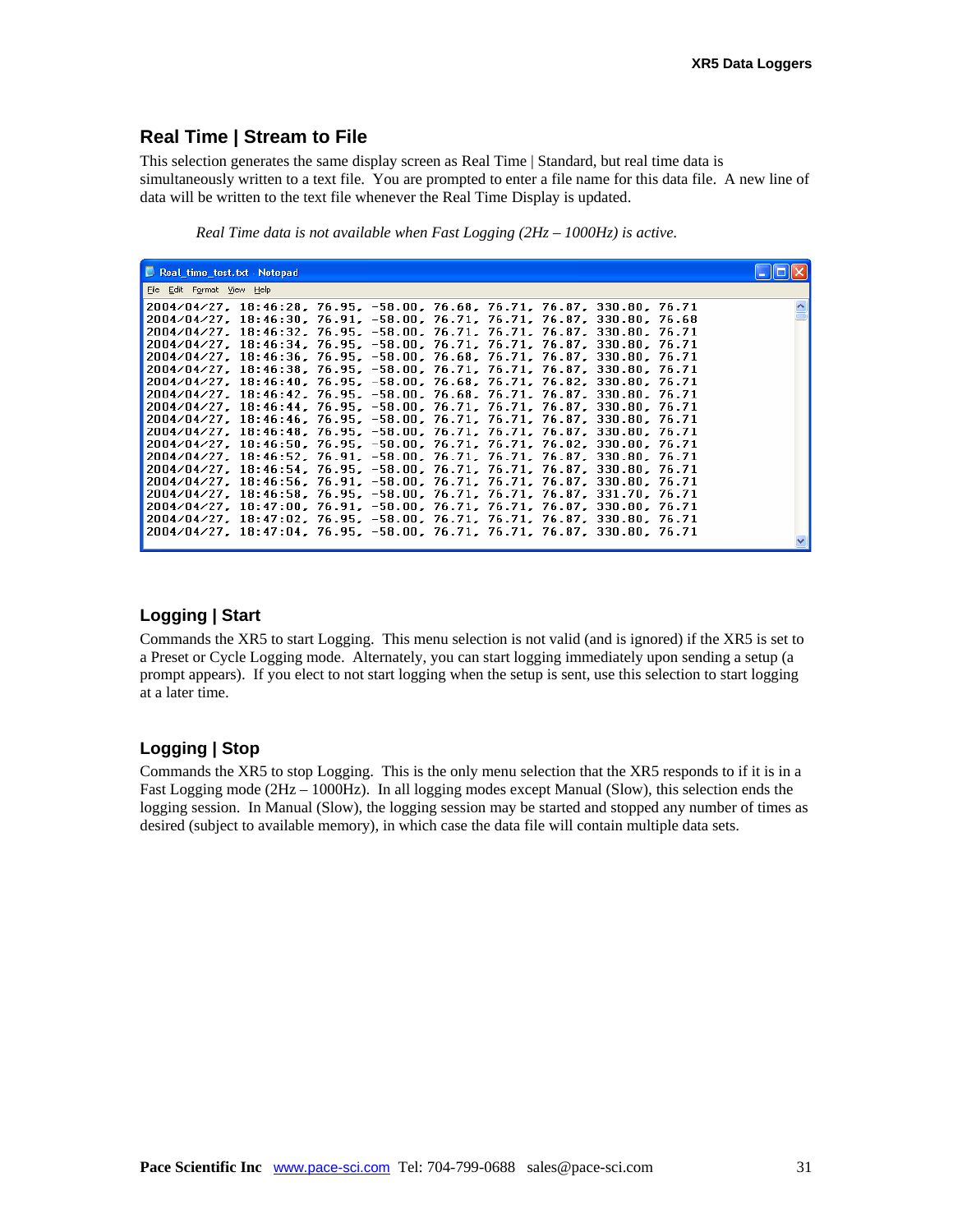### **Port | Select**

Displays currently selected Port and a list of available ports. The port list includes any Ethernet ports that were previously set up using **Port | Ethernet | New Ethernet Port**. Select a port for XR5 communication. Click on a port name to select the port.

### **Port | Ethernet**

Use to create, modify or delete a LogXR Ethernet port (see XR5 Networking User's Guide for details).

### **Port | Options**

Enable Port Delay (For cellular communications).

If checked, enables a user specified Packet Delay and Response Timeout. Check only if communicating via cellular modems.

#### Packet Delay

We suggest using 2000 ms for cellular communications. If you experience communication failures, increase this value to 3000 or higher (1000ms = 1 second).

#### Response Timeout

We suggest using 2000 ms for cellular communications. If you experience communication failures, increase this value to 3000 or higher (1000ms = 1 second).

#### Modem Connect Timeout

The time from when a modem call is initiated until LogXR reports that it is unable to establish a connection with the remote modem. We suggest 1 minute for land-line modems and 2 minutes if using cellular modems.

#### Encryption

If 'Display Encryption Menu' is checked, 'Encryption' will appear in the main menu the next time LogXR is launched. Normally leave unchecked.

#### CAUTION!

Use Encryption only for special applications. Non-matching encryption keys can disable an XR5! The Encryption feature is discussed on page 56 in the Appendix.

#### Xmodem Packet Size

If your XR5 has firmware 1.00.76 or higher, checking "1024 bytes" for the Packet Size will result in faster communications.

Please Note: If your XR5's Firmware rev. is lower than 1.00.76, communications will fail if "1024 bytes" is checked.

#### **Networking**

The Networking menu enables LogXR Software to communicate with XR5 Data Loggers over phone lines using land-line or cellular modems and over the Ethernet and Internet using Pace DS100 Ethernet Modules connected to a Wireless or Wired Ethernet LAN.

Note: A separate XR5 Networking User's Guide is being prepared to document Ethernet and Modem connectivity using LogXR Software. Please contact Pace Scientific for availability.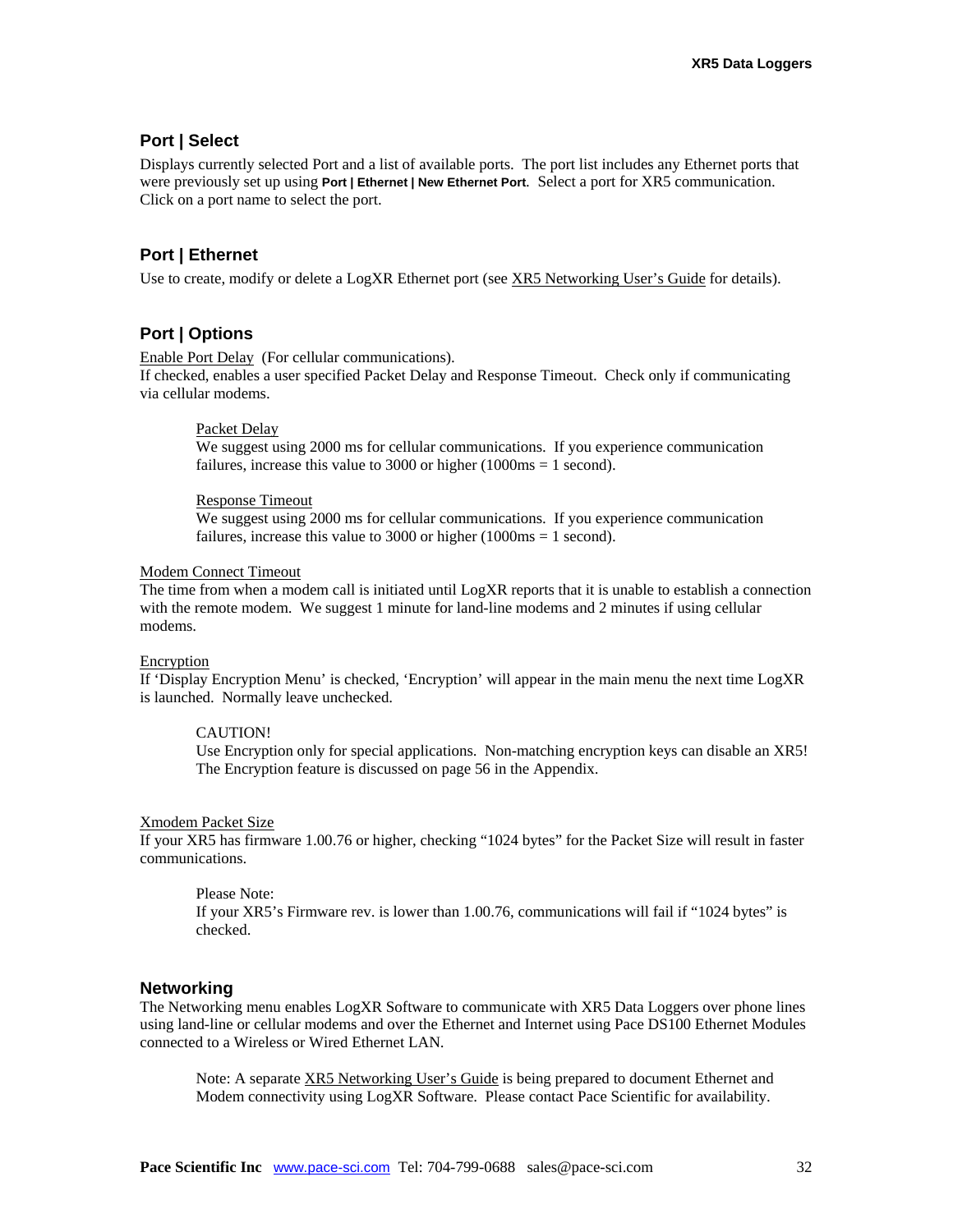### **Utilities | Verify Data**

Use this selection to determine if an XR5 data file has been altered or modified from its original state. User comments added to the very end of an XR5 data file (manually edited using a text editor) do not affect the file's data integrity status.

### **Utilities | Change Unit ID**

The Unit ID is a user editable field of up to 8 alphanumeric characters. It can be changed as desired from this menu selection, but it is designed to function as a unique, user-specified serial number or identifier for each XR5 Data Logger. If using a "Single Host" Networking mode (Ethernet or Modem communications), the Unit ID must be exactly 8 characters (letters and/or numbers) with no leading or trailing spaces.

### **Utilities | Change Password**

Use to change the XR5's Password. A two-level Password system is available to prevent unauthorized users from accessing the XR5.

| Password Level<br>None | Effect<br>No password protection                                                                                                    |
|------------------------|-------------------------------------------------------------------------------------------------------------------------------------|
| Setup                  | Altering the XR5's Setup requires a password.<br>No password is required to transfer data, status, or use the Real Time<br>Display. |
| System                 | A password is required in order to access the XR5 in any way.                                                                       |

The password protection level is selected in the Setup, Other tab. The XR5 factory default password (required to change to a new password) is "password". An XR5 password must be 8 characters.

### **Utilities | Convert Binary File**

Converts an XR5 binary file into a readable XR5 data file. XR5 binary files are transferred using the XR5's Terminal Mode. In Terminal Mode, the XR5 can communicate with any computer (Win, Mac, Linux, etc) or PDA that is running a serial communications program. See the [XR5 Terminal Mode User's](http://www.pace-sci.com/XR5-SE-Terminal-Mode.pdf) [Guide](http://www.pace-sci.com/XR5-SE-Terminal-Mode.pdf) for details. The converted file is identical to a standard LogXR data file.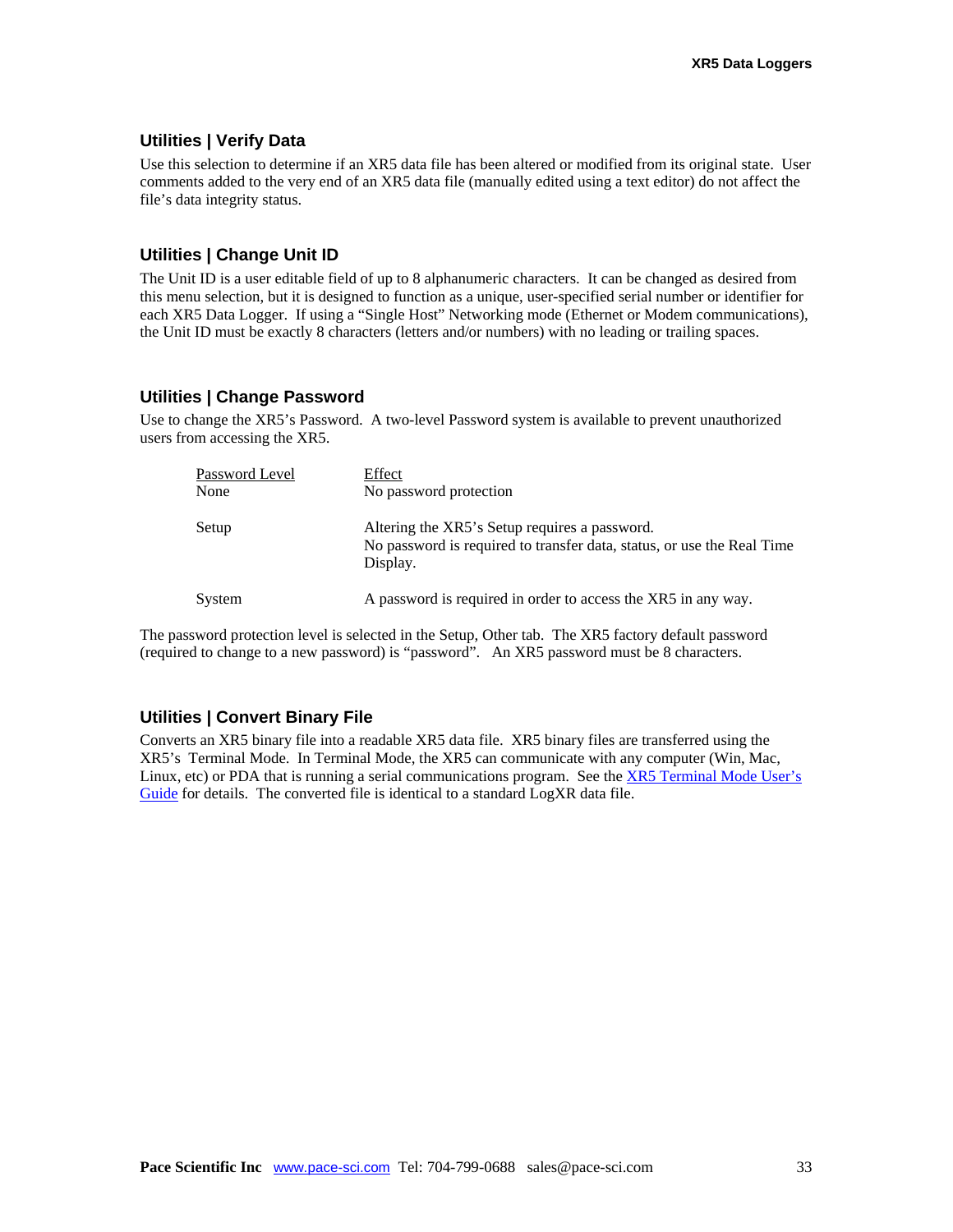## **Appendix**

### **Updating your XR5's Firmware**

Updated XR5 firmware is periodically posted on the Pace website. Firmware updates may include enhancements or entirely new features. To update your XR5's firmware, please proceed as follows:

- 1. Make sure you are using the latest LogXR Software. Click Help | About to view your current version and then see if a higher version is posted at <http://www.pace-sci.com/data-loggers-xr5.htm> If a higher version is posted, download and install this version before proceeding.
- 2. The latest XR5 firmware is posted at <http://www.pace-sci.com/XR5-firmware.htm>Download the firmware file to your computer.
- 3. Connect your XR5 to your computer using the IC209 Cable.
- 4. Select **Utilities | Firmware | Update Firmware**.
- 5. Navigate to the XR5 firmware file (.zip) that you downloaded and select it.
- 6. The firmware update process takes about 2 minutes.

After updating the firmware, LogXR automatically sends a "factory default" setup to initialize the XR5.

#### If updating from firmware version 1.00.49 or older

After updating from firmware 1.00.49 or older, LogXR does not automatically send a new setup to initialize the XR5. Therefore, please do the following to properly initialize the XR5:

1. Select **Setup | New**, select your model and click OK, then click **Send | Send Setup**.

2. If you are unable to send a setup then a hardware reset must be performed. To perform a hardware reset, remove the XR5's batteries (see page 41), wait a full minute and re-install the batteries. Then repeat step 1.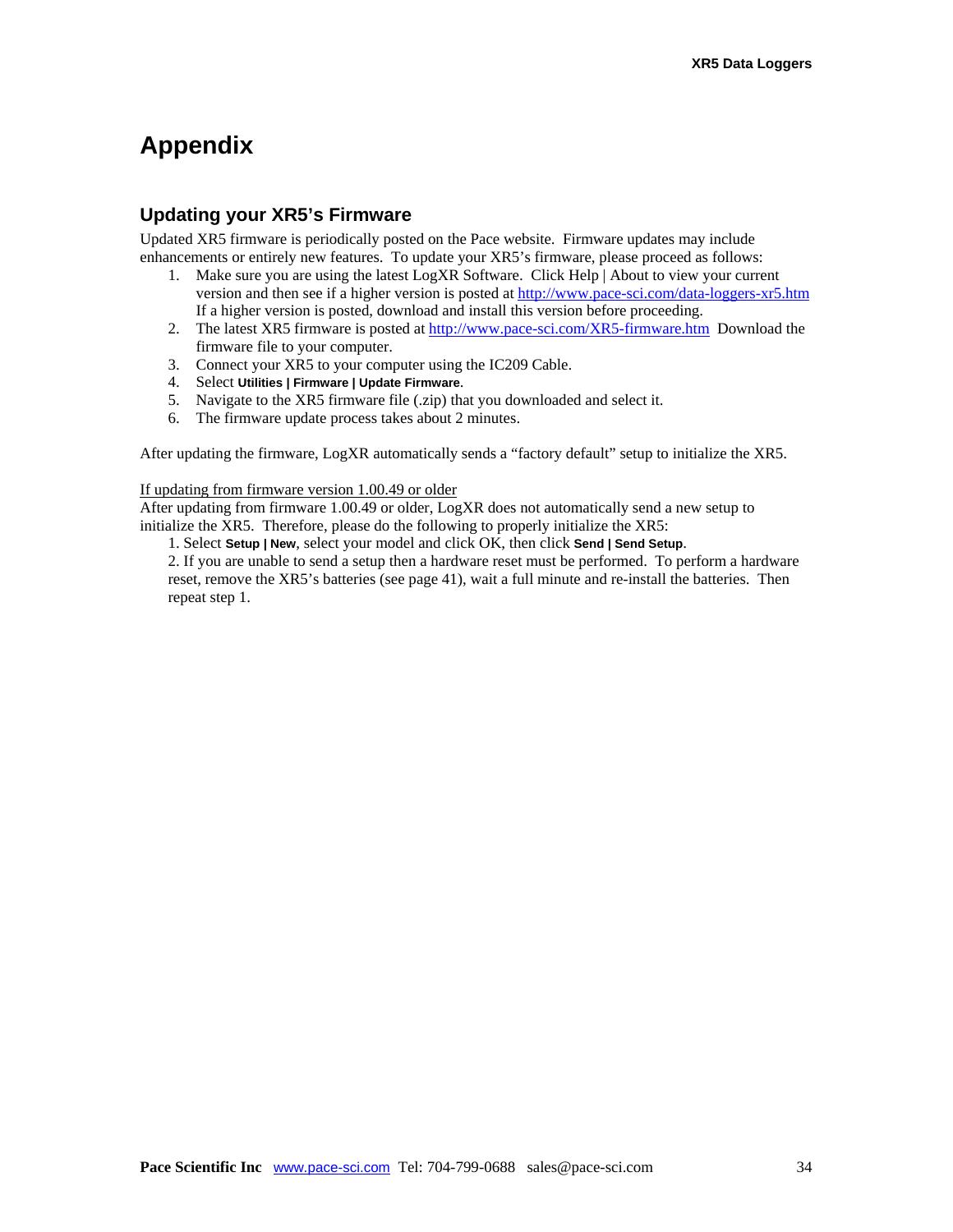### **XR5 Data Loggers**

### **Screw Terminal Assignments**

| Q                       | Regulated 9vdc Power Input. Not required. Provides power to the XR5 if present, otherwise |  |  |
|-------------------------|-------------------------------------------------------------------------------------------|--|--|
|                         | power is supplied from internal batteries.                                                |  |  |
|                         | Warning: Voltage levels higher than $11v$ on terminal $Q$ can damage the XR5.             |  |  |
|                         | Do not use an unregulated 9vdc Power Supply.                                              |  |  |
|                         | Use PACE part # PS-9V (120vac adapter) to externally power the XR5.                       |  |  |
| C                       | Ground                                                                                    |  |  |
| X                       | Channel X Pulse / Frequency input or External Trigger input (user selectable).            |  |  |
| Y                       | Channel Y Pulse / Frequency input                                                         |  |  |
| Z                       | Channel Z Pulse / Frequency input or External Alarm output (user selectable).             |  |  |
| D                       | 2.5 vdc precision excitation (typically used to excite potentiometers).                   |  |  |
| E                       | 5.0 vdc precision excitation (typically used to power pressure and humidity sensors and   |  |  |
|                         | accelerometers).                                                                          |  |  |
| E                       | 5.0 vdc precision excitation (two terminals are provided for 5y excitation).              |  |  |
| 1                       | Channel 1 input                                                                           |  |  |
| C                       | Ground                                                                                    |  |  |
| $\overline{\mathbf{c}}$ | Channel 2 input                                                                           |  |  |
| 3                       | Channel 3 input                                                                           |  |  |
| C                       | Ground                                                                                    |  |  |
| 4                       | Channel 4 input                                                                           |  |  |
| 5                       | Channel 5 input                                                                           |  |  |

- C Ground
- 6 Channel 6 input
- 7 Channel 7 input<br>C Ground
- C Ground<br>8 Channel
- 8 Channel 8 input

### **Screw Terminal use**

Before inserting a wire into a terminal, use a screwdriver to rotate the terminal screw counterclockwise until the terminal's clamp cage is fully open.

If more than one wire must be terminated in a screw terminal use stranded wires. Mixing solid and stranded wires, or using multiple solid wires of different diameters in a single terminal can result in faulty connections.

### **LED Functions**

|            | GREEN (Logging is Active). | If Slow Logging is active, blinks every 5 seconds.<br>If Fast Logging is active, blinks every second or multiple times per<br>second, depending on the fast logging rate selected. Cycle Logging<br>Slow: Blinks when logging, OFF during Pause time. |
|------------|----------------------------|-------------------------------------------------------------------------------------------------------------------------------------------------------------------------------------------------------------------------------------------------------|
| <b>RED</b> | (Alarm).                   | If Slow Logging is active, blinks every 5 seconds if an alarm becomes<br>active. Continues blinking until a new Logging session is started<br>(irrespective of alarm status). Disabled (always off) if Fast Logging is<br>active.                     |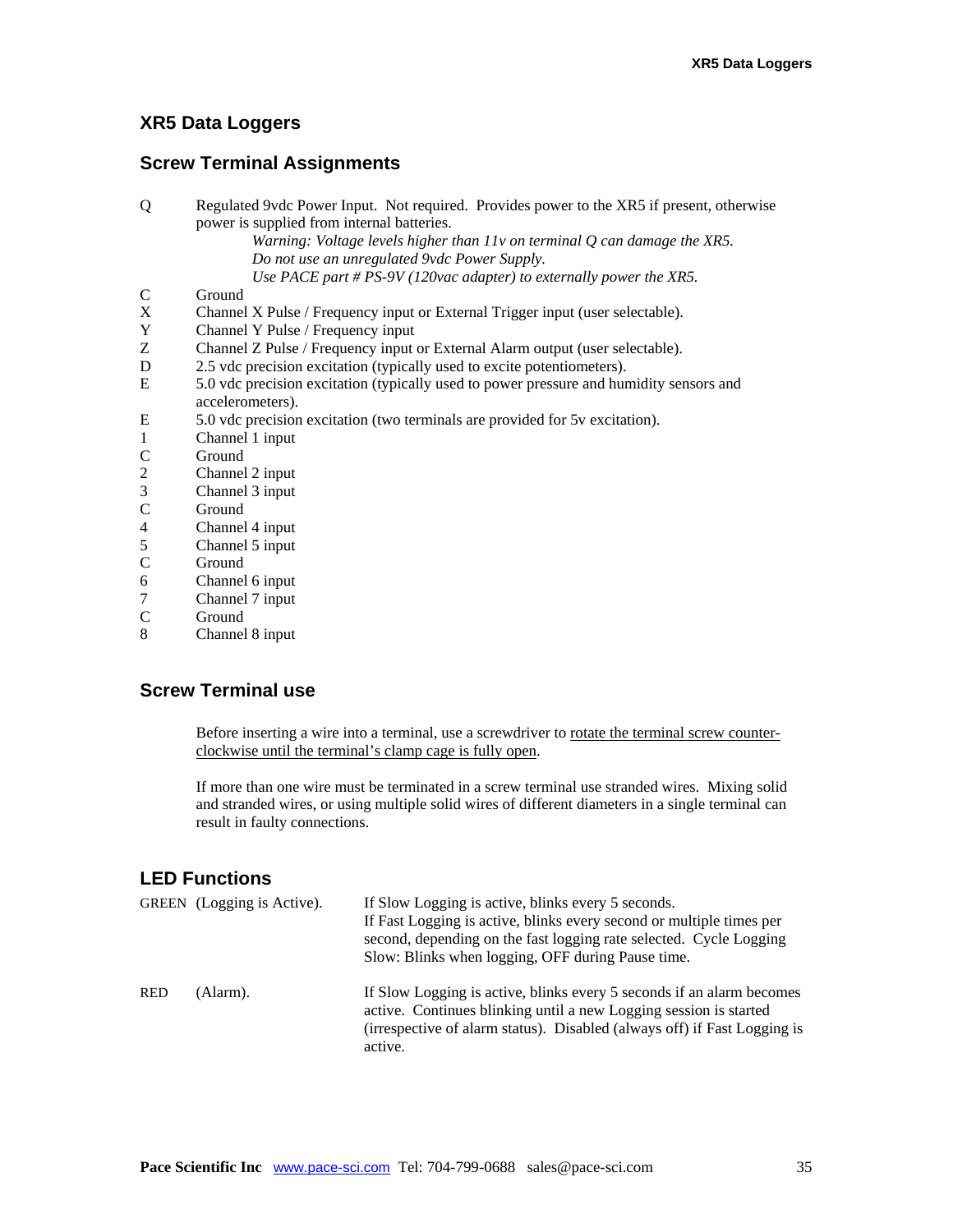## **Available models**

The XR5 Data Logger is available in three analog input configurations:

| XR5-8A-SE | Channels 1-8 'Type A' inputs.                                 |
|-----------|---------------------------------------------------------------|
| XR5-8B-SE | Channels 1-8 'Type B' inputs.                                 |
| XR5-8X-SE | Channels 1-4: 'Type A' inputs; Channels 5-8: 'Type B' inputs. |

#### **Extended memory:**

An extended memory version (260,250 readings) of each of the above models is also available. Add a '-M' to the model number to specify the extended memory version.

INPUT TYPE: CHARACTERISTICS AND COMPATIBLE SENSORS

'TYPE A' INPUT User selectable for the following:

| Temperature (A.rvt):<br>Temperature (B.rvt): | YSI 10k Thermistor 'H mix'<br>YSI 10k Thermistor 'B mix'                                                                                                        |
|----------------------------------------------|-----------------------------------------------------------------------------------------------------------------------------------------------------------------|
| Temperature PT9xx                            | Pace PT900 series Temperature Probe.                                                                                                                            |
| Temperature PT510                            | Pace PT510 10k ohm Platinum RTD                                                                                                                                 |
| Light Sensor LS100                           | Pace LS100 Light Sensor                                                                                                                                         |
| Switch:                                      | Unpowered contact closure or dc voltage (3.6v max).                                                                                                             |
| $0-2.5v$ :                                   | 0 to 2.5 volt input, $>10$ Mohm input impedance.                                                                                                                |
|                                              | Select for Pace TRH-160 Humidity Probe.                                                                                                                         |
| Resistance:                                  | 2-wire resistance (midpoint $=$ 30k ohms, highest<br>resolution is between 1k and 300k ohms).                                                                   |
| 4-20 ma signals:                             | Use $0-2.5v$ input with a shunt resistor (part# INP-<br>124ohm). When monitoring multiple 4-20ma<br>signals, all shunt resistors connect to a shared<br>common. |
|                                              |                                                                                                                                                                 |

Alternate Input Ranges:

A 'Type A' input may be converted to a +/-2.5v, 0-5v, 0-10v, 0-15v, 0-30v, or 0-60v input using a Pace Scaling Cable. See page 48 for details.

#### 'TYPE B' INPUT

Fixed 0-5v input with 100k input impedance.

Connect to any PACE Pressure Sensor.

Any or all 0-5v "Type B" inputs may be converted at the factory to fixed 0-10v, 0-15.3v, 0-30.6v, or 0-60v inputs. External Scaling Cables do not work with 'Type B' inputs. See page 49 for details.

*Note: All XR5 SE models have three 24 bit pulse / frequency inputs and eight analog inputs.*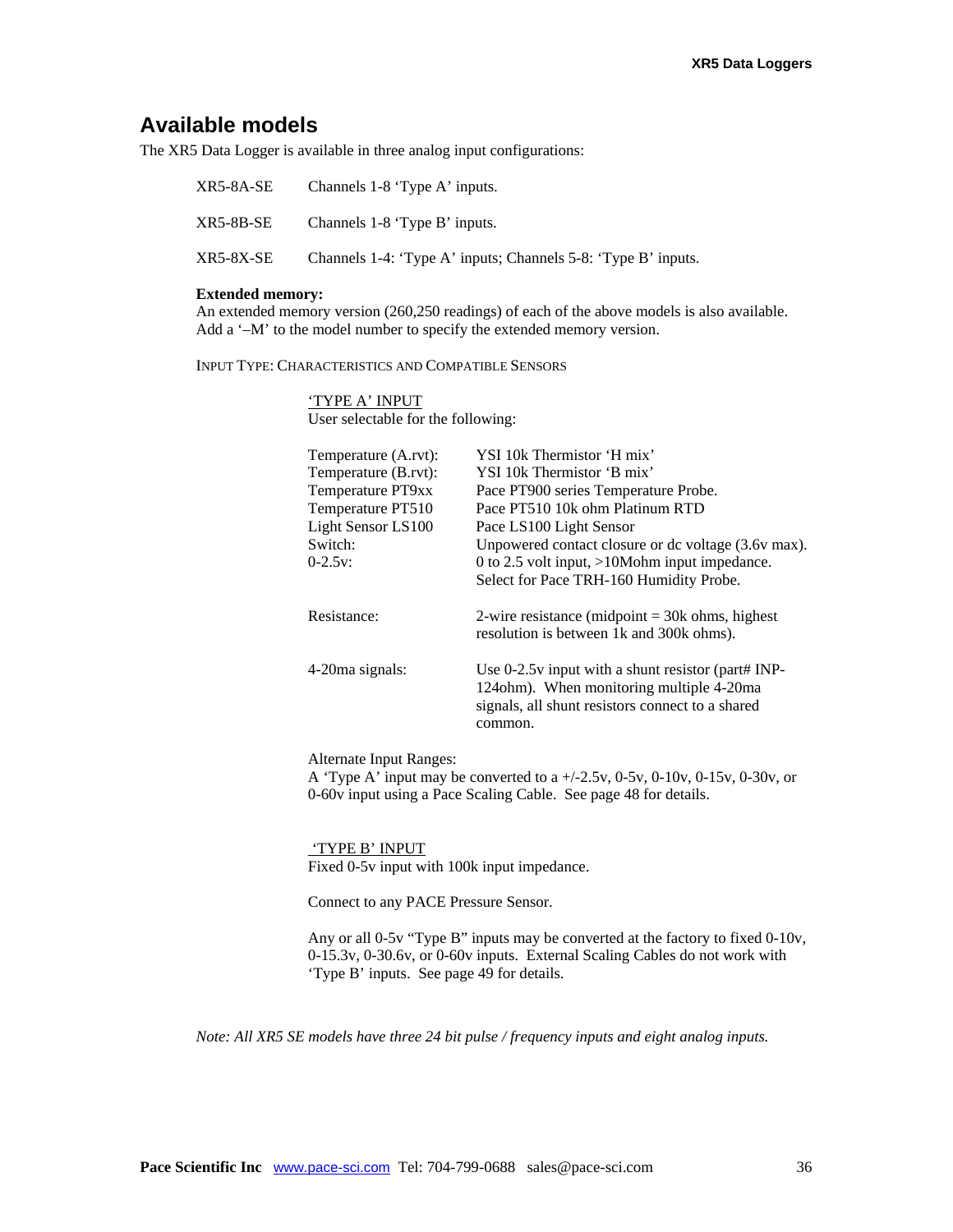## **Selection guide**

### **XR5-8A-SE**

If your primary need is for up to eight channels of temperature, contact closures, 0-2.5v or 4-20ma signals, or up to four TRH-160 Temperature/RH Probes, we would recommend the XR5-8A-SE. PACE Pressure Sensors do not directly connect to this model.

### **XR5-8B-SE**

If you need to log up to eight 0-5v signals (which accept a 100k load), and/or PACE Pressure or AC Current Sensors, the '8B-SE' is the best choice. The '8B-SE' will not accept PACE Temperature Probes, PACE AC Voltage Sensors, Contact closures or the LS100 Light Sensor.

### **XR5-8X-SE**

All PACE sensors and probes directly connect to the '8X-SE'. If you need to simultaneously log Pressure, Temperature, Relative Humidity, AC Current and AC Voltage, the '8X-SE' is a good choice.

#### ADDITIONAL COMMENTS

#### **XR5-8A-SE**

Direct connect to all PACE sensors and probes (up to 8 of any type, or any combination of up to 8) except PACE Pressure Sensors. Compatible sensors include all Pace Temperature Probes, 10k Thermistors, SVN Series AC Voltage Sensors, and LS100 Light Sensor. Pace AC Current Sensors are compatible but actual full scale range is ½ the listed full scale range (with no reduction in accuracy). Logs up to eight 0-2.5v or 4-20ma signals (each 4-20ma signal requires a PACE resistor #INP-124). Logs up to eight contact closures.

#### **XR5-8B-SE**

Eight fixed 0-5v inputs with 100k input impedance. PACE AC Current and PACE Pressure Sensors direct connect to the XR5-8B-SE. All other Pace sensors are not compatible with the 0-5v inputs of the XR5-8B-SE.

#### **XR5-8X-SE**

Direct connect to all PACE sensors and probes (up to 4 of any type, except a maximum of two TRH-160 Temperature Humidity Probes). Logs up to four 0-5v signals (which accept a 100k load), and up to four 0- 2.5v signals or 4-20ma signals (each 4-20ma signal requires a PACE shunt resistor #INP-124). Directly logs up to four contact closures.

#### **0-10v, 0-15 volt and 0-30 volt Inputs**

Any 0-5v input may be converted at the factory to a fixed 0-10v, 0-15.3v or 0-30.6v input. Input impedance is reduced to about 60k ohm (100k ohm for 0-10v). Up to 4 inputs on the XR5-8X-SE and up to 8 inputs on the XR5-8B-SE may be factory converted. See page 49 for details.

#### **Pulse Inputs**

All XR5 SE models have three 24 bit pulse inputs, which may connect directly to pulse output Wind Speed or KWH Transducers, Rain Gages, Water Meters and Gas Meters. One pulse input may be used as an External trigger input (for the 'Log on Ext. Trigger' logging modes). One pulse input may be used as an Alarm Output.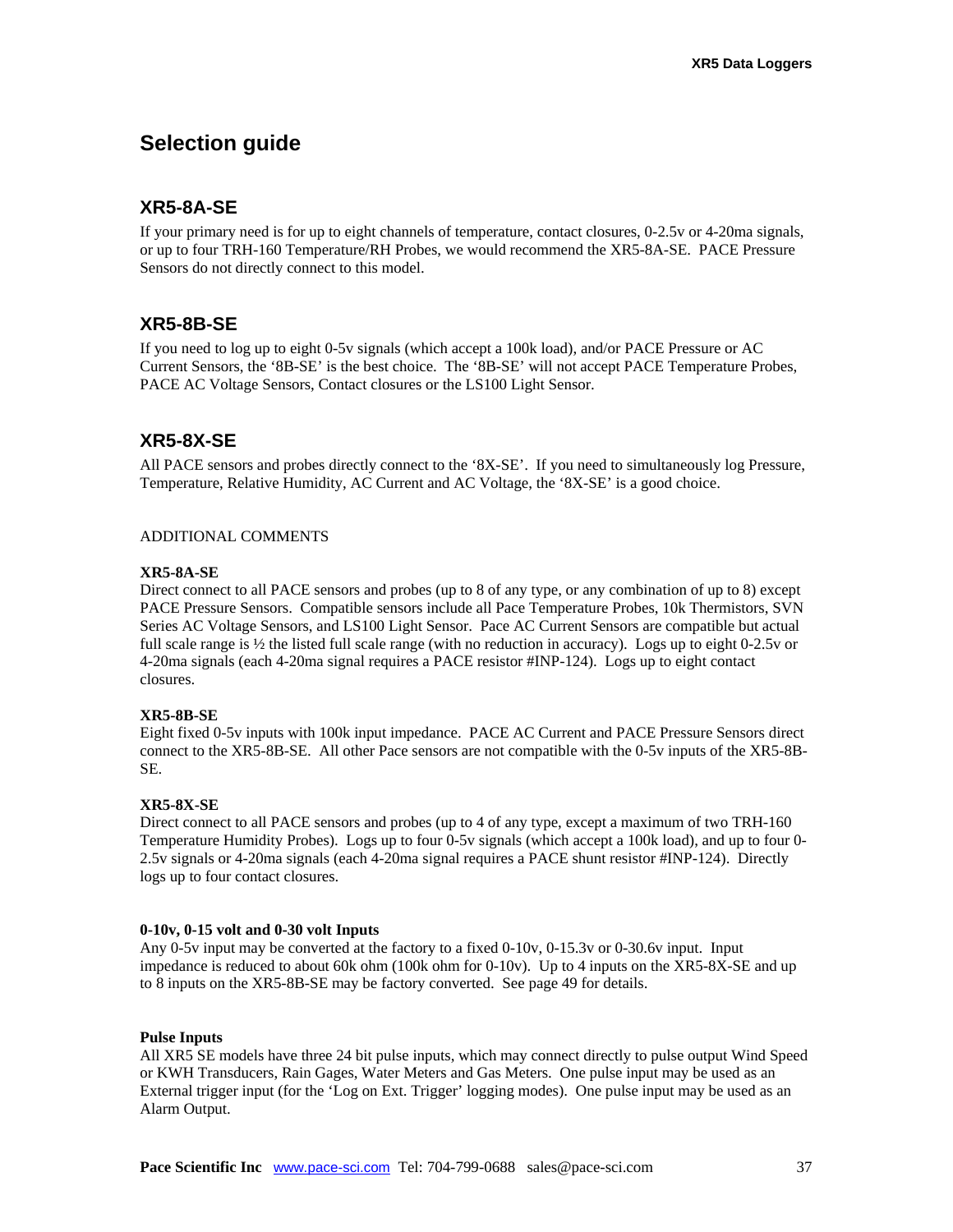# **Specifications**

| TYPE A $INPUT1$                                                         |                                                                  |
|-------------------------------------------------------------------------|------------------------------------------------------------------|
|                                                                         | Temperature Accuracy: $\frac{2}{1}$ +/- 0.15 °C from 10 to 40 °C |
|                                                                         | +/- $0.3^{\circ}$ C from -25 to 85 $^{\circ}$ C                  |
| Temperature Resolution: $0.02^{\circ}$ C at 25 <sup>°</sup> C (12 bits) |                                                                  |
|                                                                         | $0.06^{\circ}$ C or better from -25 to 75 $^{\circ}$ C           |
| Temperature Range: <sup>2</sup>                                         | -40 to $150^{\circ}$ C                                           |
| $0-2.5v$ range:                                                         | $+/-$ 0.25% F.S.<br>Accuracy:                                    |
|                                                                         | 1 part in 4095 (12 bits)<br>Resolution:                          |
|                                                                         | Input impedance: >10Mohm (true for all logging modes and when    |
|                                                                         | inactive or not logging).                                        |
| Switch closure:                                                         | Unpowered contact: Open = 1, $Closed = 0$                        |
|                                                                         | Voltage signal: 2V to $12V = 1$ , 0V to $1V = 0$ .               |

*1 See page 36 for available analog input configurations. 2 Assumes use of Pace PT900 series Temperature Probe or equal.* 

### TYPE B INPUT<sup>3</sup>

| $0-5v$ range | Accuracy:                  | $+/-$ 0.25% F.S.                                           |
|--------------|----------------------------|------------------------------------------------------------|
|              | Resolution:                | 1 part in 4095 (12 bits)                                   |
|              | Input impedance: 100k ohms |                                                            |
|              |                            | $3$ See page 36 for available analog input configurations. |

#### PULSE INPUTS

*Three pulse / frequency inputs (X,Y,Z) are provided. Pulse inputs accept voltage pulses or dry (unpowered) contact closures. Two pulse inputs (X and Z) may be configured for alternate functions: X as an external trigger input, and Z as an alarm output.* 

| Pulse Type (selected in setup)                                                                                                | Maximum Rate                        | Minimum Hold Time | Debounce Time               |
|-------------------------------------------------------------------------------------------------------------------------------|-------------------------------------|-------------------|-----------------------------|
| Mechanical Switch                                                                                                             | 15 Hz                               | 30 <sub>ms</sub>  | 30 <sub>ms</sub>            |
| Solid State Switch                                                                                                            | 900 Hz                              | 0.5 <sub>ms</sub> | 0.5 <sub>ms</sub>           |
| Maximum count (per Log Interval):                                                                                             |                                     | 16,777,215        |                             |
| Active edge                                                                                                                   |                                     | Falling edge      |                             |
| Input Type                                                                                                                    |                                     | Schmitt Trigger   |                             |
| Dry contact                                                                                                                   |                                     |                   |                             |
|                                                                                                                               | Bias voltage (from XR5)             | 3.3v              |                             |
|                                                                                                                               | Current when contact is closed      | 2.2 microamps     |                             |
| Voltage pulse                                                                                                                 |                                     |                   |                             |
|                                                                                                                               | Positive range:                     | 2.3 to 3.6 v      |                             |
|                                                                                                                               | Negative range                      | 0 to 0.6 $v$      |                             |
| Alarm Output                                                                                                                  | (If selected on Terminal Z)         |                   |                             |
|                                                                                                                               | 100k connected from Z to C          |                   | 0.25V inactive, 1.8V active |
| <b>INPUT PROTECTION</b>                                                                                                       |                                     |                   |                             |
|                                                                                                                               |                                     |                   |                             |
| All analog and pulse inputs meet the following surge protection requirements:<br>IEC 61000-4-2 (ESD) 15kV (air) 8kV (contact) |                                     |                   |                             |
|                                                                                                                               | IEC 61000-4-4 (EFT) 40Amps (5/50ns) |                   |                             |
|                                                                                                                               | Maximum Continuous fault voltage:   |                   |                             |
|                                                                                                                               | Type $A(0-2.5v)$ input:             | $+/-3.6v$         |                             |
|                                                                                                                               | Type $B(0-5v)$ input:               | $+/-7.25v$        |                             |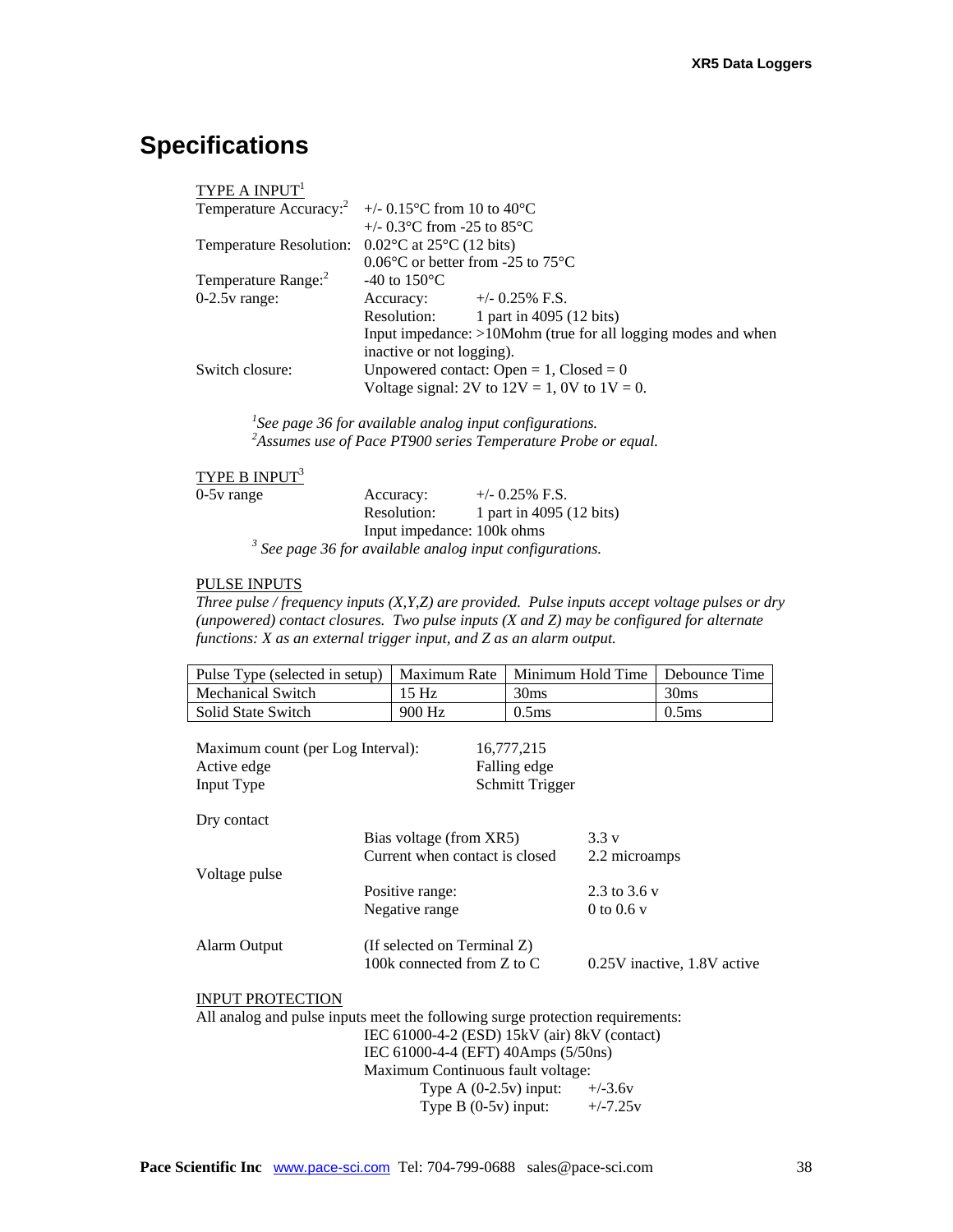### GENERAL SPECIFICATIONS

| Overall dimensions:                   | 4.88" length, 2.21" width, 1.28" height. (124mm x 56.2mm x 32.5mm).                                                                                                                                                 |
|---------------------------------------|---------------------------------------------------------------------------------------------------------------------------------------------------------------------------------------------------------------------|
|                                       | Length includes mounting ears, width includes detachable terminal<br>block.                                                                                                                                         |
| Weight (with batteries):<br>Mounting: | 4.2 ounces; 120 grams<br>Two 0.187" dia. mounting holes on enclosure centerline, spaced 4.5"<br>$(114.3mm)$ apart.                                                                                                  |
| Input termination:                    | Detachable 20 position screw terminal block.                                                                                                                                                                        |
| Screw terminals (20):                 | Recommended wire size: 16 to 28 awg, solid or stranded.                                                                                                                                                             |
|                                       | Use stranded wire if multiple wires are terminated in a single terminal<br>block.                                                                                                                                   |
| <b>Operating limits:</b>              | -40 to 70 $^{\circ}$ C; -40 to 158 $^{\circ}$ F                                                                                                                                                                     |
|                                       | 5-90% R.H. non-condensing                                                                                                                                                                                           |
| Case material:                        | Tough, Flame Retardant ABS Plastic<br>UL flammability rating 94V-O                                                                                                                                                  |
| IP Protection rating:                 | IP50                                                                                                                                                                                                                |
| Memory capacity:                      | All standard models:<br>63,642 time stamped readings.<br>All-M models:<br>260,250 time stamped readings.                                                                                                            |
| Data retention:                       | Logged data and setup information: Over 100 years with no power.                                                                                                                                                    |
| Number of channels:                   | Eight analog input channels and three pulse input channels.                                                                                                                                                         |
|                                       | Communication interface: Serial, 3 wire, EIA/TIA-562 signal levels (RS232 compatible), 9600<br>bps.                                                                                                                 |
| LED indicators $(2)$                  | Green:<br>5 second blinks: Slow logging is active.<br>1 second (or faster) blinks: Fast Logging is active.                                                                                                          |
|                                       | 5 second blinks: One or more active Alarms.<br>Red:                                                                                                                                                                 |
|                                       | The Red LED does not function when Fast Logging.                                                                                                                                                                    |
| Logging modes:                        | Manual, Pre-set, Log on Alarm, Cycle Logging (start time, active<br>period, pause period, stop time), Log on Ext. Trigger, Manual/Wrap,<br>Preset/Wrap.                                                             |
|                                       | Manual (slow), Log on Alarm, Log on External Trigger and Cycle<br>Logging may have any number of individual data segments, limited<br>only by available memory.                                                     |
|                                       | Log on Ext. Trigger (Slow) includes a selectable Stop Delay time that<br>causes logging to continue after a Stop trigger occurs, for the duration<br>of the selected Stop Delay time.                               |
| Sampling modes:                       | Standard, Average* (1 second internal sampling), Peak* (1 second<br>internal sampling), Differential (Ch1-Ch2, Ch3-Ch4, Ch5-Ch6, Ch7-<br>$Ch8$ ).                                                                   |
|                                       | *Peak and Average sampling are only available when using the<br>following Slow Logging modes: Manual, Preset, Manual/Wrap<br>Preset/Wrap and Cycle.                                                                 |
| Logging interval:                     | Any time interval from 1 second to 24 hours, plus 2Hz to 1000Hz for<br>Fast Logging modes. During Fast Logging, the Real Time display and<br>data transfers are not available, and pulse count inputs are disabled. |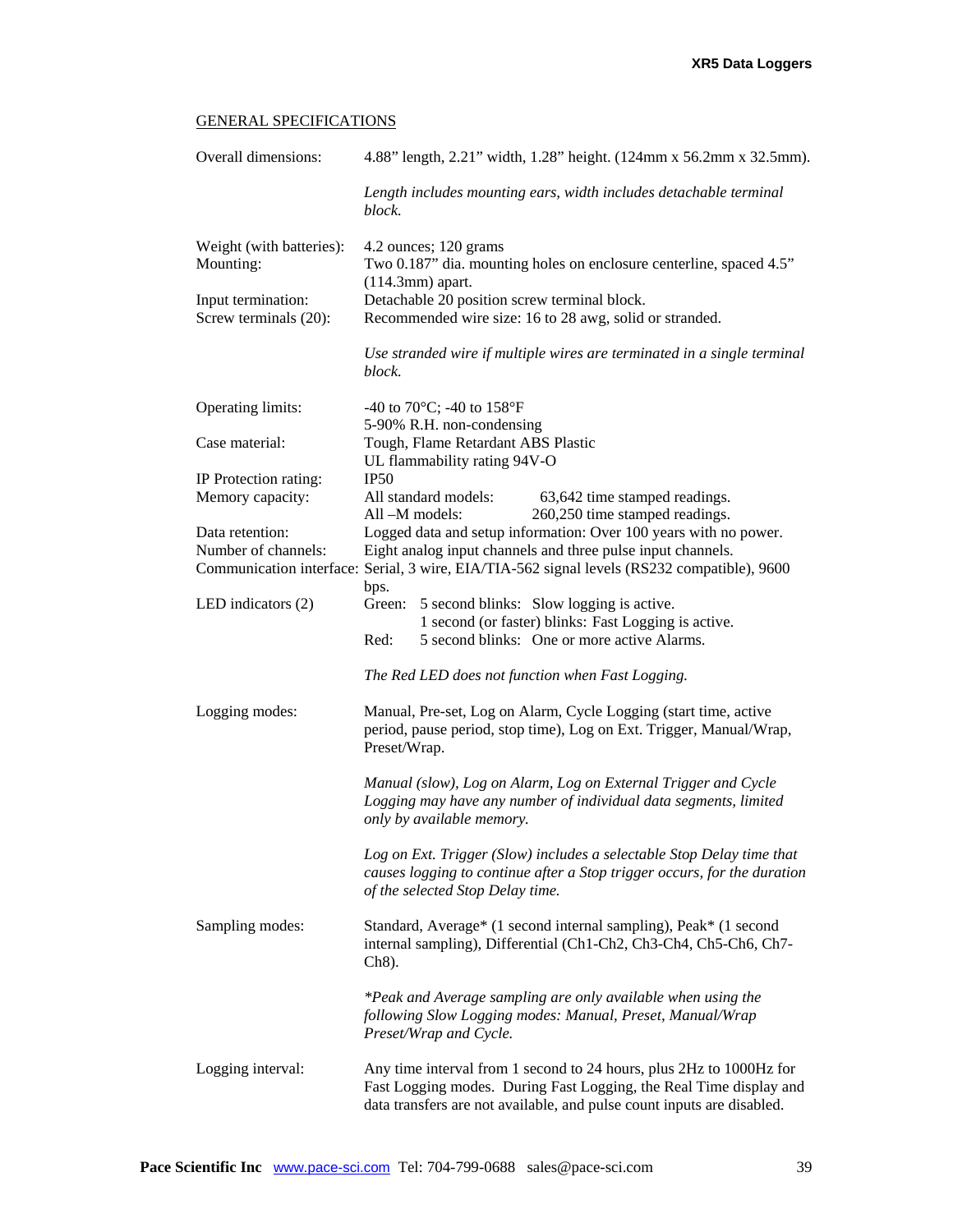| Alarming capabilities:                 | All eight analog channels have individually adjustable high and low<br>include activate Alarm output, dial out to a host computer (modem<br>modem required).                                                                                                                                                                                                                                             | alarm limits. Configurable alarm responses for all slow logging modes<br>required), send a descriptive SMS alarm message to a cell phone (GSM                                                                                                                                                          |
|----------------------------------------|----------------------------------------------------------------------------------------------------------------------------------------------------------------------------------------------------------------------------------------------------------------------------------------------------------------------------------------------------------------------------------------------------------|--------------------------------------------------------------------------------------------------------------------------------------------------------------------------------------------------------------------------------------------------------------------------------------------------------|
|                                        | Alarms are disabled for all fast logging modes except 'Log on Alarm'.                                                                                                                                                                                                                                                                                                                                    |                                                                                                                                                                                                                                                                                                        |
| Real Time display:                     | Displays current readings and alarm conditions of all active channels.<br>no effect on the logging session.                                                                                                                                                                                                                                                                                              | Updated every 2 seconds or when readings are logged to XR5 memory<br>(selectable). Can be active while any slow logging mode is active with                                                                                                                                                            |
|                                        | Real Time Stream to File: Logs real time data to a text file every 2 seconds or when readings are<br>logged to XR5 memory (selectable). When active, Real Time display<br>is also active. Can be active while any slow logging mode is active<br>with no effect on the logging session.                                                                                                                  |                                                                                                                                                                                                                                                                                                        |
| Data transfer:                         | transferred while any Slow Logging mode is active with no effect on<br>the logging session. All data is transferred at 9600bps.                                                                                                                                                                                                                                                                          | Binary Xmodem transfer, converted to readable text file. Data may be                                                                                                                                                                                                                                   |
| Clock accuracy:                        | $+/- 1$ minute per month at 25 $\degree$ C.<br>+/- 2.5 minutes per month from -10 to $60^{\circ}$ C.<br>logging modes and logging intervals.                                                                                                                                                                                                                                                             | Clock accuracy is also the time stamp accuracy for all logged data in all                                                                                                                                                                                                                              |
| Battery life:                          | Battery life is dependent on logging rate and Real Time Mode use*<br><b>Logging Interval</b><br>1 second<br>10 seconds<br>1 minute<br>*Displaying data constantly in Real Time reduces battery life. For<br>example, if real time mode is constantly active $(24/7)$ with a 2 second                                                                                                                     | Battery life<br>2 months<br>1 year<br>5 years                                                                                                                                                                                                                                                          |
| Battery type:<br>External power input: | update interval, the batteries will discharge in about 3 months.<br>Lithium, $\frac{1}{2}$ AA size, 3.6 volt (2 required).<br>Voltage range: $8.0 - 10.0$ vdc (9vdc nominal)<br>Warning! A voltage higher than 11vdc on the External Power Input                                                                                                                                                         |                                                                                                                                                                                                                                                                                                        |
|                                        | may damage the unit.                                                                                                                                                                                                                                                                                                                                                                                     |                                                                                                                                                                                                                                                                                                        |
| <b>Excitation terminals:</b>           | Maximum current draw (sampling, writing to memory and<br>communications all active) is approx 5ma (higher if external sensors<br>are drawing power from the XR5's excitation terminals). Average<br>power draw is approx 12 microamps (0.012 milliamps).<br>E: 5vdc; maximum current draw, $D + E$ terminals: 29 ma. (current<br>limited).<br>D: 2.5 vdc, maximum current draw: 5 ma. (current limited). |                                                                                                                                                                                                                                                                                                        |
| <b>Sensor Excitation Time:</b>         | the selected Excitation Time, just prior to logging readings or reading<br>5 seconds, 10 seconds.                                                                                                                                                                                                                                                                                                        | Note: Power from the excitation terminals is pulsed for the duration of<br>Real Time data. If Fast Logging $(2 Hz - 1000 Hz)$ , excitation terminals<br>are continuously powered ON for the duration of the Logging Session.<br>User selectable for any of the following times: 30ms, 150ms, 1 second, |

*Specifications subject to change without notice. Revised March, 2005*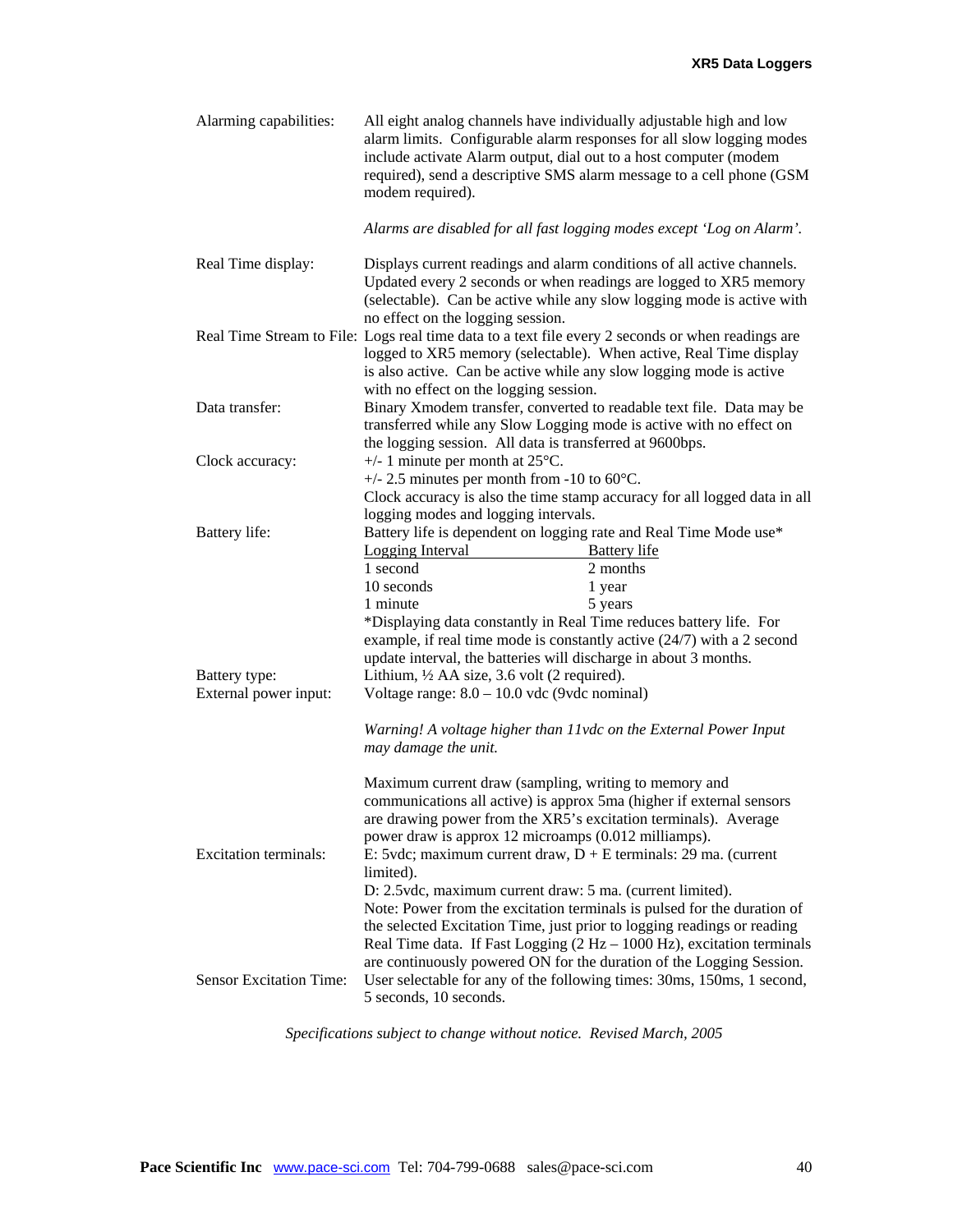### **Battery Replacement**

The XR5 uses two ½ AA size, 3.6v lithium batteries. If the XR5's battery voltage reads below 5.8v, the batteries should be replaced. The battery voltage displays on the Status screen's Summary tab [**Status | Receive**].

*Battery replacement clears the XR5's time clock. All other configuration settings and logged data are retained after battery replacement. The XR5's time clock is set to your computer's time whenever a Setup is sent to the XR5 from LogXR.* 

1. Remove the 4 screws from the underside of the XR5.

2. Place the unit "right side up" on a flat surface.

3. Starting at the end opposite the round communication jack, carefully lift off the top of the enclosure.

4. Remove the two batteries by pulling each one straight up using your thumb and forefinger.

5. Install 2 new batteries (follow the polarity markings on the battery holder).

6. Align one end of the cover on the communication jack, and then bring the opposite end down so that it gently "snaps" over the end of the 20 position terminal block.

7. Re-install the 4 screws – **do not to over-tighten.**

8. **After replacing the batteries, the XR5's Time Clock must be set by sending a Setup.**

### **External Power Supply**

Pace Scientific offers a regulated 9vdc power supply for the XR5 Data Logger, part # PS-9V.

#### **Wiring:**

| Color        | <b>Function</b> | XR5 Terminal |
|--------------|-----------------|--------------|
| <b>Black</b> | Ground          | 'C' terminal |
| White/Black  | $+9$ volts      | 'O' terminal |

Although not recommended, the XR5 will run on external power if the internal batteries are discharged or not present. When external 9v power is present, the internal batteries are not used. The internal batteries power the XR5 upon loss of external power.

WARNING! Using an unregulated 9vdc power supply would expose the Q terminal to voltages above 11vdc and damage the XR5.

If the XR5 Data Logger is externally powered at all times, its batteries will remain in good condition for at least 10 years.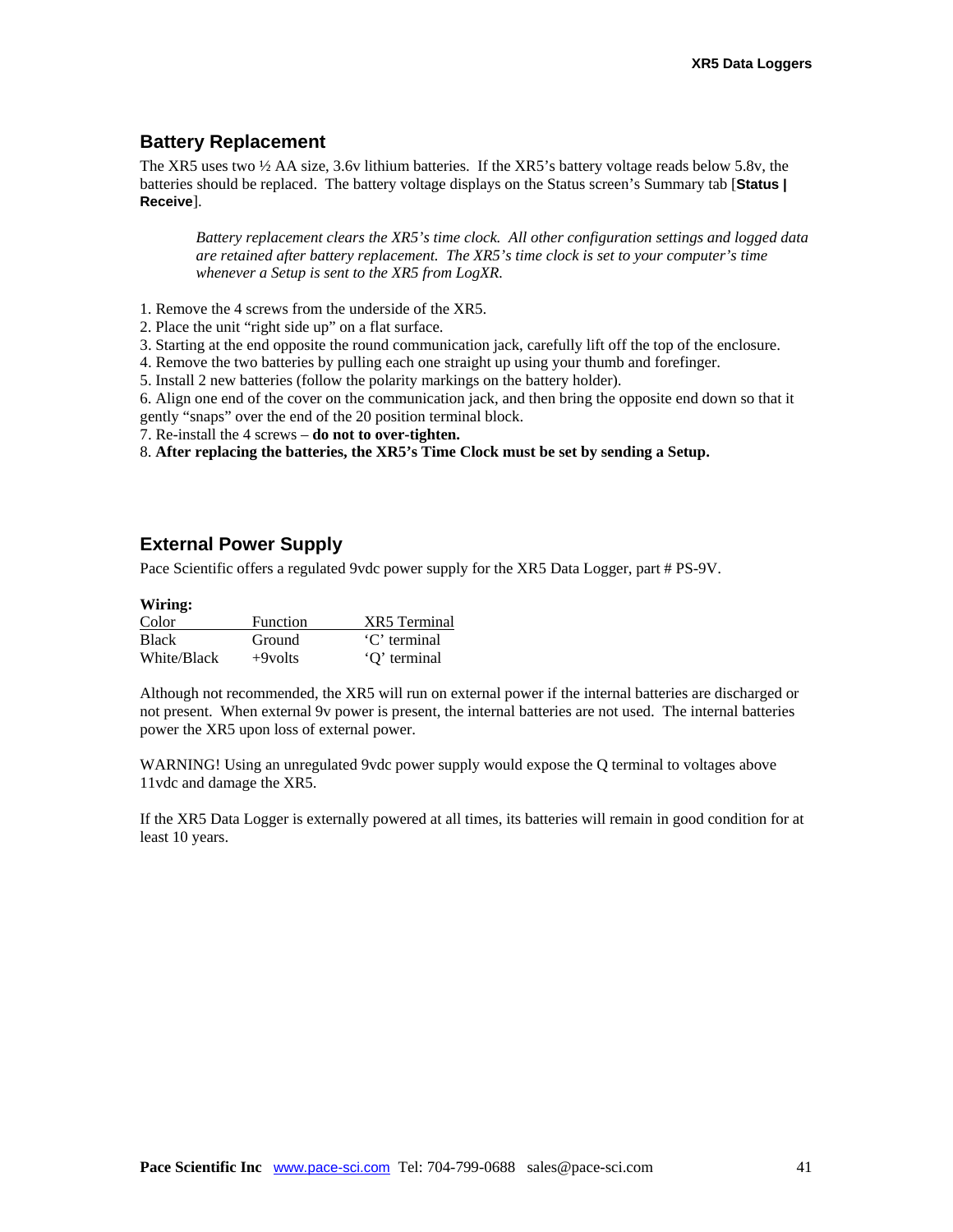### **Temperature Probes**

All Pace Temperature Probes may be directly connected to the XR5-8A-SE and XR5-8X-SE. Using PACE PT900 Series Temperature Probes, system accuracy is +/-0.15°C and resolution is 0.02°C at 25°C. Thermistor probes which conform to the PACE PT900 Series resistance vs temperature table may be used – contact PACE for details. The PACE PT510 Platinum RTD Sensor and industry standard 10k Thermistor Probes (YSI mix H or mix B) may also be connected to an XR5.

#### **Compatibility**

| Model            | Maximum # of Temperature Probes |
|------------------|---------------------------------|
| XR5-8A-SE        |                                 |
| <b>XR5-8B-SE</b> |                                 |
| <b>XR5-8X-SE</b> |                                 |

#### **LogXR Setup**

The 'Type' selection in the channel tab must specify the Temperature Probe you wish to connect to the XR5. See Setup, "Channel" tab for details.

#### **Wiring**

Connect one lead of the Temperature Probe to the Channel #. Connect the other lead to 'C'.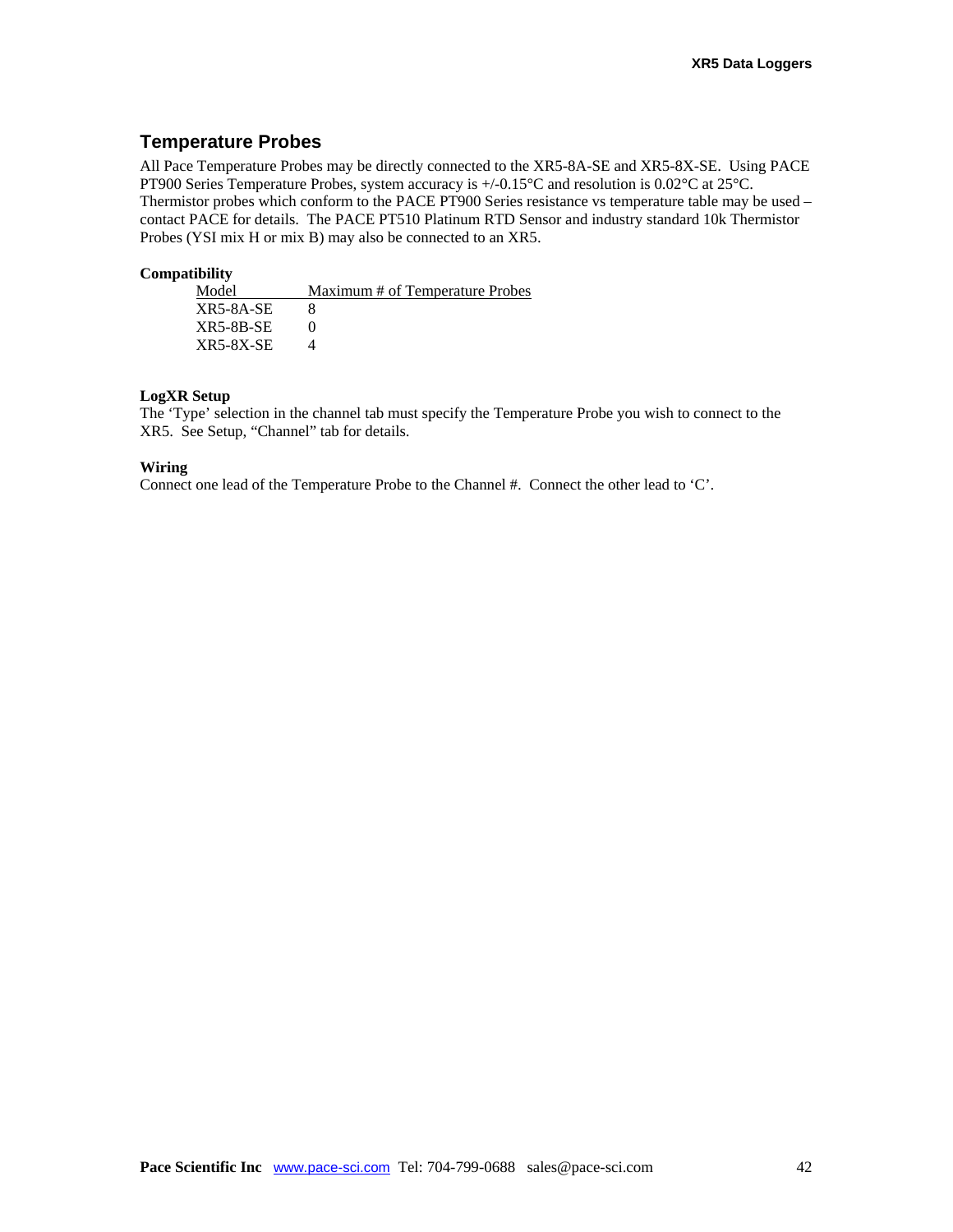### **Temperature / RH Probe**

The PACE TRH-160 Temperature / Humidity Probe connects directly to the XR5-8A-SE. Up to 4 PACE TRH-160 Probes may be connected to the XR5-8A-SE. Accuracy is  $+/-2\%RH$  and  $+/-0.15\degree$ C at 25 $\degree$ C.

#### **LogXR Setup**

Select Type: 'Temperature PT9xx' for the channel that will log temperature. IMPORTANT: The RH probe's temperature channel must be an odd numbered channel (1, 3, etc).

Select Type: 'Pace Humidity Probe' for the channel that will log relative humidity. IMPORTANT: The humidity channel must be exactly one higher than the temperature channel.

#### **Compatibility**

| Model       | Maximum # of TRH-160 Probes |
|-------------|-----------------------------|
| XR5-8A-SE   |                             |
| $XR5-8B-SE$ |                             |
| XR5-8X-SE   |                             |

#### **Wiring (XR5-8A-SE)**

| Lead         | <b>XR5</b> Terminal | Function                     |
|--------------|---------------------|------------------------------|
| Red          | 1, 3, 5, or 7       | Temperature                  |
| <b>Black</b> | $\mathcal{C}$       | Ground                       |
| Green        | 2, 4, 6, or 8       | <b>Relative Humidity</b>     |
| White        | H                   | 5y Excitation for RH Sensor. |

The red temperature lead must be wired to an odd numbered channel, and the green humidity must be wired to an even numbered channel, one higher than the temperature.

For the XR5-8X-SE, wire the red temperature lead to either channel 1 or 3.

#### **Scaling Values**

In the Channel tab representing the channel you have selected for Humidity, enter the Slope and Offset values listed on the TRH-160 Probe.

#### **Excitation Time**

The TRH-160 requires 150ms Excitation time (the Excitation Time is selected in the Setup, Main tab).

#### **Temperature Compensation**

LogXR automatically temperature compensates the TRH-160's humidity readings to achieve  $+/-2\%$ accuracy over the probe's full operating temperature range of –40 to 85 deg. C (-40 to 185 deg. F).

#### **Using the TRH-160 without a Pace Data Logger or without LogXR Software**

For customers using the TRH-160 Probe with other (non-Pace) data acquisition systems, or acquiring humidity data via the XR5's text interface, a compensation formula should be applied to the humidity data for best accuracy. The formula is as follows:

 $R$ Hc = RH/(1.0546 - 0.00216  $*$  T)

Where:  $RH = \%RH$  (not temperature compensated).  $T =$  Temperature of TRH-160's temperature sensor (in  $^{\circ}$ C). RHc = %RH (compensated for TRH-160 Probe temperature).

#### **Installation**

In moist environments, the TRH-160 Probe should be mounted with the stainless steel filter pointing down. This will allow any water condensate to drain out of the sensor. Like most humidity sensors, if condensate forms on the sensor it will output an erroneous reading (typically above 100% RH).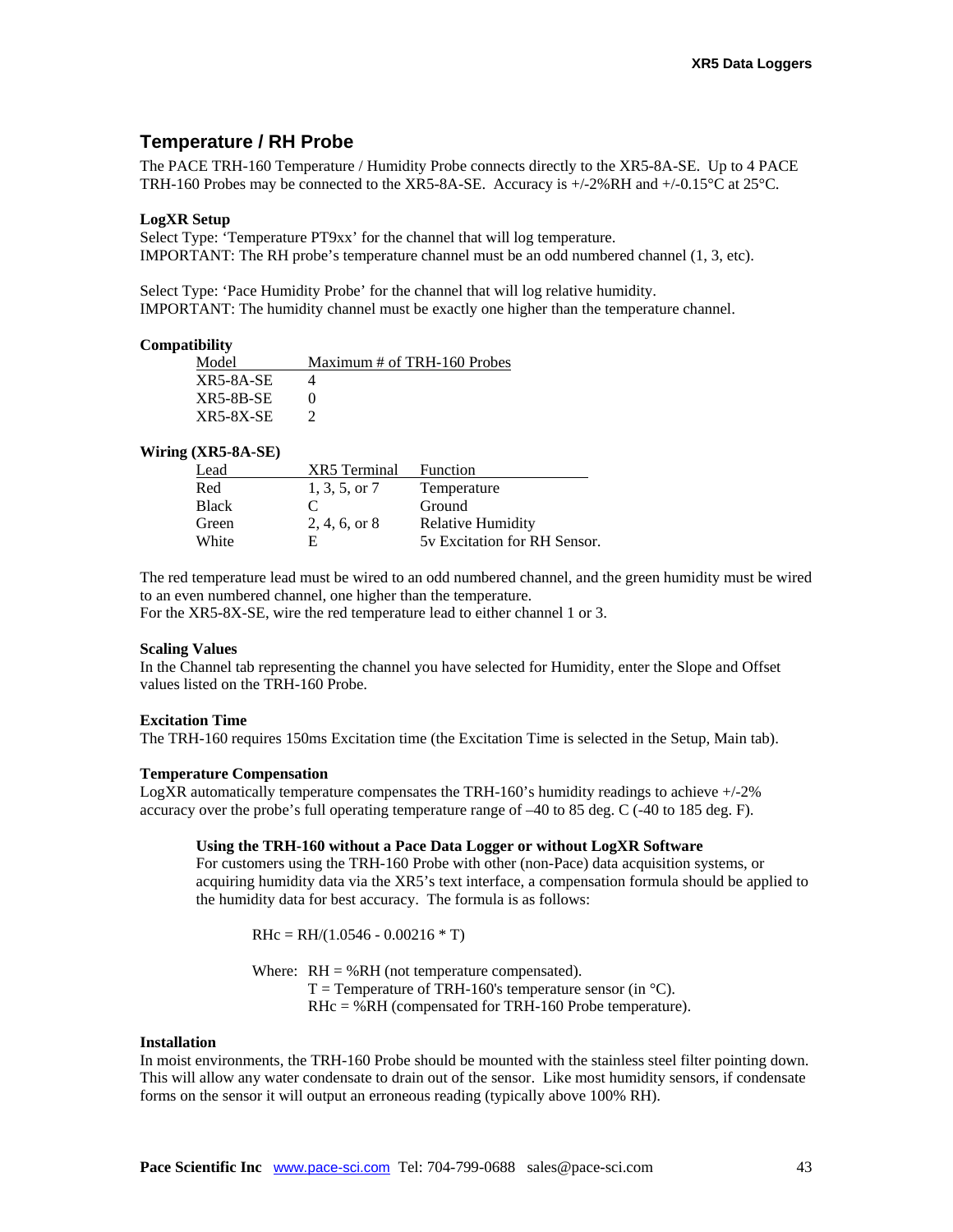### **Pressure Sensors**

PACE offers direct-connect Pressure Sensors for XR5 Data Loggers. All require no external power.

### **P1000 or P1500 / P1510 Pressure Sensor**

Connect directly to an XR5 Data Logger's 0-5v input channel; no external power required. Recommended for high and low side refrigeration and air conditioning systems, chilled water, hot water, air, gas, oil and steam pressure.

#### **Compatibility**

| Model     | Max # of P1000 Sensors Max # of P1500 / P1510 Sensors |
|-----------|-------------------------------------------------------|
| XR5-8A-SE | 11*                                                   |
| XR5-8B-SE | 5 (due to higher power requirement of P1500/P1510)    |
| XR5-8X-SE |                                                       |

\*Up to eight P1000 Pressure Sensors or up to five P1500 / P1510 Pressure Sensors can connect to an XR5-8A-SE using INP-5V Scaling cables. See page 55 for details.

#### **Wiring**

| P1500 or P1000 if leads are Green, Black and White |                                |            |  |
|----------------------------------------------------|--------------------------------|------------|--|
| Lead Color                                         | <b>XR5</b> Terminal Function   |            |  |
| Black                                              | €                              | Ground     |  |
| White                                              | E.                             | Excitation |  |
| Green                                              | Any 0-5y input Pressure Signal |            |  |

P1500 or P1510 if leads are Red, Black and White Lead Color XR5 Terminal Function<br>Black C Ground  $\mathbf C$  Ground  $\mathbf C$ 

| Red   | Excitation                     |
|-------|--------------------------------|
| White | Any 0-5y input Pressure Signal |

| P1000 if leads are Red, Yellow and White |                                |            |  |
|------------------------------------------|--------------------------------|------------|--|
| Lead Color                               | <b>XR5</b> Terminal Function   |            |  |
| White                                    | $\mathbf C$                    | Ground     |  |
| Red                                      | E.                             | Excitation |  |
| Yellow                                   | Any 0-5y input Pressure Signal |            |  |

#### **LogXR Setup**

Use a 0-5v input range for the pressure sensor's input channel.

#### **Excitation Time**

All PACE P1000 Pressure Sensors require 30ms of Excitation time. All PACE P1500 and P1510 Pressure Sensors require 150ms of Excitation time (see Setup, page 16 for details).

#### **Scaling Values**

The Slope and Offset scaling values for PACE Pressure Sensors are listed below. The values are listed for units of PSI. To read pressures in a different measurement unit, contact PACE Technical Support for the Slope and Offset values.

| Model Range                       | Slope  | Offset   |
|-----------------------------------|--------|----------|
| $P1000 \quad 0 - 25 \text{ psig}$ | 6.25   | $-3.12$  |
| Vac $(-15) - 120$ psig            | 33.75  | -31.87   |
| Vac $(-15)$ - 600 psig            | 153.75 | $-91.87$ |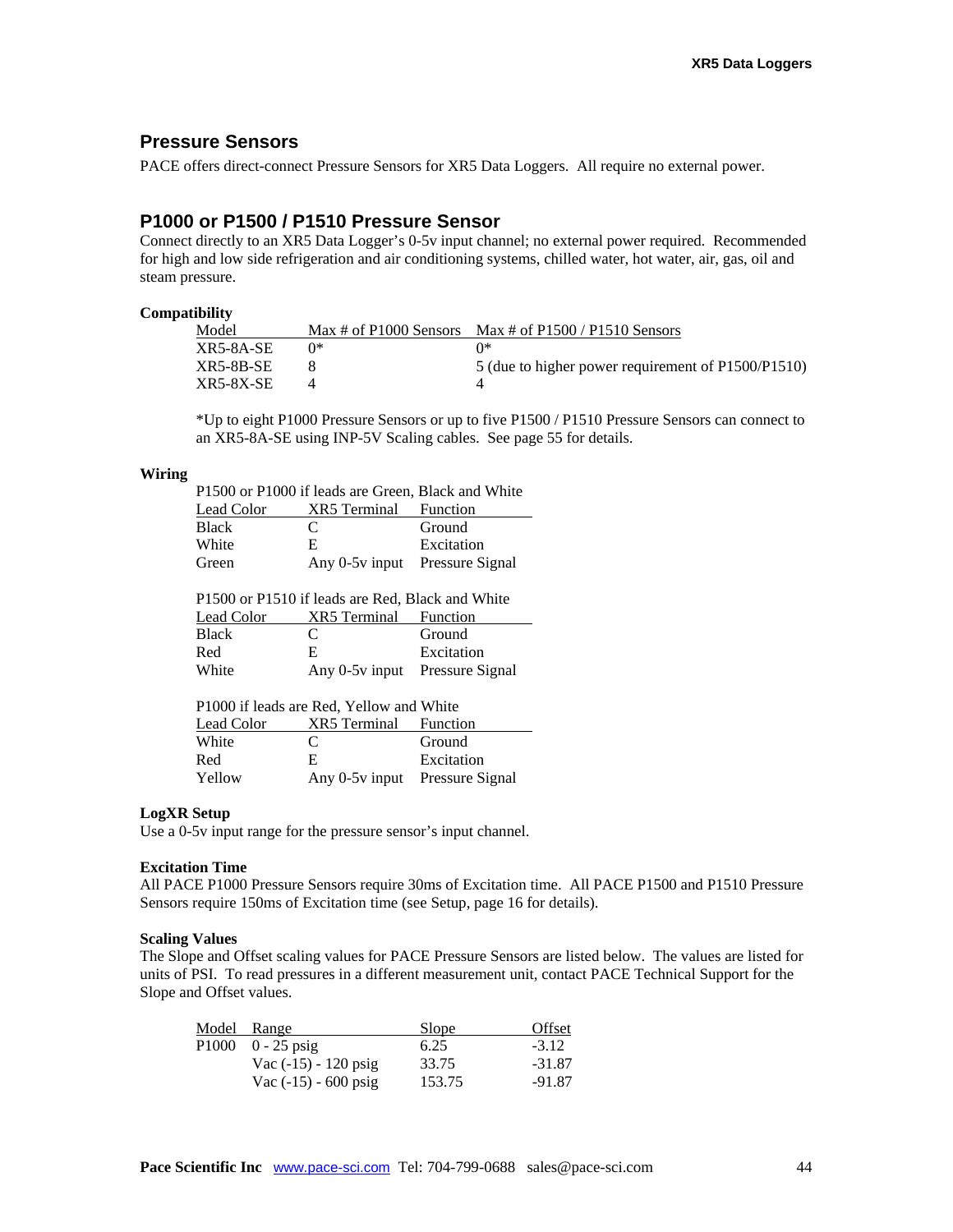| Models                                | Range             | Slope | Offset   |
|---------------------------------------|-------------------|-------|----------|
| P <sub>1500</sub> / P <sub>1510</sub> | $0-25$ psig       | 6.25  | $-3.12$  |
|                                       | $0-50$ psig       | 12.5  | $-6.25$  |
|                                       | $0-100$ psig      | 25.0  | $-12.5$  |
|                                       | $0-250$ psig      | 62.5  | $-31.2$  |
|                                       | $0 - 500$ psig    | 125   | $-62.5$  |
|                                       | $0 - 1000$ psig   | 250   | $-125$   |
|                                       | $0 - 2500$ psig   | 625   | $-312$   |
|                                       | $0 - 5,000$ psig  | 1250  | $-625$   |
|                                       | $0 - 7,500$ psig  | 1875  | $-937.5$ |
|                                       | $0 - 10,000$ psig | 2500  | $-1250$  |
|                                       |                   |       |          |

### **P300 Pressure Sensors**

For indoor air applications including Lab/Clean Room Pressurization, Filter Differential Pressure, Fan Static Pressure, Absolute Pressure and Barometric Pressure. Compatible pressure media: dry air, nitrogen, oxygen, hydrogen, helium, neon, argon, krypton, xenon.

#### **Compatibility**

| Maximum # of P300 Sensors |
|---------------------------|
| ∩∗                        |
|                           |
| Δ                         |
|                           |

\*Up to eight P300 Pressure Sensors can connect to an XR5-8A-SE using INP-5V Scaling cables. See page 55 for details.

#### **Wiring**

| Lead Color | <b>XR5</b> Terminal Function |                                |
|------------|------------------------------|--------------------------------|
| Black      | €                            | Ground                         |
| White      | E.                           | Excitation                     |
| Green      |                              | Any 0-5v input Pressure Signal |

#### **LogXR Setup**

Use a 0-5v input range for the channel that will log the pressure sensor.

#### **Excitation Time**

All PACE P300 Pressure Sensors require 30ms of Excitation time (see Setup, page 16 for details).

#### **Scaling Values**

The Slope and Offset scaling values for PACE P300 Pressure Sensors are listed below. To read pressures in a different measurement unit, contact PACE Technical Support for the Slope and Offset values.

| Model | Range                          | Slope | Offset                         |
|-------|--------------------------------|-------|--------------------------------|
| P300  | 0-1 inch H20 gauge             | 0.25  | $-0.16$                        |
|       | $0-5$ inch H20 gauge           | 1.25  | $-0.31$                        |
|       | 0-10 inch H20 gauge            | 2.5   | $-0.62$                        |
|       | 0-30 inch H20 gauge            | 7.5   | $-1.87$                        |
|       | $\pm 1$ inch H2O differential  | 0.5   | $-1.12$                        |
|       | $\pm$ 5 inch H2O differential  | 2.5   | $-5.62$                        |
|       | $\pm 10$ inch H2O differential | 5.0   | $-11.25$                       |
|       | $\pm$ 30 inch H2O differential | 15.0  | $-33.75$                       |
|       | $0-15$ psig or psia            | 3.33  | $-0.83$                        |
|       | $0-30$ psig or psia            | 6.67  | $-1.67$                        |
|       | Barometric 600 - 1100 millibar | 125   | 569                            |
|       | $17.72 - 32.48$ in Hg          | 3.36  | 16.8 (alternate in Hg scaling) |
|       |                                |       |                                |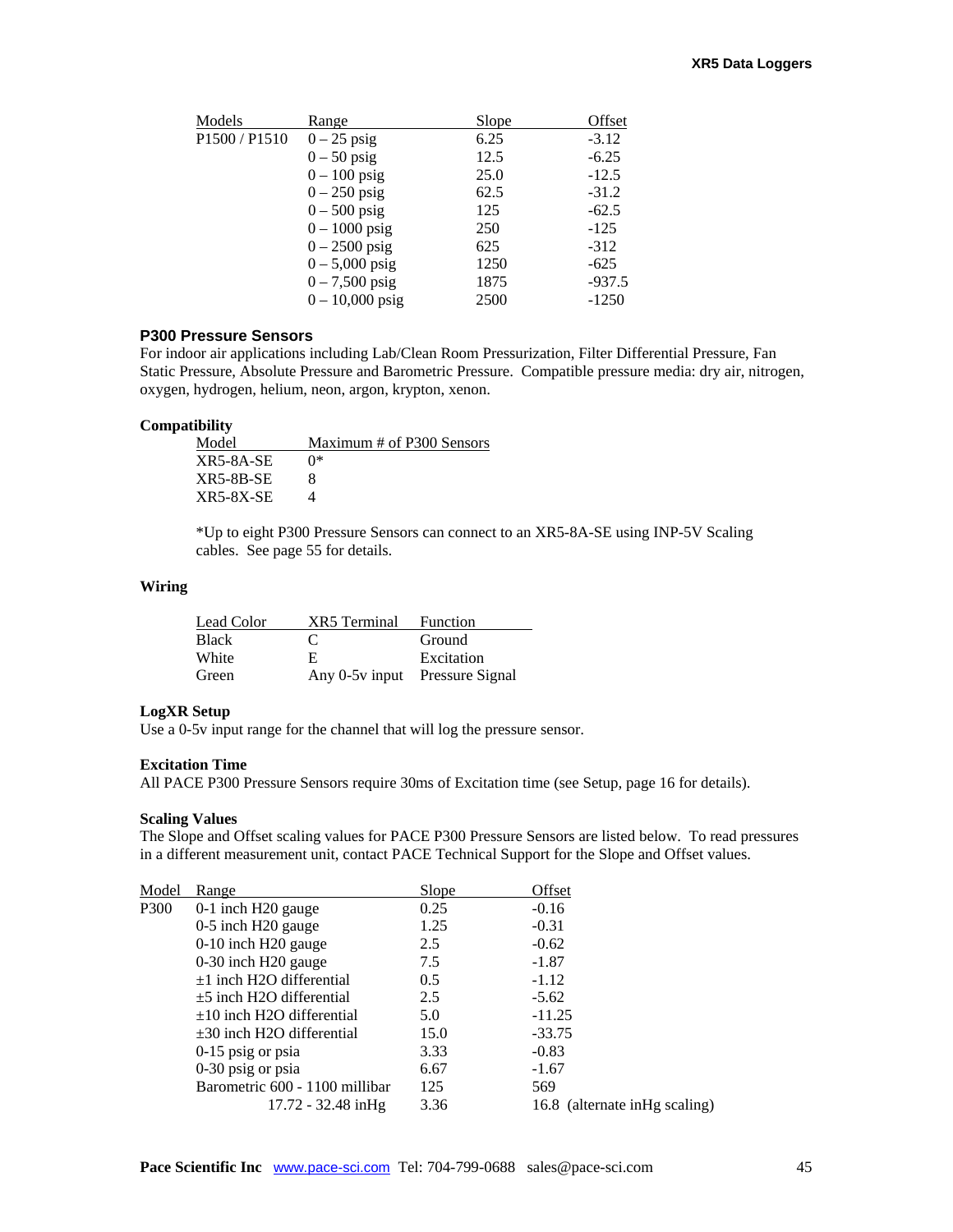### **AC Current Sensors**

Connect directly to an XR5 input channel; no external power required. Self powered, split core design in a rugged plastic housing.

#### **Compatibility**

| Maximum # of PACE AC Current Sensors |
|--------------------------------------|
|                                      |
|                                      |
|                                      |
|                                      |

#### **Wiring**

| Lead Color   | XR5 Terminal                 | <b>Function</b> |
|--------------|------------------------------|-----------------|
| <b>Black</b> |                              | Ground          |
| Red          | Any $0-2.5v$ or $0-5v$ input | Signal          |

#### **LogXR Setup**

Pace Current Sensors may be connected to either a 0-5v input or a 0-2.5v input. If using a 0-2.5v input, the sensor's maximum AC amps become ½ the full-scale range listed on the sensor. For example, a Pace SC200A has a 0 to 200 Amp range, but when connected to a 0-2.5v input, the usable range becomes 0 to 100 amps.

Enter the Slope and Offset scaling values listed below.

#### **Using a 0-2.5v input:**

| Model          | <u>Range (ac amps) Slope</u> |     | Offset | Resolution          |
|----------------|------------------------------|-----|--------|---------------------|
| <b>SC100A</b>  | $0-50$                       | 20  |        | $0.01$ amps         |
| SC200A         | $0-100$                      | 40  | 0      | $0.02 \text{ amps}$ |
| SC500A         | $0-250$                      | 100 |        | $0.06 \text{ amps}$ |
| <b>SC1500A</b> | $0 - 750$                    | 300 |        | $0.18 \text{ amps}$ |

#### **Using a 0-5v input:**

| Model          | Range (ac amps) Slope |     | Offset | Resolution          |
|----------------|-----------------------|-----|--------|---------------------|
| $SC100A*$      | $0-100$               | 20  |        | $0.02 \text{ amps}$ |
| SC200A         | $0-200$               | 40  |        | $0.05$ amps         |
| SC500A         | $0 - 500$             | 100 |        | $0.12 \text{ amps}$ |
| <b>SC1500A</b> | $0-1500$              | 300 |        | $0.36 \text{ amps}$ |

\*Because of its higher output impedance, we recommend connecting the SC100A to a 0-2.5v input for best accuracy. For all other PACE AC Current Sensors, using either a 0-2.5v or 0-5v input will give excellent performance.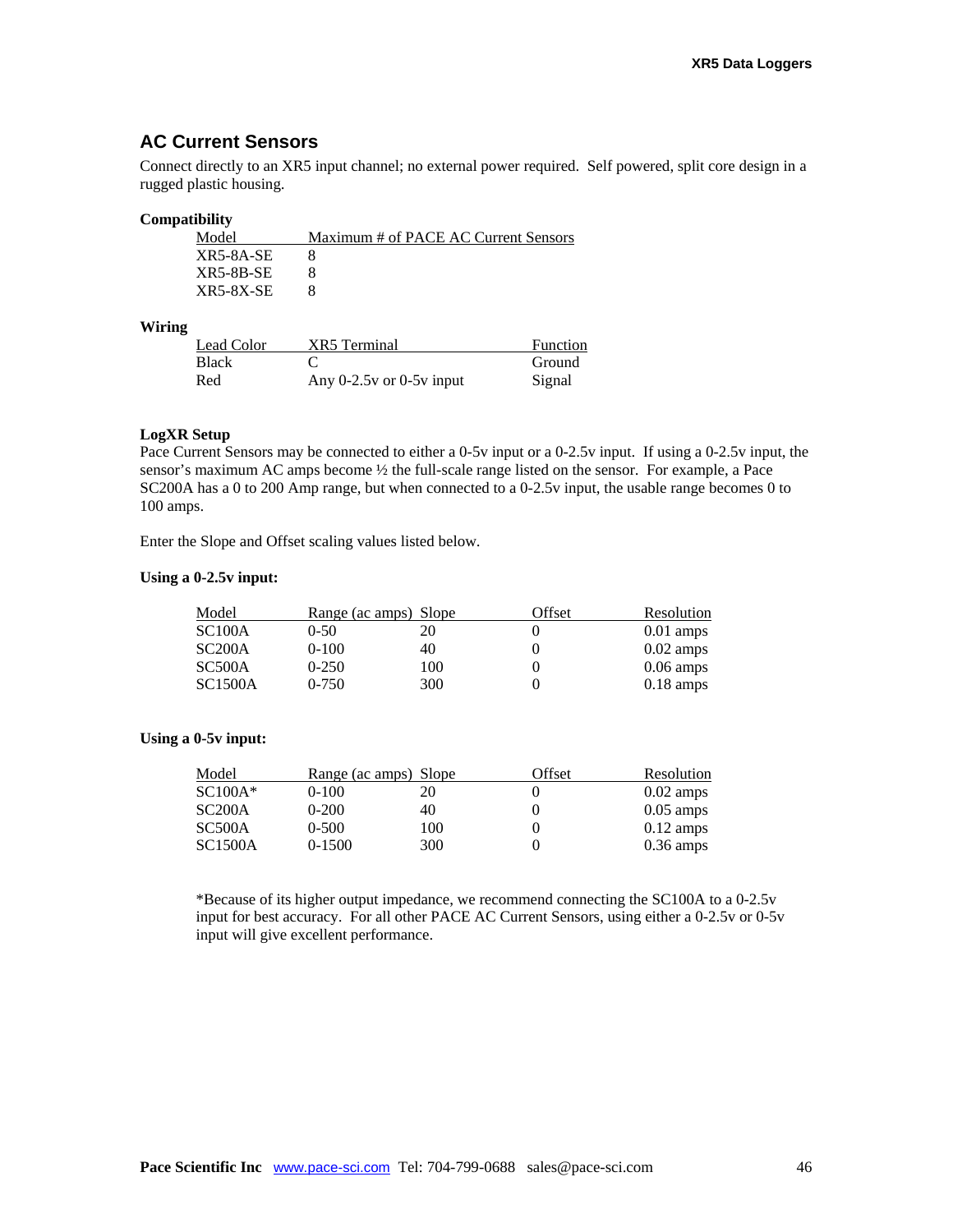### **AC Voltage Sensors**

Connect directly to an XR5 input channel; no external power required. Self powered design in a rugged plastic housing.

WARNING - SHOCK HAZARD!! - Disconnect AC Power BEFORE connecting sensor to AC Voltage Source.

IMPORTANT! AC Voltage Sensor(s) must be mounted in a box, panel or suitable enclosure.

#### **Compatibility**

| Model     | Maximum # of SVN Series AC Voltage Sensors |
|-----------|--------------------------------------------|
| XR5-8A-SE |                                            |
| XR5-8B-SE |                                            |
| XR5-8X-SE |                                            |

#### **Wiring**

Follow wiring instructions printed on sensor.

Special notes for SVN600 AC Voltage Sensor:

The SVN600 AC Voltage Sensor must be wired to the included potential transformer. Follow the wiring diagram on the sensor. Sensor and transformer must be mounted in a box or suitable enclosure.

#### IMPORTANT!

The potential transformer's serial number must match the serial number on the AC Voltage Sensor. The transformer and sensor are calibrated as a pair.

Once wired, the potential transformer's input leads can be connected to AC voltages within the range of 0 to 600vac.

#### **LogXR Setup**

Connect the AC Voltage Sensor to a 0-2.5v analog input channel (Type A input). Follow the wiring instructions printed on sensor.

Enter the Slope and Offset scaling values listed below.

| Model         | Range (ac volts) Slope |     | <b>)ffset</b> | Resolution  | XR5 input |
|---------------|------------------------|-----|---------------|-------------|-----------|
| <b>SVN300</b> | 0-300                  | 20  |               | $0.07$ volt | $0-2.5v$  |
| <b>SVN600</b> | 0-600                  | 240 |               | $0.15$ volt | $0-2.5v$  |

PACE SV series Voltage Sensors (for the XR440 Pocket Logger) may be connected to an XR5 0-2.5v input. The AC Input Voltage Range of the SV300 and SV600 will be ½ the listed full-scale range if used with the XR5.

| Model             | Range (ac volts) Slope |     | <b>Offset</b> | <b>Resolution</b> | XR5 input |
|-------------------|------------------------|-----|---------------|-------------------|-----------|
| SV300             | $0 - 150$              | 60  |               | $0.04$ volt       | $0-2.5v$  |
| SV <sub>600</sub> | 0-300                  | 120 |               | $0.08$ volt       | $0-2.5v$  |

*Both SV and SVN series AC Voltage Sensors are not recommended for use with an XR5 Type B input (0-5v input range). Doing so will result in a measurement error of about 4%.*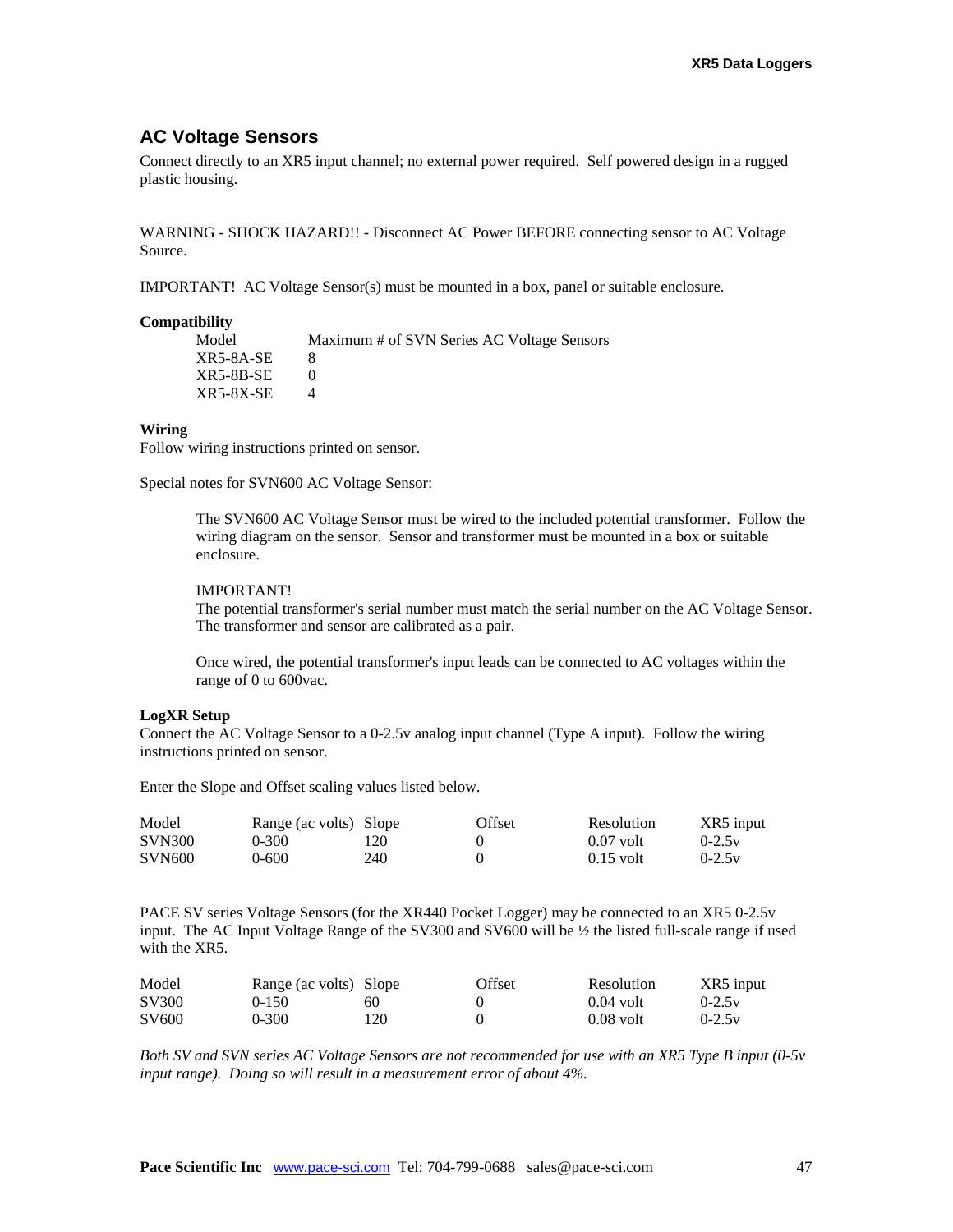## **Additional Voltage Ranges**

### **External Scaling Cables**

Pace offers external 'INP Cables' that provide alternate input ranges for any 0-2.5v 'Type A' analog input. See next page for additional fixed voltage ranges available for 'Type B' inputs.

| Part #         | <b>Input Range</b> | Input Impedance |
|----------------|--------------------|-----------------|
| INP/2          | $+/-2.5$ vdc       | Approx. 100k    |
| INP/2          | $0-5$ vdc          | Approx. 100k    |
| INP/4          | $0-10$ vdc         | Approx. 100k    |
| INP/6          | $0-15$ vdc         | Approx. 100k    |
| INP/12         | $0-30$ vdc         | Approx. 100k    |
| INP/24         | $0-60$ vdc         | Approx. 100k    |
|                |                    |                 |
| <b>INP-124</b> | 4-20ma             | 124 ohm         |

Notes:

Pace INP Cables cannot be used with 0-5v 'Type B' inputs. The INP/2 Cable can be wired to provide either a 0-5v input or a  $+/-2.5v$  input.

### **Wiring**

For 4-20ma current loop applications, follow the wiring instructions on page 53.

| <b>INP</b> Cable | XR5       |                      |
|------------------|-----------|----------------------|
| Lead color       | Terminal  | Function             |
| $Black*$         | C         | Ground               |
| Green            | Channel # | Scaled signal to XR5 |
| Yellow           | none      | Connect to Signal    |

Return signal wiring

Connect a wire from the monitored signal's common or return to an XR5 C terminal.

\*Special wiring for  $\pm$ 2.5v input Connect the black wire of INP-5V to the XR5's D terminal.

#### **LogXR Setup**

Click the Channel tab the scaling cable is connected to, select Type: 0-2.5v, and enter the following scaling values to read the input signal as a voltage.

| Part #         | <b>Input Range</b> | Slope | Offset                      |
|----------------|--------------------|-------|-----------------------------|
| INP/2          | $+/-2.5$ vdc       | 2     | $-2.5$                      |
| INP/2          | $0-5$ vdc          | 2     | 0                           |
| INP/4          | $0-10$ vdc         | 4     |                             |
| INP/6          | $0-15$ vdc         | 6     | 0                           |
| INP/12         | $0-30$ vdc         | 12    | 0                           |
| INP/24         | $0-60$ vdc         | 24.05 |                             |
| <b>INP-124</b> | $4-20$ ma          |       | Please see pages 54 and 55. |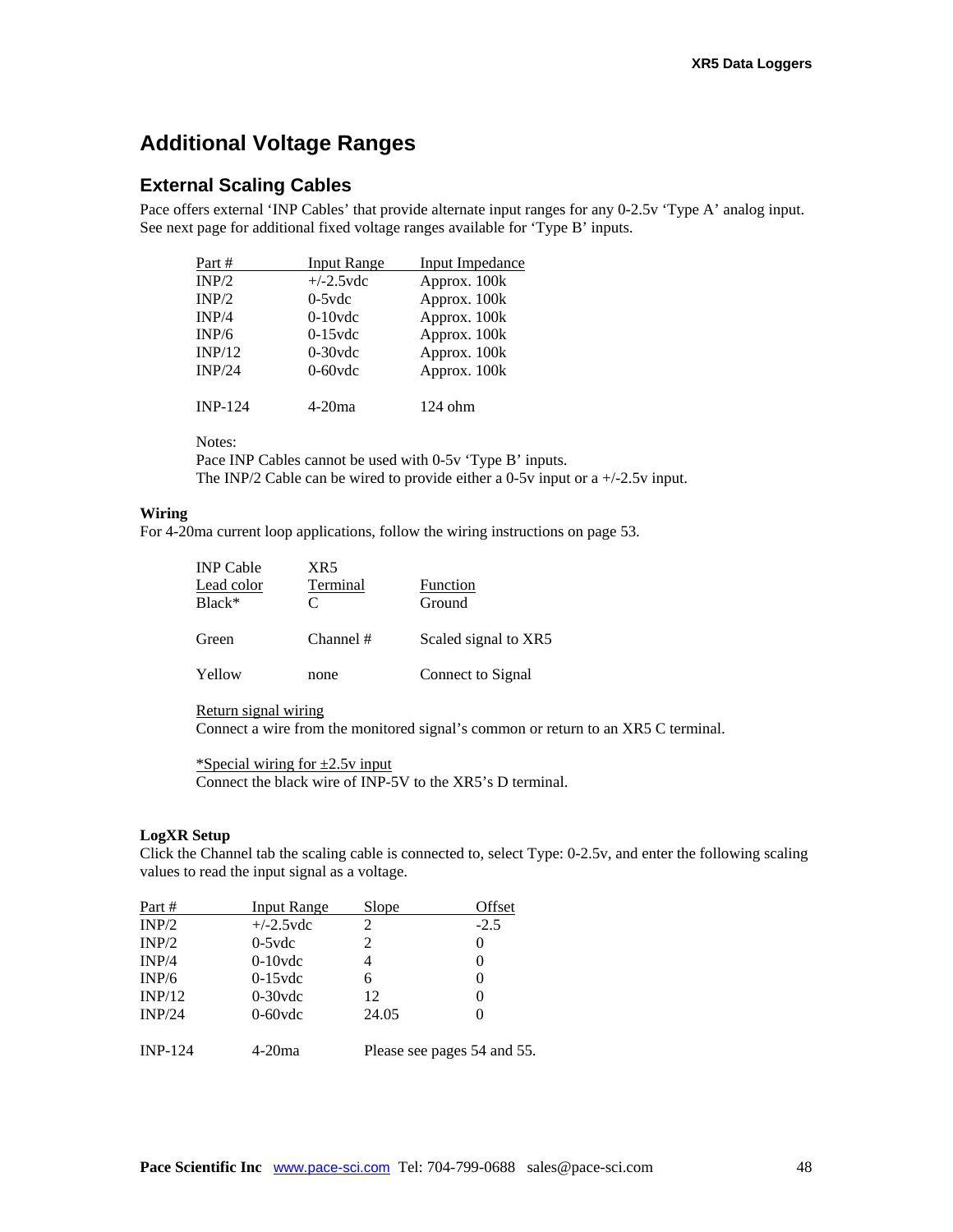### **Fixed 0-10v, 0-15v and 0-30v Inputs**

Any XR5 0-5v 'Type B' inputs may be converted at the factory to 0-10v, 0-15.3v, 0-30.6v, or 0-60v inputs. A "-10v, "-15v" or "-30v" added to the XR5 model number specifies each converted input. Up to four XR5-8X-SE inputs and up to eight XR5-8B-SE inputs may be converted. For example, model # XR5-8B-SE-15v-15v-30v-30v specifies 0-15v for channels 5 and 6 and 0-30v for channels 7 and 8. The input impedance of a converted channel is about 60k ohms (100k ohms for 0-10v).

### **LogXR Setup**

Click the Channel tab of the converted channel, and enter the following scaling values to read the input signal as a voltage.

| Input Range  | Slope | Offset       |
|--------------|-------|--------------|
| $0-10$ vdc   |       | $\mathbf{0}$ |
| $0-15.3$ vdc | 3.06  | $\Omega$     |
| $0-30.6$ vdc | 6.12  | $\mathbf{0}$ |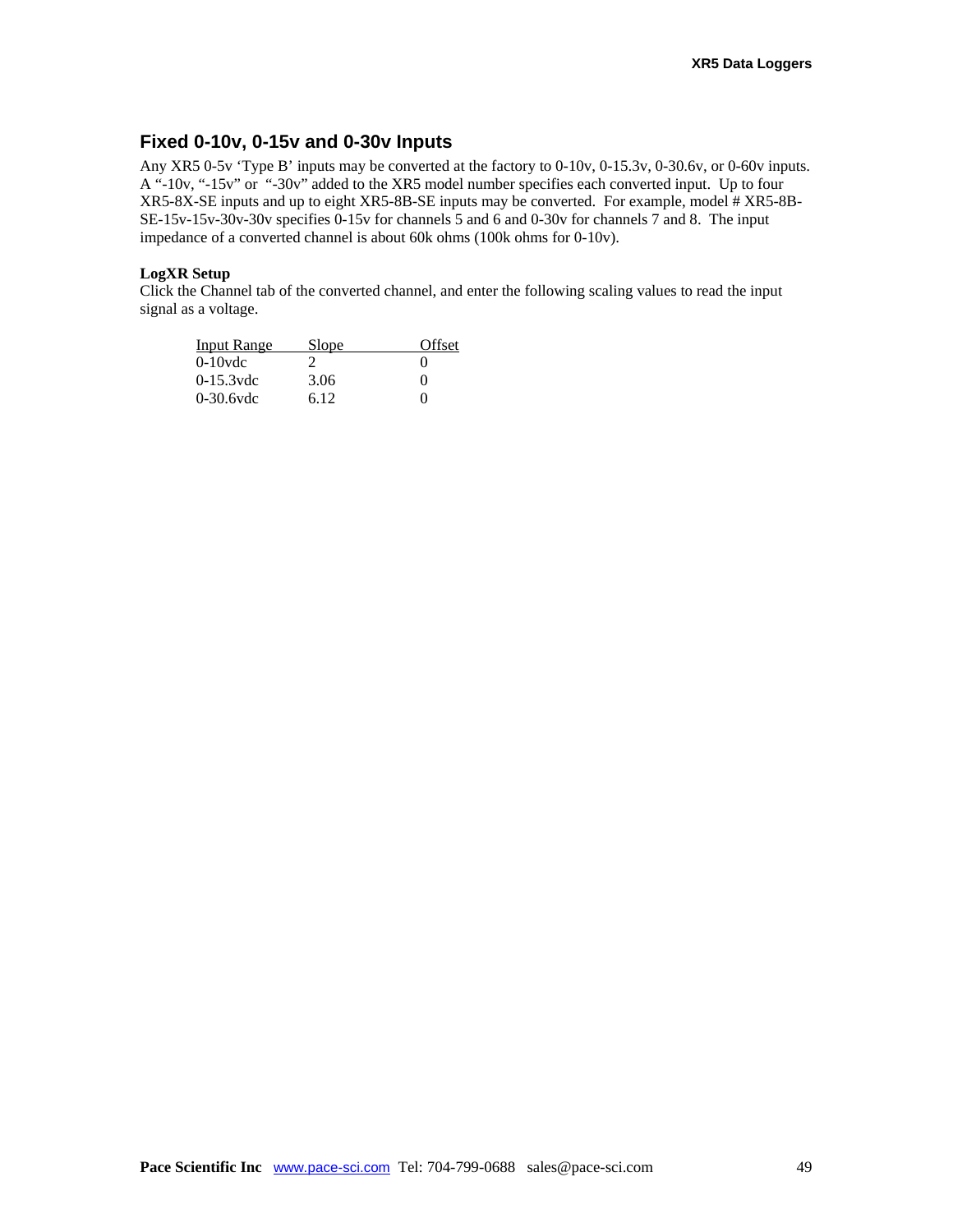### **Potentiometer Applications**

The XR5 Data Logger can log analog readings from potentiometric devices. The potentiometer should be 10kohms or higher (see note below). Potentiometric devices include wind direction vanes, inclinometers and linear displacement sensors.

Important: Wires should be kept as short as possible. The D terminal is the internal 2.5v reference for the XR5's A/D converter. Noise pickup on wires connected to the D terminal could result in measurement errors.

#### **Compatibility**

| Model            | Maximum # of Potentiometric Sensors |
|------------------|-------------------------------------|
| $XR5-8A-SE$      |                                     |
| $XR5-8B-SE$      |                                     |
| <b>XR5-8X-SE</b> |                                     |

#### **LogXR Setup**

Use a 0-2.5v input range (Type A input) for the channel that will log the potentiometer.

#### **Scaling**

Depends on the application. To log potentiometer readings as % of full scale [0 to 100] use a Slope of 40 and an Offset of 0.

#### **Wiring**

Drawing shows potentiometer connected to channel 1, but any channel with a 0-2.5v range can be used.



NOTE: Potentiometers less than 10k ohms may be used but are not recommended. The D Terminal can supply a maximum of 5ma. A 1k ohm potentiometer will draw 2.5ma from the D Terminal.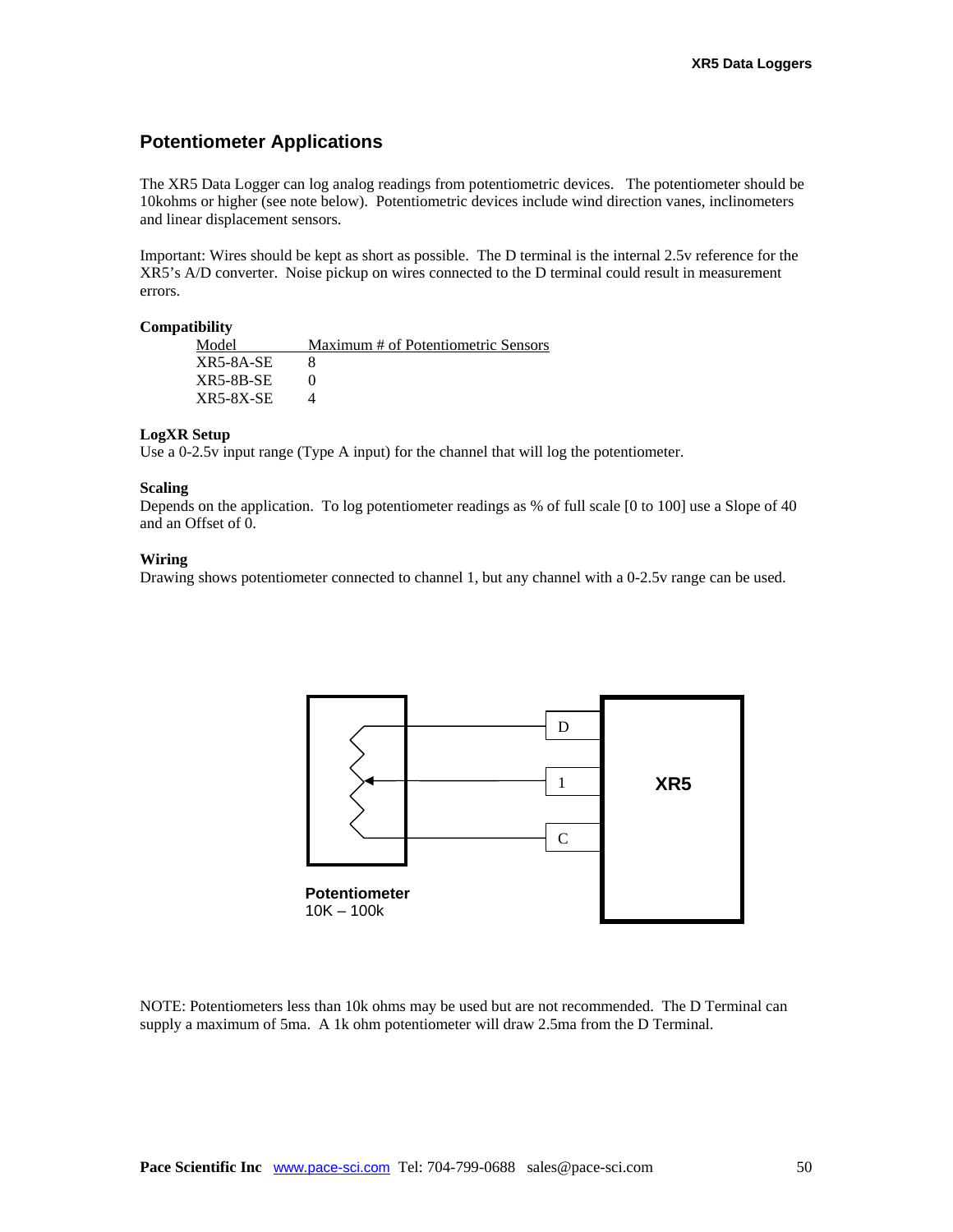## **Non-PACE Sensor Requirements**

The XR5 Data Logger will accept a variety of sensors from other manufacturers. Sensors must meet the following requirements:

#### **Sensors powered by XR5's internal batteries**

| Sensors powered with 5y        |                                                                |
|--------------------------------|----------------------------------------------------------------|
| <b>XR5</b> Excitation terminal | E                                                              |
| Maximum current draw           | 25ma (total draw for all sensors powered from the E terminals) |
| Maximum warm-up time           | 10 seconds                                                     |
| Signal Output                  | A voltage output within the range of 0-5 vdc.                  |
| <b>Output Signal Load</b>      | 100k for XR5 0-5y input range.                                 |
|                                | 10M for XR5 0-2.5v input range.                                |
|                                |                                                                |
| Sensors powered with 2.5v      |                                                                |
| <b>XR5</b> Excitation terminal | D                                                              |
| Maximum current draw           | 5 ma (total draw for all sensors powered from the D terminal)  |
| Maximum warm-up time           | 10 seconds                                                     |
| Signal Output                  | A voltage output within the range of 0-5 vdc.                  |
| <b>Output Signal Load</b>      | 100k for XR5 0-5y input range.                                 |
|                                | 10M for XR5 0-2.5y input range.                                |

### **Voltage output sensors, externally powered**

| <b>Excitation voltage</b> | Any, user provides necessary power supply.                          |
|---------------------------|---------------------------------------------------------------------|
| Maximum current draw      | Any, user provides necessary power supply.                          |
| Warm-up time              | Any, if power is applied to sensor for duration of logging session. |
| Signal Output             | A voltage output within the selected input range.                   |
|                           | Examples for 0-5y input: 1 to 3y; 0.5 to 4.5y, 0.25 to 4.75y.       |
|                           | Examples for $0-2.5v$ input: $0-1v$ , $0-2.5v$ .                    |
| <b>Output Signal Load</b> | 100k for XR5 0-5y input range.                                      |
|                           | 10M for XR5 0-2.5v input range.                                     |
|                           |                                                                     |

#### **4-20ma Sensors, externally powered**

| Excitation voltage | User provides current loop power supply (typically 24vdc).          |
|--------------------|---------------------------------------------------------------------|
| Warm-up time       | Any, if power is applied to sensor for duration of logging session. |
| Signal Output      | 4-20ma                                                              |
| Output Signal Load | 124 ohms (XR5 0-2.5v input range using PACE # INP-124 resistor).    |

#### IMPORTANT:

XR5 inputs are not isolated; multiple 4-20ma signals share a common ground. In some cases, 4-20ma isolators may be required. See page 53 for more details.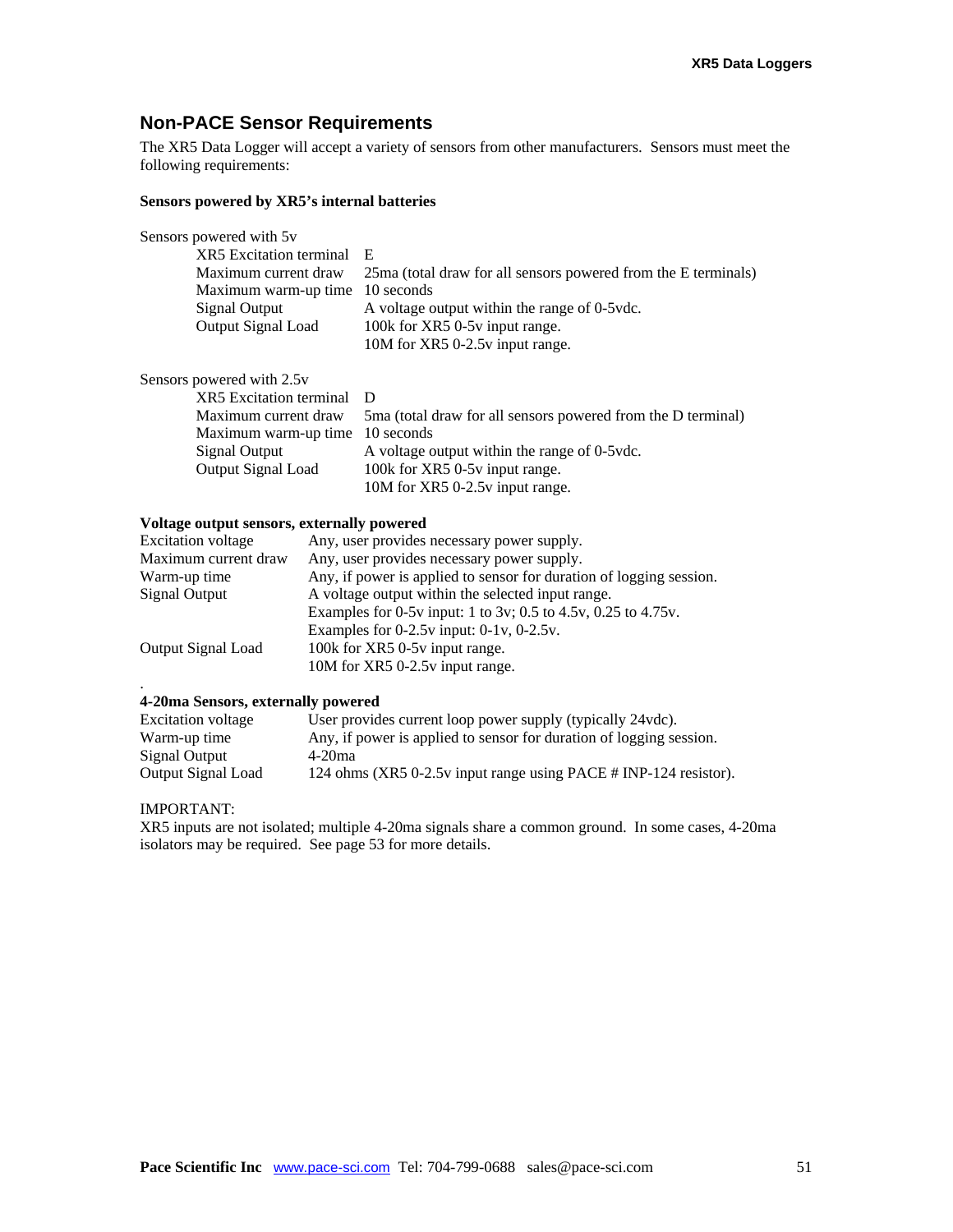### **Pulse Output Sensors**

All XR5 SE Data Loggers have 3 pulse inputs. Select Mechanical Switch or Solid State Switch depending on the characteristics of the pulse.

| Mechanical Switch:  | Maximum Rate              | 15 Hz            |
|---------------------|---------------------------|------------------|
|                     | Debounce & Min. Hold Time | $30 \text{ ms}$  |
| Solid State Switch: | Maximum Rate              | 900 Hz           |
|                     | Debounce & Min. Hold Time | $0.5 \text{ ms}$ |

Pulses can originate from a "dry" unpowered contact closure, or an active voltage signal.

| Active Voltage Signal:    | Positive amplitude range:       | 2.3 to 3.6 v |
|---------------------------|---------------------------------|--------------|
|                           | Positive-going input threshold: | 2.3v         |
|                           | Negative-going input threshold  | 0.6v         |
| <b>Unpowered Contact:</b> | Bias (pull-up) voltage          | 3.3v         |
|                           | Bias resistance                 | $1.5$ Mohm   |

Pulse data can be presented as total accumulated pulses per log interval or as average Frequency over the log interval (check the Frequency box in the Setup screens Pulse tab).

#### **Guidelines for compatible devices:**

For remote installations, a device which employs an unpowered magnetic reed switch to generate pulses is preferred because no power is required. A magnetic reed switch is used in tipping bucket rain gages and many gas and water meters. A device which outputs an electrical pulse is compatible if the pulse signal (with respect to ground) is between 0 and 3.6 volts.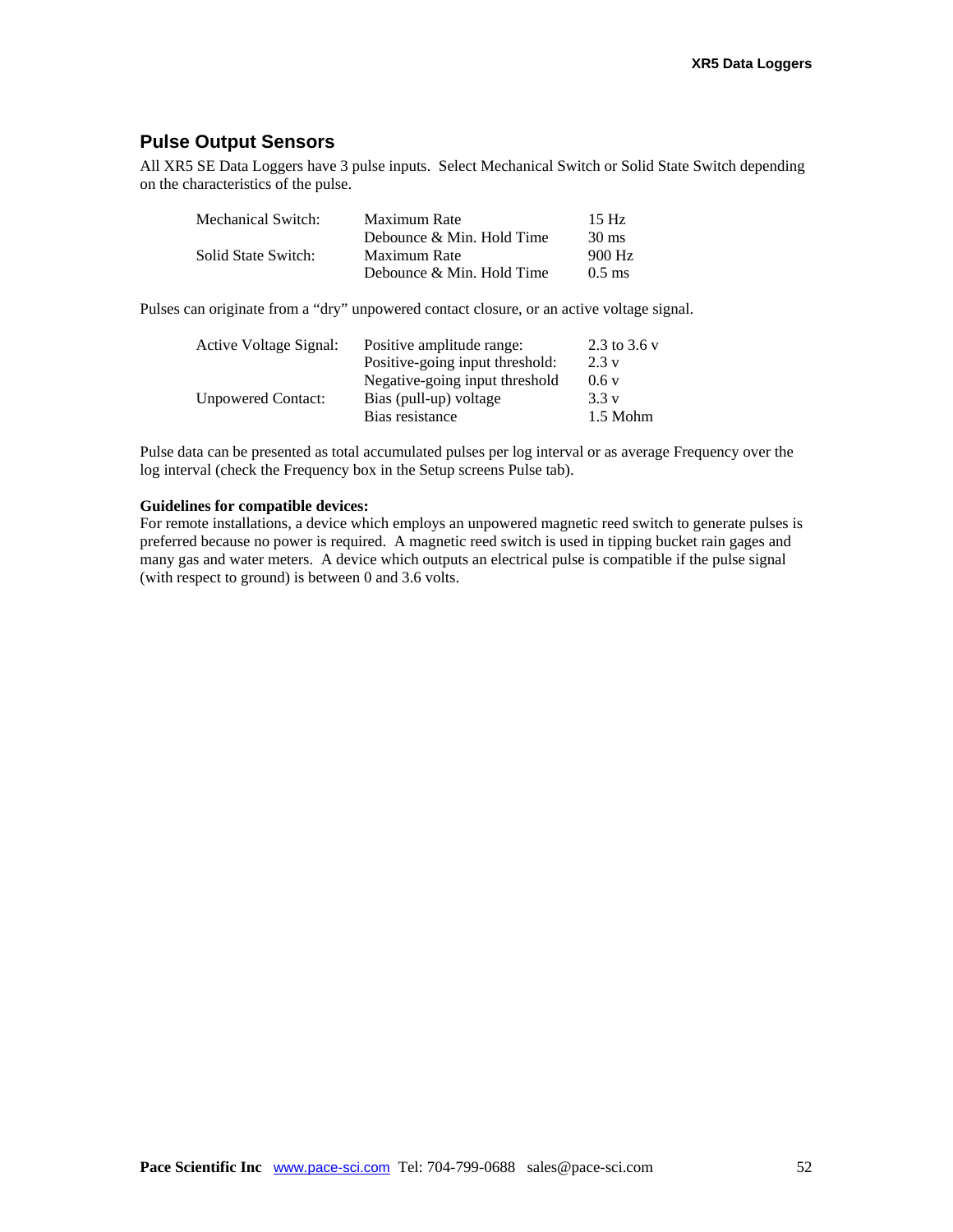### **Current Loop Applications**

An XR5 Data Logger's 0-2.5v input can be configured to directly monitor a current loop if a PACE INP-124 resistor is wired to the XR5 terminal block.

PACE offers a precision, low temperature coefficient, 124 ohm resistor for current loop applications - part # INP-124.

### WARNING

XR5's inputs are not isolated; all inputs share a common ground, which is also the XR5's RS232 ground. The Data Logger's 'C' terminal should be wired to the negative terminal of the Current Loop power supply. If this cannot be done, do not communicate with the XR5 using a grounded PC. If you must communicate to the XR5 using a grounded PC and the negative terminal of the current loop power supply is not at earth ground, use an RS232 isolator between your grounded PC and the XR5. Call PACE technical support for a recommended model.

#### **Compatibility**

| Model       | Maximum # of Current Loops |
|-------------|----------------------------|
| XR5-8A-SE   |                            |
| $XR5-8B-SE$ |                            |
| XR5-8X-SE   |                            |

### **Wiring**

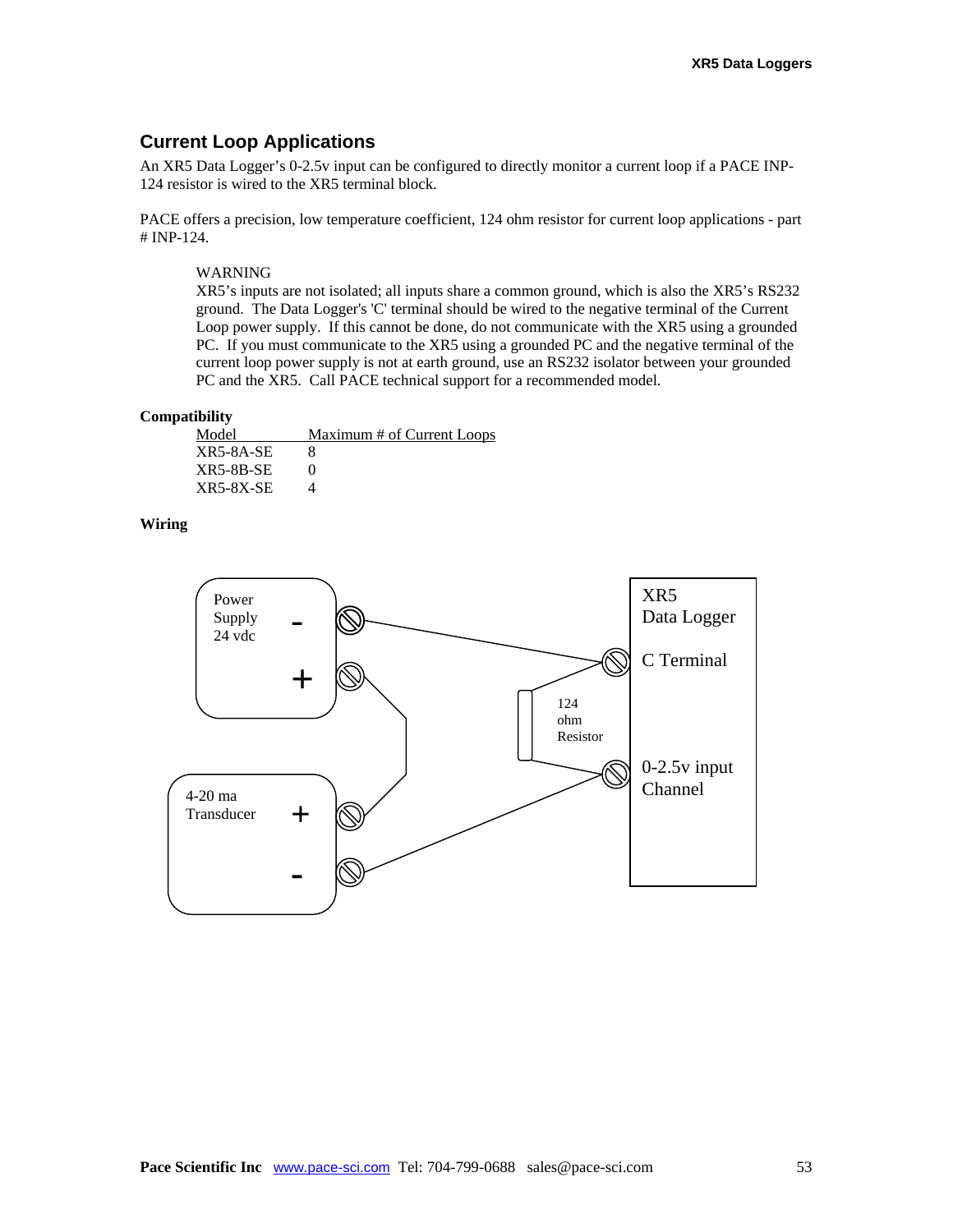#### **XR5 Setup**

In the Channel tab Select Type: 0-2.5v.

#### **Scaling**

Click 'Calculate Slope/Offset'. Then click 'Current Loop'. The following screen appears.

| A Current Loop Calculation                   |
|----------------------------------------------|
| Low Milliamps:<br>4<br>High Milliamps:<br>20 |
| Low Reading:<br>High Reading:                |
| Resistor Ohms:<br>124                        |
| Calculate                                    |
| Offset:<br>Slope:                            |
| Cancel<br>OK                                 |

To scale the 4-20ma transducer to the desired engineering units, enter the transducer reading that represents a 4ma output in "Low Reading:", and enter the transducer reading that represents a 20ma output in "High Reading".

'Resistor Ohms' is set to 124 and assumes the use of a Pace precision resistor (# INP-124).

#### Using an alternate Resistor

If you are using a non-Pace resistor, enter the actual resistance in the Resistor Ohms box. For best resolution, we recommend using a resistor between 100 and 125 ohms.

WARNING: Using a resistor above 125 ohms will result in the upper range of the transducer being clipped and logged as a lower value.

Click Calculate, and the Slope and Offset values are displayed. Then click OK.

### **ES-1 External Switch**

PACE offers an external switch designed for battery powered 4-20ma current loop applications. The external switch is wired in series with the current loop. Sensing wires from the ES-1 are wired to the XR5's C and E terminals. In this way an external battery can be switched on, powering the current loop just prior to logging readings (for the duration of the XR5's selected Excitation Time), and then be switched off. With the ES-1, a remote site can log readings from 4-20ma transmitters for extended periods of time using a relatively small external battery to power the current loop.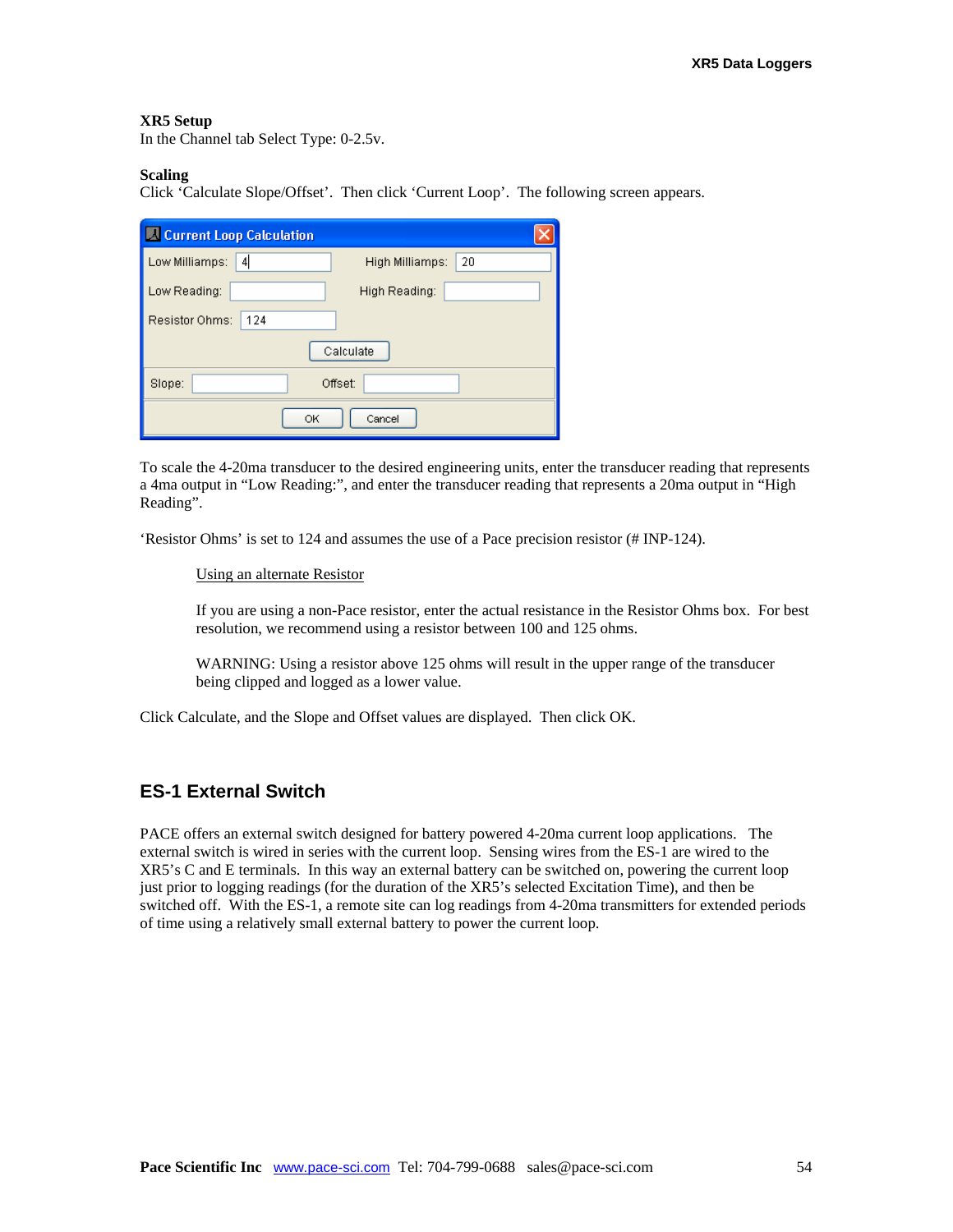### **Using Pressure Sensors with 0-2.5v inputs.**

All Pace Pressure Sensors require a 0-5v input channel. The XR5-8A-SE Data Logger does not have 0-5v inputs, but you can use an INP-5V cable to convert a 0-2.5v input to a 0-5v input. Multiple INP-5V Cables can be used to convert multiple 0-2.5v inputs to 0-5v inputs.

Pace Pressure Sensors with Red, Black and White leads.

Connect the INP-5V's Black lead to an XR5 C terminal. Connect the INP-5V's Green lead to an XR5 0-2.5v input. Connect the INP-5V's Yellow lead to the Pressure Sensor's White lead (the pressure signal lead).

The connections of the two remaining wires from the Pressure Sensor do not change: Connect the Pressure Sensor's Red lead to an XR5 E Terminal. Connect the Pressure Sensor's Black lead to an XR5 C Terminal.

#### Pace Pressure Sensors with Green, Black and White leads.

Connect the INP-5V's Black lead to an XR5 C terminal. Connect the INP-5V's Green lead to an XR5 0-2.5v input. Connect the INP-5V's Yellow lead to the Pressure Sensor's Green lead (the pressure signal lead).

The connections of the two remaining wires from the Pressure Sensor do not change: Connect the Pressure Sensor's White lead to an XR5 E Terminal. Connect the Pressure Sensor's Black lead to an XR5 C Terminal.

#### Pace Pressure Sensors with Red, White and Yellow leads (older P1000 models).

Connect the INP-5V's Black lead to an XR5 C terminal. Connect the INP-5V's Green lead to an XR5 0-2.5v input. Connect the INP-5V's Yellow lead to the Pressure Sensor's Yellow lead (the pressure signal lead).

The connections of the two remaining wires from the Pressure Sensor do not change: Connect the Pressure Sensor's Red lead to an XR5 E Terminal. Connect the Pressure Sensor's White lead to an XR5 C Terminal.

#### **Scaling**

Offset: Use the Offset Value listed. Slope: Use twice the value listed.\*

\*For example, if the listed Slope value is  $62.5$ , use 125 for the slope  $(62.5 * 2)$ .

Slope and Offset values for all Pace Pressure Sensors are listed on pages 44 and 45 or this manual.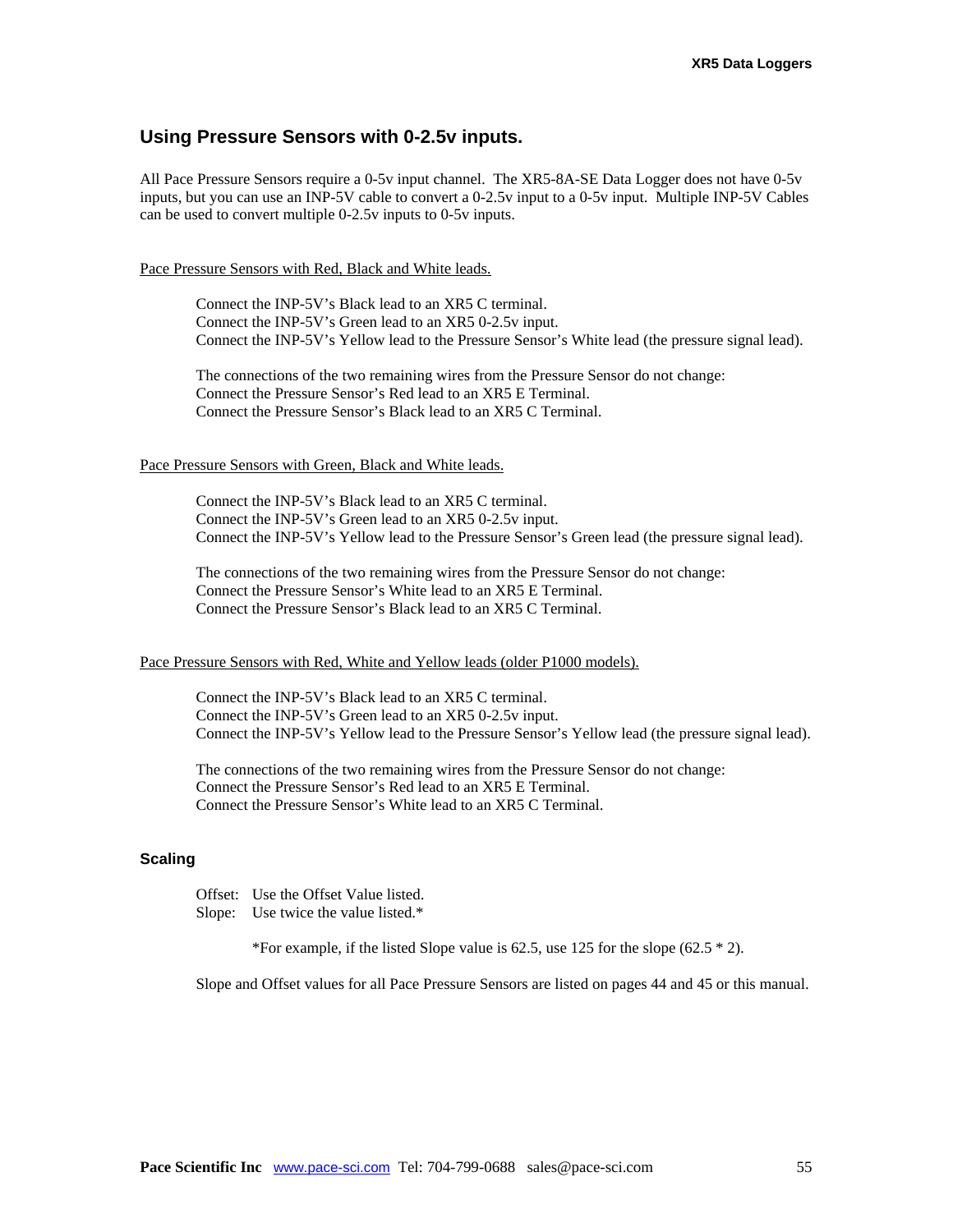### **Data Encryption**

Data encryption allows a user to control the readability of XR5 data files. Encryption is enabled by sending an encryption key to the XR5. Once an XR5 has an encryption key, all XR5 data files (Transfer | All Data) are automatically encrypted. Data files transferred using the XR5's Terminal Mode are also encrypted. A matching key must exist in LogXR Software to decrypt an encrypted XR5 data file.

#### WARNING!

There is no way to extract the encryption key from an XR5. If the encryption key in LogXR Software is lost (LogXR Software is deleted, hard drive failure, etc), and the user does not have a backup record of the key, data transfers will yield no data. The only solution is to return the unit to Pace Scientific.

#### NOTE:

Setting up LogXR Software for data encryption will not affect non-encrypted XR5 Data Loggers.

Data Encryption is set up as follows:

#### 1. Enable the Encryption Menu

Data encryption is set up by first enabling the LogXR Encryption menu. To do this, click Port | Options and check 'Enable Encryption Menu'. Then terminate and re-start LogXR. The Encryption menu selection will now be visible.

#### 2. Set the Encryption Password

The default encryption password is "password". We recommend you create your own password by clicking Encryption | Change Password. The Encryption Password is required to access the Encryption Key.

#### 3. Set the Encryption Key

Click Encryption | Set Key. Enter your password. The Encryption Key appears. The Encryption Key consists of four numbers. Each number can be from 0 to 254. The default key is all zeroes. Enter a new key by clicking the Change button. Any key is valid as long as each number is from 0 to 254 and that all four numbers are not 0 (which disables encryption). When you have entered a new key, click OK and the new key is saved in an encrypted format on your hard disk.

#### 4. Send the Encryption Key to the XR5.

Sending a valid Encryption Key to an XR5 enables data encryption.

Click the 'Send to XR5' button. A warning screen appears; click OK.

Enter the XR5's current Encryption Key and click OK. If encryption is not currently enabled in the XR5, then the current key is four zeroes (encryption disabled). An encryption key can not be sent to the XR5 unless the current key is known.

All data files transferred from the XR5 will now be unreadable unless the LogXR Software being used to transfer the data has a matching key. A data file transferred using LogXR that does not have a matching encryption key will be saved as a binary file with a '.binary' file extension. These files can be decrypted using a copy of LogXR Software which has a matching key by clicking Utilities | Convert Binary File.

#### Disabling Data Encryption

Any XR5 that is enabled for data encryption (has received a valid key) can have data encryption disabled by sending an encryption key of all zeroes to the XR5. In order to do this the existing XR5 key must be known. There is no way to extract the current encryption key from an XR5.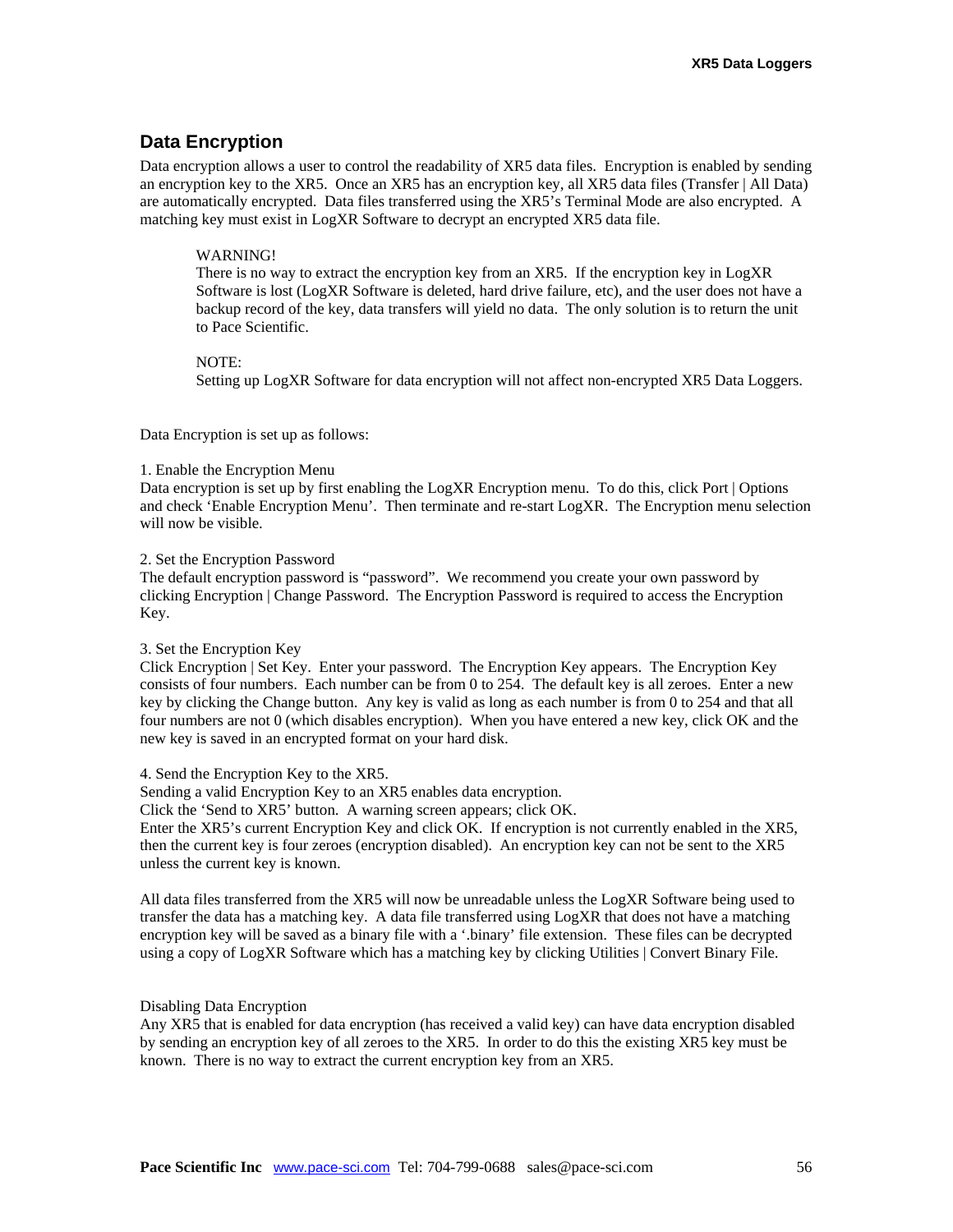### **Limited Warranty**

All XR5 Data Loggers are warranted against defects in materials and workmanship for three years from date of shipment. All other Pace Scientific products are warranted against defects in materials and workmanship for one year from date of shipment. During the warranty period, we will repair or, at our option, replace at no charge a product that proves to be defective, provided you return the product, shipping prepaid, to Pace Scientific Inc.

This warranty gives you specific legal rights, and you may also have other rights that vary from state to state.

This warranty does not apply if the product has been damaged by accident or misuse or as the result of modifications or repair by anyone other than Pace Scientific Inc. No other express warranty is given. The repair or replacement of a product is your exclusive remedy. ANY OTHER IMPLIED WARRANTY OF MERCHANTABILITY OR FITNESS IS LIMITED TO THE DURATION OF THIS WRITTEN WARRANTY. Some states do not allow limitations on how long an implied warranty lasts, so the above limitation may not apply to you. IN NO EVENT SHALL PACE SCIENTIFIC INC. BE LIABLE TO YOU FOR ANY DAMAGES, INCLUDING LOST PROFITS, LOST SAVINGS OR OTHER INCIDENTAL OR CONSEQUENTIAL DAMAGES ARISING OUT OF THE USE OF OR INABILITY TO USE SUCH PRODUCT, EVEN IF PACE SCIENTIFIC OR AN APPROVED RESELLER HAS BEEN ADVISED OF THE POSSIBILITY OF SUCH DAMAGES, OR FOR ANY CLAIM BY ANY OTHER PARTY.

Some states do not allow the exclusion or limitation of incidental or consequential damages, so the above limitation or exclusion may not apply to you.

Products are sold on the basis of specifications applicable at the time of manufacture. Pace Scientific Inc. shall have no obligation to modify or update products once sold.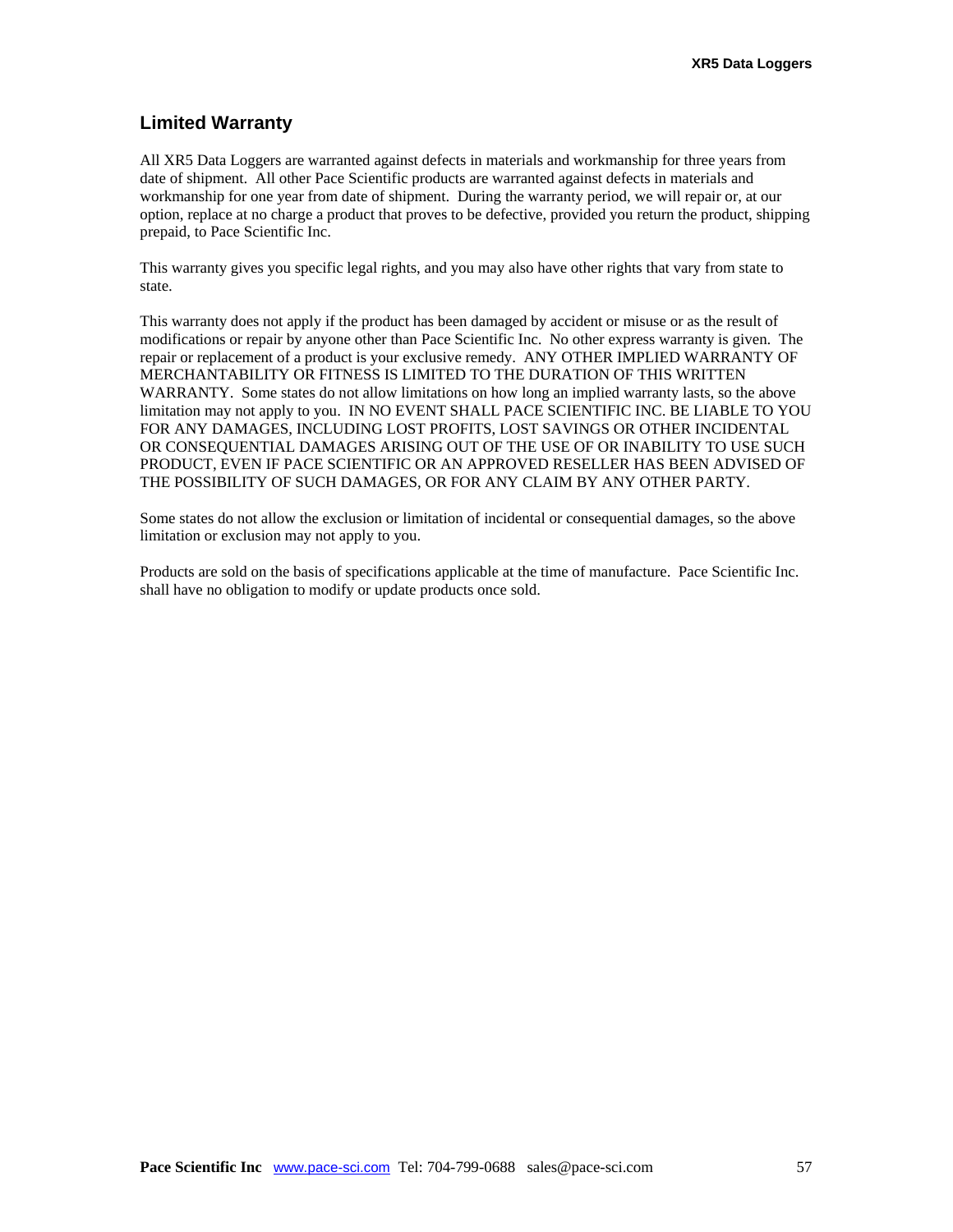### **Service**

#### **Technical Support**

Call Pace Scientific at (704) 799-0688, Monday - Friday between 8AM and 5PM Eastern Standard Time. Or email support@pace-sci.com

#### **Repair**

Contact technical support to confirm that the product is not functioning properly. If repair is needed, Technical Support will issue an RMA number.

Once an RMA number is issued, return item for repair to:

Pace Scientific Inc. Attention: Service Dept. / RMA# your RMA# here 542 Williamson Rd Unit 6 Mooresville NC 28117 USA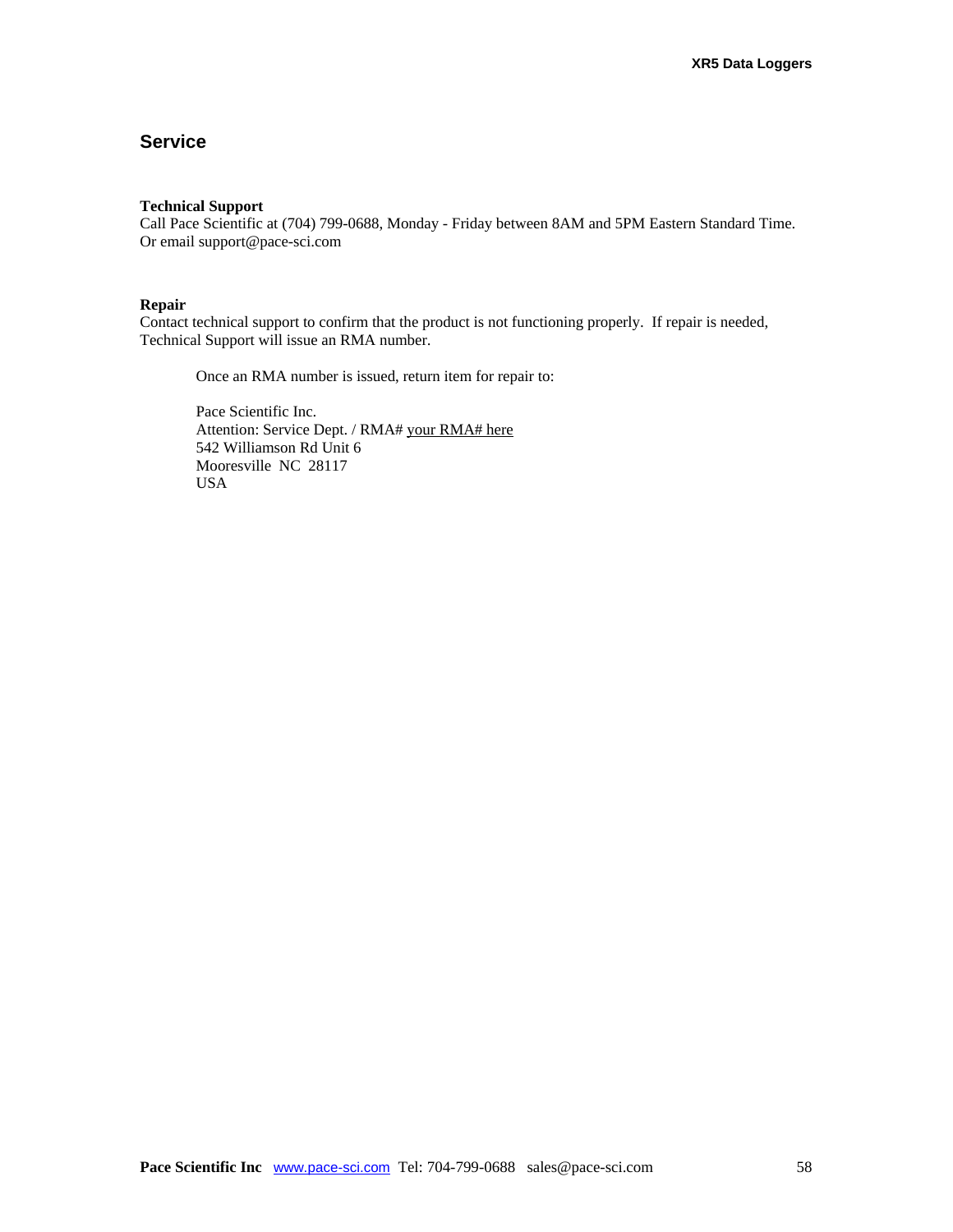## **XR5 Data Loggers and Accessories - Price List**

| XR5 Data Loggers<br>XR5-8A-SE<br>XR5-8B-SE<br>XR5-8X-SE | Description                                                                                |                                                              |           | Eight 'Type A' inputs and 3 pulse inputs; up to 63,642 readings<br>Four 'A', four 'B' inputs and 3 pulse inputs; up to 63,642 readings<br>Eight 'Type B' inputs and 3 pulse inputs; up to 63,642 readings | Price<br>\$499.<br>\$499.<br>\$499. |
|---------------------------------------------------------|--------------------------------------------------------------------------------------------|--------------------------------------------------------------|-----------|-----------------------------------------------------------------------------------------------------------------------------------------------------------------------------------------------------------|-------------------------------------|
| XR5-8A-SE-M<br>XR5-8B-SE-M                              |                                                                                            |                                                              |           | XR5-8A-SE with extended memory for up to 260,250 readings<br>XR5-8B-SE with extended memory for up to 260,250 readings                                                                                    | \$599.<br>\$599.                    |
| $XR5-SX-SE-M$                                           |                                                                                            |                                                              |           | XR5-8X-SE with extended memory for up to 260,250 readings                                                                                                                                                 | \$599.                              |
| <b>IC209</b>                                            | Interface Cable (REQUIRED)                                                                 |                                                              |           |                                                                                                                                                                                                           | \$20.                               |
|                                                         | Temperature Probes, 0.1°C interchangeability                                               |                                                              |           |                                                                                                                                                                                                           |                                     |
| PT907                                                   | Epoxy body                                                                                 | $0.127$ " dia. x $0.37$ " length                             |           | 4FT cable                                                                                                                                                                                                 | \$20.                               |
| PT916                                                   | SS sheath                                                                                  | $1/8$ " dia. x 4" length                                     |           | 3FT Teflon leads                                                                                                                                                                                          | \$44.                               |
| CF916-1/8                                               |                                                                                            | SS compression fitting for PT916 probe, 1/8 NPT male threads |           |                                                                                                                                                                                                           | \$12.                               |
| PT933                                                   | SS sheath                                                                                  | $3/16$ " dia. x 1" length                                    |           | 20FT cable                                                                                                                                                                                                | \$40.                               |
| PT940                                                   | SS sheath                                                                                  | $3/16$ " dia. x 1" length, water res.                        |           | 20FT cable                                                                                                                                                                                                | \$46.                               |
| PT956                                                   | SS sheath                                                                                  | 1/4" dia. x 2" length, waterproof                            |           | 20FT heavy-duty cable                                                                                                                                                                                     | \$52.                               |
|                                                         |                                                                                            |                                                              |           |                                                                                                                                                                                                           |                                     |
|                                                         |                                                                                            |                                                              |           | High temperature sensor, size: $0.2$ " x $0.6$ " x $0.08$ " for air or surface temperature applications                                                                                                   |                                     |
| PT510                                                   |                                                                                            | Max. Continuous Temperature: 200°C (392°F)                   |           | 40" Teflon leads                                                                                                                                                                                          | \$39.                               |
| PT520                                                   |                                                                                            | Max. Continuous Temperature: 260°C (500°F)                   |           | 40" Teflon leads                                                                                                                                                                                          | \$58.                               |
|                                                         |                                                                                            |                                                              |           |                                                                                                                                                                                                           |                                     |
|                                                         | Relative Humidity & Temperature Probes, 2% RH accuracy, $0.1^{\circ}$ C interchangeability |                                                              |           |                                                                                                                                                                                                           |                                     |
| <b>TRH-160</b>                                          | 1FT leads                                                                                  |                                                              |           |                                                                                                                                                                                                           | \$205.                              |
| <b>TRH-160-10FT</b>                                     | 10FT shielded cable                                                                        |                                                              |           |                                                                                                                                                                                                           | \$225.                              |
| TRH-160-20FT                                            | 20FT shielded cable                                                                        |                                                              |           |                                                                                                                                                                                                           | \$233.                              |
| <b>TRH-160-50FT</b>                                     | 50FT shielded cable                                                                        |                                                              |           |                                                                                                                                                                                                           | \$258.                              |
|                                                         |                                                                                            |                                                              |           |                                                                                                                                                                                                           |                                     |
| Pressure Sensors – P1500 Series                         |                                                                                            |                                                              |           |                                                                                                                                                                                                           |                                     |
| P1500-100                                               | Range: 0-100 psig                                                                          | 1/4 NPT female                                               | 8FT cable |                                                                                                                                                                                                           | \$275.                              |
| P1500-250                                               | Range: 0-250 psig                                                                          | 1/4 NPT female                                               | 8FT cable |                                                                                                                                                                                                           | \$275.                              |
|                                                         |                                                                                            |                                                              |           |                                                                                                                                                                                                           |                                     |
| Pressure Sensors - P1510 Series                         |                                                                                            |                                                              |           |                                                                                                                                                                                                           |                                     |
| P1510-25                                                | Range: 0-20 psig                                                                           | 1/4 NPT male                                                 | 2FT cable |                                                                                                                                                                                                           | \$260.                              |
| P <sub>1510</sub> -50                                   | Range: 0-50 psig                                                                           | 1/4 NPT male                                                 | 2FT cable |                                                                                                                                                                                                           | \$260.                              |
| P1510-500                                               | Range: 0-500 psig                                                                          | 1/4 NPT male                                                 | 2FT cable |                                                                                                                                                                                                           | \$260.                              |
| P1510-1000                                              | Range: 0-1000 psig                                                                         | 1/4 NPT male                                                 | 2FT cable |                                                                                                                                                                                                           | \$260.                              |
| P <sub>1510</sub> -2500                                 | Range: 0-2500 psig                                                                         | 1/4 NPT male                                                 | 2FT cable |                                                                                                                                                                                                           | \$260.                              |
| P1510-5000                                              | Range: 0-5000 psig                                                                         | 1/4 NPT male                                                 | 2FT cable |                                                                                                                                                                                                           | \$260.                              |
| P1510-7500                                              | Range: 0-7500 psig                                                                         | 1/4 NPT male                                                 | 2FT cable |                                                                                                                                                                                                           | \$260.                              |
| P1510-10,000                                            | Range: 0-10,000 psig                                                                       | 1/4 NPT male                                                 | 2FT cable |                                                                                                                                                                                                           | \$260.                              |
|                                                         |                                                                                            |                                                              |           |                                                                                                                                                                                                           |                                     |
| Pressure Sensors - P1000 Series                         |                                                                                            |                                                              |           |                                                                                                                                                                                                           |                                     |
| P1500-120                                               | Range: Vac-120 psig                                                                        | 1/4 NPT female                                               | 8FT cable |                                                                                                                                                                                                           | \$350.                              |
| P1500-600                                               | Range: Vac-600 psig                                                                        | 1/4 NPT female                                               | 8FT cable |                                                                                                                                                                                                           | \$350.                              |
|                                                         |                                                                                            |                                                              |           |                                                                                                                                                                                                           |                                     |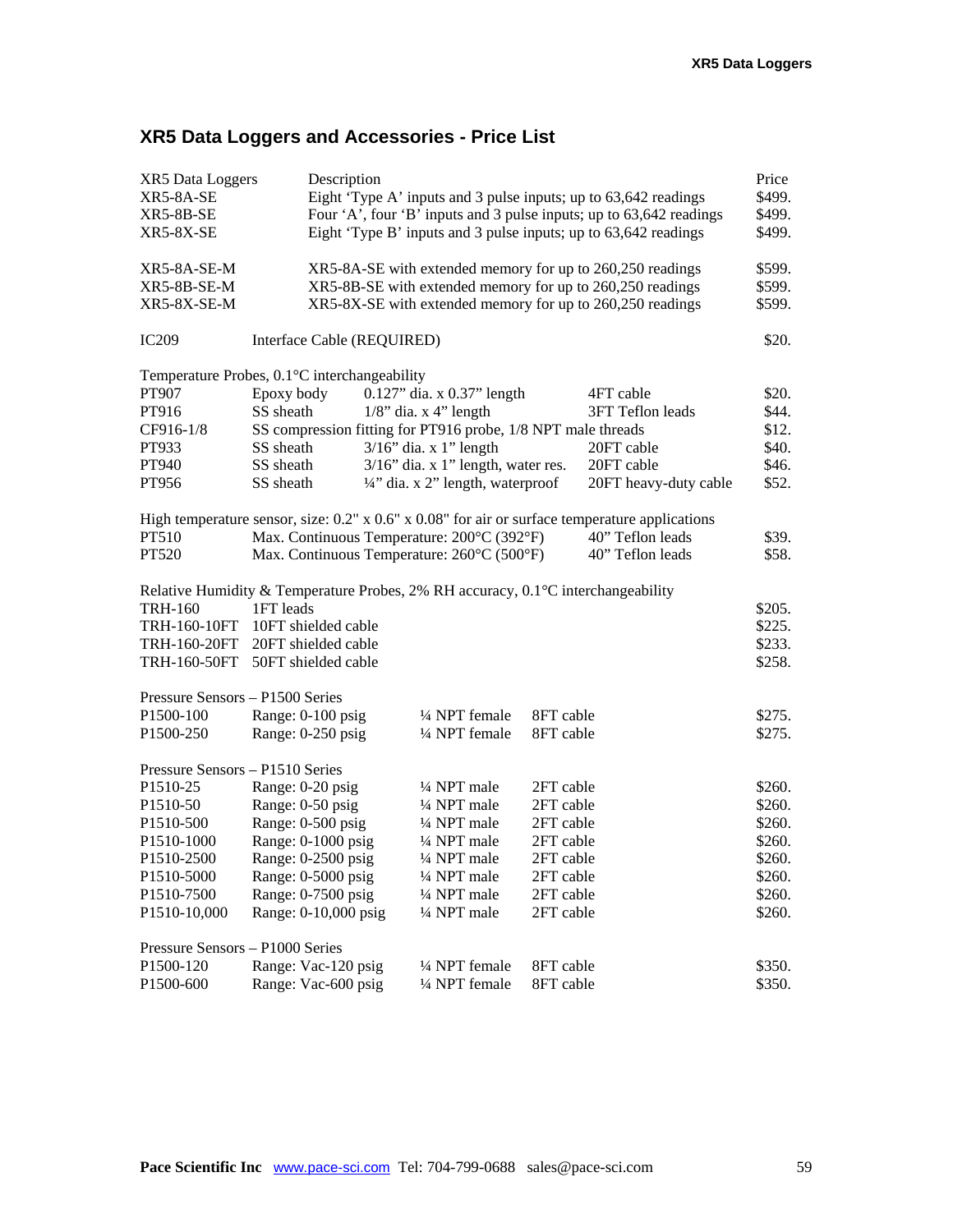## **XR5 Accessories - Price List**

| Pressure Sensors - P300 Series |                                                                               |                                           |  |                                                    |        |
|--------------------------------|-------------------------------------------------------------------------------|-------------------------------------------|--|----------------------------------------------------|--------|
| P300-1in-D                     | Range: ±1in H2O                                                               | $3/16$ " plastic                          |  | 1FT leads                                          | \$210. |
| P300-5in-D                     | Range: ±5in H2O                                                               | 3/16" plastic                             |  | 1FT leads                                          | \$200. |
| P300-10in-D                    | Range: $\pm 10$ in H2O                                                        | $3/16$ " plastic                          |  | 1FT leads                                          | \$200. |
| P300-30in-D                    | Range: ±30in H2O                                                              | $3/16$ " plastic                          |  | 1FT leads                                          | \$200. |
| $P300-1-G$                     | Range: 0-1 psig                                                               | $3/16$ " plastic                          |  | 1FT leads                                          | \$160. |
| P300-5-G                       | Range: 0-5 psig                                                               | $3/16$ " plastic                          |  | 1FT leads                                          | \$160. |
| P300-15-G                      | Range: 0-15 psig                                                              | $3/16$ " plastic                          |  | 1FT leads                                          | \$160. |
| P300-15-A                      | Range: 0-15 psia                                                              | $3/16$ " plastic                          |  | 1FT leads                                          | \$160. |
| P300-30-G                      | Range: 0-30 psig                                                              | $3/16$ " plastic                          |  | 1FT leads                                          | \$160. |
| P300-30-A                      | Range: 0-30 psia                                                              | $3/16$ " plastic                          |  | 1FT leads                                          | \$160. |
| P300-Baro                      | Range: 600-1100mbar                                                           | $3/16$ " plastic                          |  | 1FT leads                                          | \$200. |
|                                | AC Current Sensors - split core, 0-5vdc output, 8FT twisted leads             |                                           |  |                                                    |        |
| <b>SC100A</b>                  | $0-50/0-100$ ac amps                                                          |                                           |  | Conductor clearance: 0.5" square (12.7mm)          | \$95.  |
| SC <sub>200</sub> A            | $0-100/0-200$ ac amps                                                         | Conductor clearance: 1.0" square (25.4mm) |  |                                                    | \$95.  |
| SC500A                         | $0-250/0-500$ ac amps                                                         |                                           |  | Conductor clearance: 2.0" square (51mm)            | \$180. |
| <b>SC1500A</b>                 | $0-750/0-1500$ ac amps                                                        |                                           |  | Conductor clearance: 2.5" square (63mm)            | \$195. |
|                                |                                                                               |                                           |  |                                                    |        |
| <b>AC Voltage Sensors</b>      |                                                                               |                                           |  |                                                    |        |
| <b>SVN300</b>                  | Range: 0-300 ac volts                                                         |                                           |  | One-piece din-rail type module                     | \$160. |
| <b>SVN600</b>                  | Range: 0-600 ac volts                                                         |                                           |  | Din-rail type module $+$ ext. matching transformer | \$205. |
|                                | Light Sensor – not recommended for high accuracy applications                 |                                           |  |                                                    |        |
| LS100-4FT                      | 4FT cable                                                                     |                                           |  |                                                    | \$25.  |
| LS100-15FT                     | 15FT cable                                                                    |                                           |  |                                                    | \$33.  |
| <b>External Scaling Cables</b> |                                                                               |                                           |  |                                                    |        |
| INP/2                          | Ranges: $\pm 2.5$ vdc or 0-5 vdc                                              |                                           |  |                                                    | \$20.  |
| INP/4                          | Range: 0-10vdc                                                                |                                           |  | \$20.                                              |        |
| INP/6                          | Range: 0-15vdc                                                                |                                           |  | \$20.                                              |        |
| INP/12                         | Range: 0-30vdc                                                                |                                           |  | \$20.                                              |        |
| INP/24                         | Range: 0-60vdc                                                                |                                           |  |                                                    | \$20.  |
|                                |                                                                               |                                           |  |                                                    |        |
| $INP-124$                      | Range: 4-20ma (or 0-20ma)                                                     |                                           |  |                                                    | \$15.  |
|                                | Weatherproof XR5 Cases - quick-release latches, six weatherproof cable glands |                                           |  |                                                    |        |
| EC45                           | Overall size: 6.5" x 5" x 3.3"                                                |                                           |  |                                                    | \$59.  |
| EC45-IC                        | Overall size: $6.5$ " x $5$ " x $3.3$ "                                       |                                           |  | EC45 with built-in com extension cable             | \$79.  |
| EC55                           | Overall size: 8.2" x 6.5" x 3.5"                                              |                                           |  | Includes carry handle, can be padlocked            | \$68.  |
| EC55-IC                        | Overall size: 8.2" x 6.5" x 3.5"                                              |                                           |  | EC55 with built-in com extension cable             | \$88.  |
| PDA Connectivity               |                                                                               |                                           |  |                                                    |        |
| $AN-9M$                        | Adapter, mates PDA Serial Hot Sync Cable to IC209 Interface Cable             |                                           |  |                                                    | \$10.  |
| <b>Spare Parts</b>             |                                                                               |                                           |  |                                                    |        |
| U3.6V-1/2AA                    | Battery, Lithium 1/2AA size, 3.6v (two used in XR5 Data Logger)               |                                           |  |                                                    | \$8.   |
| <b>TB-20</b>                   | XR5 Terminal Block, 20 position                                               |                                           |  | \$15.                                              |        |
|                                |                                                                               |                                           |  |                                                    |        |